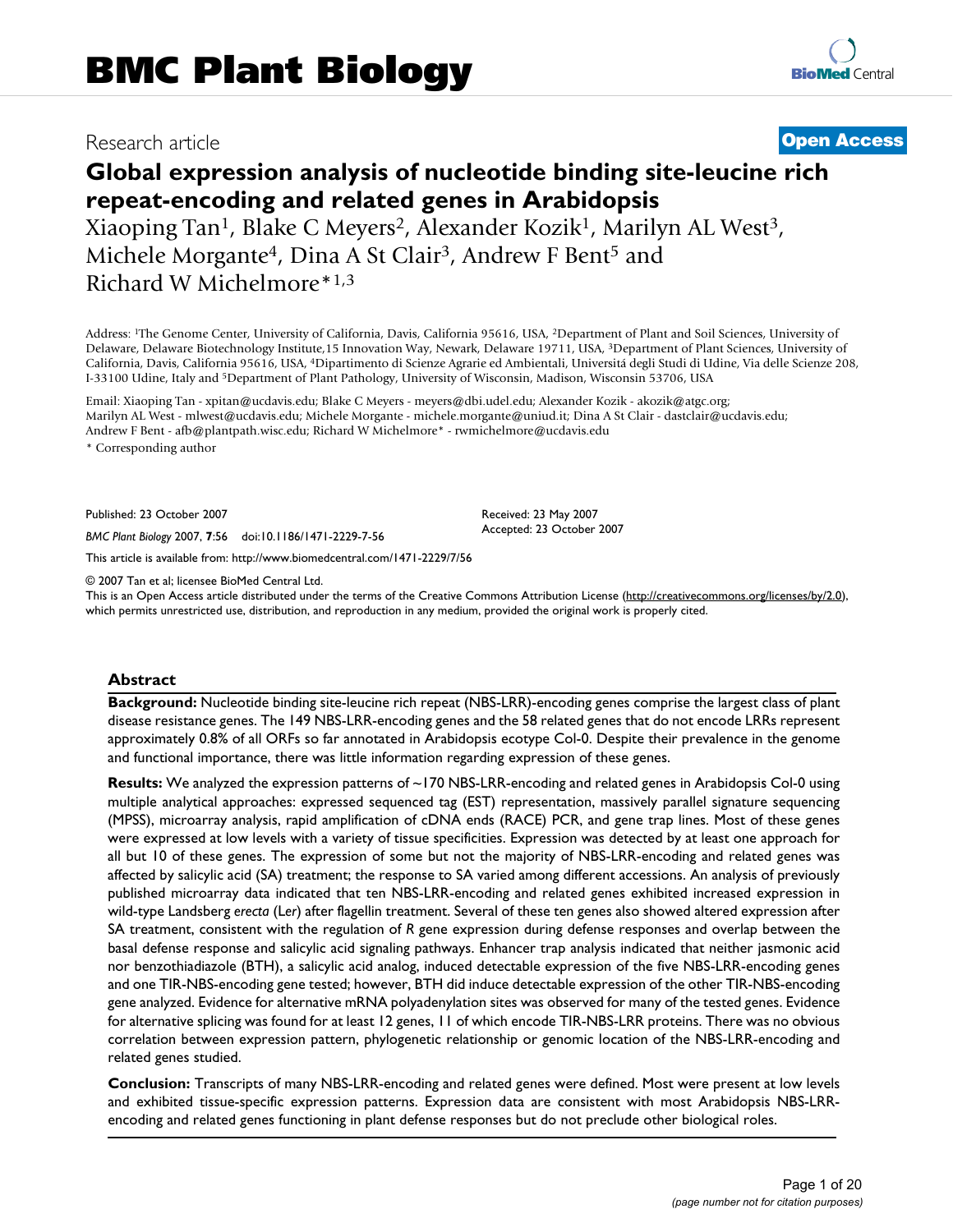### **Background**

Over 40 plant resistance (*R*) genes that are effective against diverse pathogens and pests, including bacteria, fungi, viruses, nematodes, and insects, have been cloned from both monocot and dicot plant species. These *R* genes can be divided into at least five classes based on the structure of their encoded proteins [1-4]. Genes encoding nucleotide binding site-leucine rich repeat (NBS-LRR) proteins are the most prevalent and can be divided into two major groups based on the encoded N-terminal domains and differences in the NBS domain, as well as several subgroups [5-8]. One major group predominantly encodes a coiled coil domain at the N-terminus (CC-NBS-LRR or "CNL"; e.g. *RPS2* and *RPM1*), whereas the other group has an N-terminal domain with similarity to the cytoplasmic domain of Drosophila and human Toll-like receptor (Toll-interleukin-1 receptor-like (TIR) domain; TIR-NBS-LRR or "TNL"; e.g. *L6*, *N* and *RPP5*). In the Arabidopsis Col-0 genome 149 NBS-LRR-encoding genes (55 CC-NBS-LRR and 94 TIR-NBS-LRR) and an additional 58 related genes that do not encode LRRs have been identified [7,9]. Based on phylogenetic analysis, protein motif comparisons, and intron positions, four CNL subgroups, eight TNL subgroups, and a pair of divergent "NL" proteins have been identified in Arabidopsis [7,10]. These NBS-LRR-encoding genes are distributed as single genes, clusters, and superclusters in plant genomes [5,7,10,11].

Disease resistance is the predominant function so far demonstrated for plant NBS-LRR-encoding genes [2]. How NBS-LRR proteins function in disease resistance is still under investigation [8]. In addition to directly detecting pathogen ligands, R proteins may also monitor ('guard') the status of the targets of pathogen virulence effectors, or the cellular consequences of the actions of these proteins [2,12-16]. The LRR domains may be involved in protein-protein interactions and at least partly determine resistance specificity [17-27]. Polymorphism in the TIR region has also been shown to affect resistance specificity [23,28]. In addition to their role in determining the recognition specificity, the LRR domains may also participate in defense signaling through both intra- and intermolecular interactions [27,29-32]. NBS regions contain several conserved motifs and are homologous to the NB-ARC (nucleotide binding domain shared by *Apaf-1*, some *R* genes and *Ced-4*) domain of some eukaryotic cell death effectors such as *Apaf-1* and *Ced-4* [33]. The NBS domains of two NBS-LRR proteins, tomato I2 and Mi-1, have been demonstrated to be able to bind and hydrolyze ATP [34] and the ATP binding form is the active configuration of the I2 protein [35], suggesting that the NBS domain functions as a molecular switch in signal transduction eliciting the defense response. The role of CC-NBS and TIR-NBS proteins that lack an LRR domain is unknown but they may function as adaptor proteins similar to Myd88 in mammalian systems [9].

Over 14 NBS-LRR-encoding genes that confer resistance against bacterial, Oomycete, fungal, or viral pathogens have been isolated from Arabidopsis (Table 1). The majority of the subgroups of NBS-LRR-encoding genes contain at least one known *R* gene or its closest homolog in the Col-0 genome, suggesting that the majority of NBS-LRR-encoding genes could be involved in resistance. However, some of the smaller and more divergent subgroups do not contain a known resistance gene and there is limited evidence for the involvement of NBS-LRR proteins in other aspects of plant biology, such as plant development. A T-DNA insertion mutant of an Arabidopsis TIR-NBS-LRR-encoding gene has altered shade avoidance as well as disease susceptibility [36]. The adenylyl cyclase (*AC*) gene cloned from maize pollen plays a role in pollen-polarized growth, for example, and has sequence similarity to NBS-LRR-encoding genes [37]. The tomato *I-2* gene (CNL type) is expressed at the site of lateral root formation suggesting that it may have functions in addition to pathogen recognition [38]. The other four protein classes that include *R* gene products also contain proteins that participate in other processes, such as two receptorlike kinases, CLAVATA1 and brassinosteroid insensitive1 (BRI1), that are involved in development and hormone reception, respectively, and another receptor-like protein, CLAVATA 2, which functions in plant development [39- 42]. Analysis of the expression patterns of NBS-LRRencoding genes in Arabidopsis may provide clues as to their functions.

Although an increasing number of *R* genes are being cloned, little is known about the regulation of plant *R* gene expression. RNA gel-blot analyses have detected low levels of transcripts for most cloned *R* genes in unchallenged plants [1,38,43-48]. However, the expression of few *R* genes has been investigated in detail. Seven TIR-NBS-LRR-encoding *R* genes (*L6, Rpp5, N, M, RPS4, RAC1*, and *Bs4*) have been shown to encode two or more transcripts [46,49-54]; however, the role of alternative splicing in disease resistance is unknown. The alternative transcripts of tobacco *N* gene and Arabidopsis *RPS4* are known to be important for the defense responses mediated by these two *R* genes [50,52]. Rare alternative splicing has been found for CC-NBS-LRR-encoding *R* genes. In common bean, the alternative transcripts were identified for CC-NBS-LRR-encoding gene *JA1tr* and the alternative splicing is not regulated by pathogen infection [55]. Induction of resistance gene expression by pathogen infection has only been reported for a very small number of *R* genes, such as sugar beet *Hs1pro*-1, barley *Mla*, rice *Xa1*, and *Xa27* [56-59]. The induction of a recently cloned rice *Xa27* gene, encoding a protein with no homology with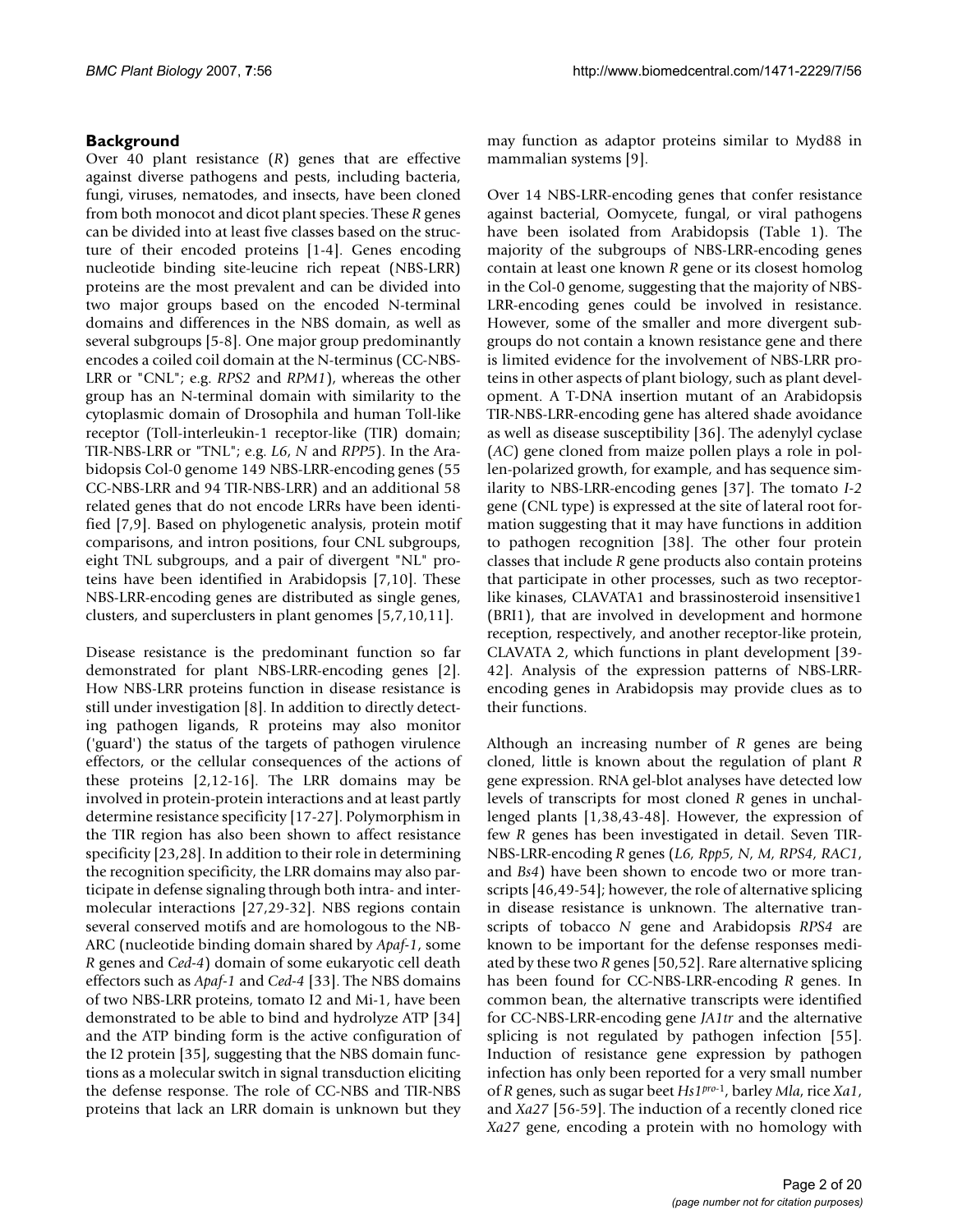| Gene               | <b>Gene or closest</b><br>homolog in<br>$Col-0$ | <b>Class</b>     | Pathway                             | Pathogen                                                                       | Avr gene          | <b>Reference</b>     |
|--------------------|-------------------------------------------------|------------------|-------------------------------------|--------------------------------------------------------------------------------|-------------------|----------------------|
| <b>RPMI</b>        | At3g07040                                       | <b>CNL</b>       | <b>NDRI</b>                         | Pseudomonas syringae                                                           | avrRpm I , avrB   | $[43, 117 - 120]$    |
| RPS <sub>2</sub>   | At4g26090                                       | <b>CNL</b>       | <b>NDRI</b>                         | Pseudomonas syringae                                                           | avrRpt2           | $[119, 121 - 124]$   |
| RPS4               | At5g45250                                       | <b>TNL</b>       | <b>EDSI</b>                         | Pseudomonas syringae                                                           | avrRps4           | [100, 125, 126]      |
| RPS5               | Atlg12220                                       | <b>CNL</b>       | <b>NDRI</b>                         | Pseudomonas syringae                                                           | avrPphB           | [29, 119, 127, 128]  |
| <b>RPPI</b>        | At3g44670                                       | <b>TNL</b>       | <b>EDSI</b>                         | Hyaloperonospora parasitica                                                    | ATR / NdWsB       | [19, 120, 129]       |
| RPP4               | At4g16860                                       | <b>TNL</b>       | EDSI (partial NDRI in<br>cotyledon) | Hyaloperonospora parasitica                                                    |                   | [119, 126, 130]      |
| RPP <sub>5</sub>   | At4g16950                                       | <b>TNL</b>       | <b>EDSI</b>                         | Hyaloperonospora parasitica                                                    |                   | [46, 126]            |
| RPP8/HRT/RCYI      | At5g43470                                       | <b>CNL</b>       | Non-EDS1, Non-NDR1                  | Hyaloperonospora parasitica;<br>turnip crinkle virus;<br>cucumber mosaic virus |                   | $[20, 126, 131-133]$ |
| RPP13              | At3g46530                                       | <b>CNL</b>       | Non-EDS1, Non-NDR1                  | Hyaloperonospora parasitica                                                    | ATR <sub>13</sub> | $[134-136]$          |
| RRS <sub>I-R</sub> | At5g45260                                       | <b>TNLW</b>      | Partially NDRI                      | Ralstonia solanacearum                                                         | popP2             | [137, 138]           |
| RPP2A and RPP2B    | At4g19500<br>At4g19510                          | <b>TNTNL TNL</b> |                                     | Hyaloperonospora parasitica                                                    |                   | [139]                |
| <b>RACI</b>        | At 1g31540                                      | <b>TNL</b>       | <b>EDSI</b>                         | Albugo candida                                                                 |                   | [53]                 |
| ADR <sub>I</sub>   | At1g33560                                       | <b>CNL</b>       |                                     | Hyaloperonospora parasitica<br>and Erysiphe cichoracearum                      |                   | $[140]$              |
| <b>RLMI</b>        | At Ig64070 and<br>At1g63880                     | <b>TNL</b>       |                                     | Leptosphaeria maculans                                                         |                   | [141]                |

**Table 1: Fourteen NBS-LRR-encoding disease resistance genes cloned from Arabidopsis**

other R proteins, at the site of pathogen infection is correlated with resistance [59]. The expression of some NBS-LRR-encoding *R* genes have been shown be affected by factors other than pathogen infection, such as tissue type, developmental stage, or environmental conditions [38,60-62].

The methods for analysis of gene expression have advanced from single-gene approaches to a variety of global transcript profiling technologies [63,64]. Large scale expressed sequence tag (EST) sequencing [65] and serial analysis of gene expression (SAGE, [66]) allow quantitative evaluation of gene expression but are less informative than massively parallel signature sequencing (MPSS; [67,68]). MPSS generates millions of tags proximal to the 3' ends of transcripts in a stoichiometric manner; therefore the relative abundance of each transcript can be assessed in each sample and rare transcripts and previously unidentified genes can be detected. It is, however, costly and few samples can be analyzed. Microarrays allow an intermediate number of samples to be analyzed but require *a priori* knowledge of the genes expressed unless tiling arrays are used [69,70]. Current challenges in using microarray analysis include application of appropriate statistical approaches to identify significant changes in expression and making informative comparisons across diverse microarray datasets as well as integrating the microarray data with expression information derived from other approaches [71,72].

In this paper, we describe multiple genomic approaches to characterize the expression of NBS-LRR-encoding and related genes in Arabidopsis. These approaches included representation in EST libraries, MPSS, microarray experiments, gene trap lines and RACE-PCR. The transcript structure was defined for over 80 genes. We determined the level, tissue specificity and possible inducibility of expression for ~170 NBS-LRR-encoding and related genes. Most of the NBS-LRR-encoding and related genes investigated were expressed at low levels and with variable tissue specificities. As previously observed for known *R* genes, expression of these genes was induced during the plant defense response in only a minority of the cases examined. This study provides the foundation for further functional analysis of individual genes.

#### **Results**

*Representation in Expressed Sequence Tag (EST) libraries* We examined the frequency with which NBS-LRR-encoding transcripts were present in EST collections at several times during our study. In April 2002, a total of 181,406 Arabidopsis sequences from the NCBI EST database were searched for similarity to the spliced genomic ORFs and genomic sequences of 170 NBS-LRR-encoding and related genes. ESTs were detected for about half (98) of these 170 genes; most genes (81) had five or less representatives per gene. At these low frequencies other expressed NBS-LRRencoding and related genes could have gone undetected in this depth of EST sampling. Therefore more efficient and sensitive methods were used to analyze the expression of NBS-LRR-encoding and related genes. When the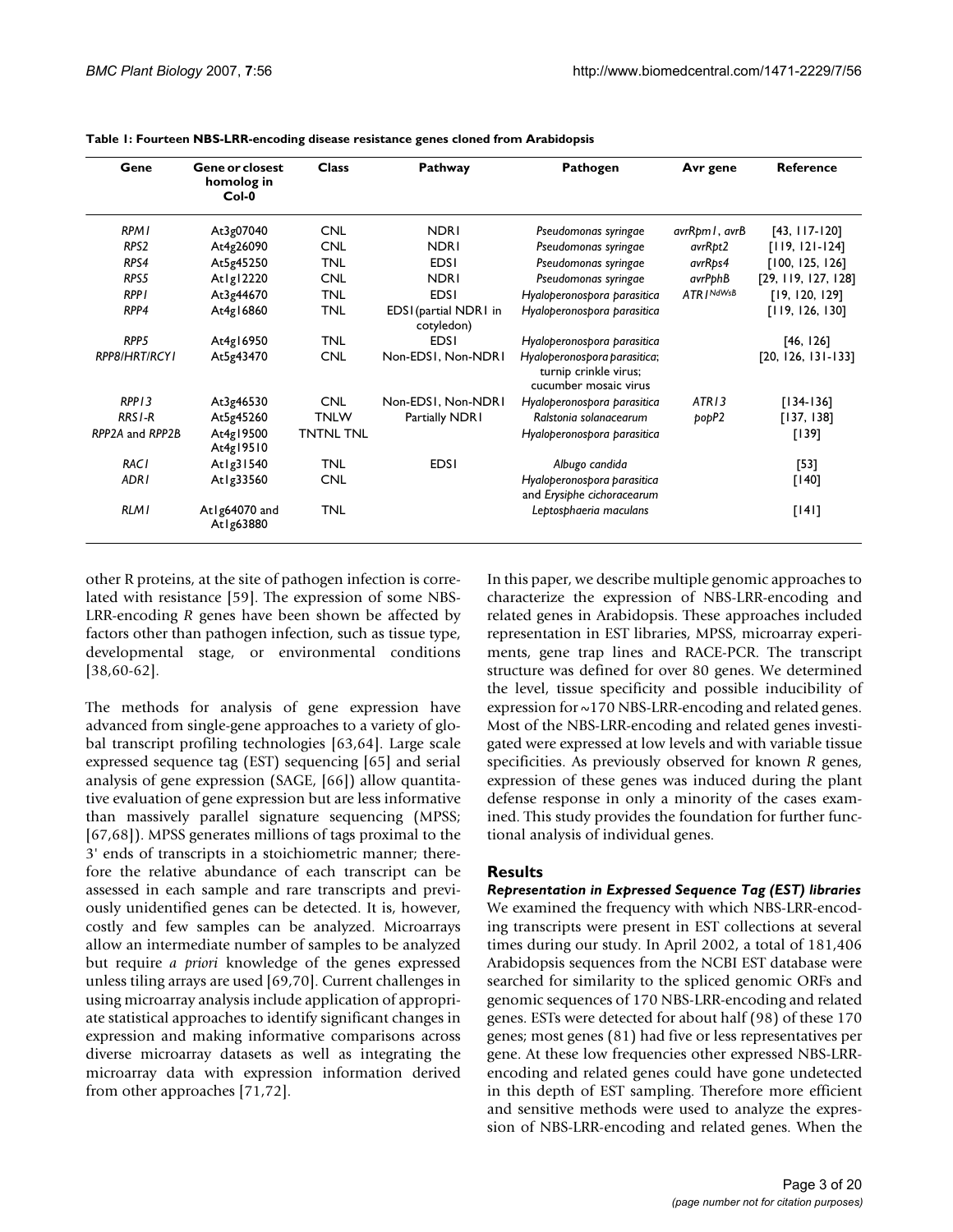same analysis was repeated in July 2006, 622,792 Arabidopsis EST sequences were searched for similarity to 172 NBS-LRR-encoding and related genes. ESTs were detected for only about two thirds (120) of the 172 genes analyzed. Most of these (94) still had ten or fewer representatives per gene (Table 2; detailed information in additional file 1 and online database [73]).

#### *Massively Parallel Signature Sequencing (MPSS) analysis*

The expression of 170 NBS-LRR-encoding and related genes was then determined by utilizing the DuPont MPSS database for Arabidopsis and the public Arabidopsis MPSS database ([74-77]). On average, there were approximately one million tags in each of the 22 DuPont libraries (Table 3) and about two and half million tags in each of the seventeen libraries generated by Meyers et al. (Table 4). These tags represent all the transcripts in a given sample and the frequency of each tag is correlated to the expression level of each represented gene.

Most of the 170 NBS-LRR-encoding and related genes were detected in at least one library and at low levels (1 to 991 adjusted parts per million (adjPPM) or transcripts per million (TPM) compared to reference genes such as *EF-1*<sup>α</sup> (769 to 4061 adjPPM) and *ACT-2* (6–2925 adjPPM) (reference genes used in [9]). The most highly expressed NBS-LRR-encoding or related gene was At3g04210 at a level of 991 TPM in the library made from leaves 52 hours after treatment with salicylic acid (S52). The second most highly expressed gene (683 TPM) was At1g72900 in the library made from callus (CAS). The gene with highest expression in untreated Arabidopsis tissues was At3g04210, which was expressed at 322 TPM in a library made from leaf (LES). Other genes were expressed at much lower levels than these two genes. About half of the genes (73) were expressed at very low levels of less than 32 adjPPM or TPM. Expression of only 11 genes was not detected in any of the 37 MPSS libraries. The genes exhibiting higher levels of expression in the MPSS analysis, for example At4g33300 and At3g50950, were also well represented in the EST dataset. Expression of 17 of the 21 predicted or potential pseudogenes in Col-0 genome [7] was detected in at least one MPSS libraries generated from tissue of Col-0.

The total number of NBS-LRR-encoding and related genes expressed varied widely between MPSS libraries from 101 detected in the Col-0 leaf library (LEF), to 15 detected in the library made from Col-0 late stage developing seeds (Ase2lm-la). On average, each gene was present in only 15 of the 39 libraries (Additional file 1). The four most prevalent genes, At1g61190, At1g61300, At1g59124, and At3g07040, which all encode CC-NBS-LRR proteins, were detected in 37 out of 39 libraries studied.

Most NBS-LRR-encoding and related genes exhibited different levels of expression in different tissues, at different developmental stages or in different genotypes of Arabidopsis (Additional file 1). Forty NBS-LRR-encoding and related genes were expressed at a higher level in callus than in any other tissues examined in the public Arabidopsis MPSS database. Some genes were preferentially expressed in aerial plant parts (e.g. At5g44870, 58 TPM in leaf and 2 TPM in root), while others were root-specific

**Table 2: Summary of EST, RACE, MPSS, and microarray expression analyses of NBS-LRR-encoding and related genes**

| <b>Predicted Protein</b><br>Domains <sup>a</sup> | Code         | # based on<br>prior<br>annotation | # based on<br>full manual<br>annotation | ESTs $(H)$<br>expressed/<br># studied)<br>2002 | ESTs $(H)$<br>expressed/<br>#studied)<br>2006 | <b>RACE (#</b><br>expressed/<br># studied) $\mathbf{b}$ | MPSS $(#$<br>expressed/<br># studied) | Microarray<br>(#P or $M/H$<br>studied) <sup>c</sup> | # detected<br>by both<br>MPSS and<br>microarray |
|--------------------------------------------------|--------------|-----------------------------------|-----------------------------------------|------------------------------------------------|-----------------------------------------------|---------------------------------------------------------|---------------------------------------|-----------------------------------------------------|-------------------------------------------------|
| <b>CC-NBS-LRR</b>                                | <b>CNL</b>   | 48                                | 51                                      | 28/49                                          | 36/51                                         | 26/35                                                   | 46/49                                 | 32/47                                               | 31                                              |
| $NBSCC-LRR$                                      | <b>NL</b>    | 2                                 | 4                                       | 2/4                                            | 3/4                                           | 1/1                                                     | 3/4                                   | 2/3                                                 | 2                                               |
| <b>TIR-NBS-LRR</b>                               | <b>TNL</b>   | 82                                | 83                                      | 46/83                                          | 56/83                                         | 38/50                                                   | 79/83                                 | 50/80                                               | 50                                              |
| $NBSTIR$ -LRR                                    | <b>NL</b>    | 2                                 | 2                                       | 0/2                                            | 0/2                                           | 0/1                                                     | 1/2                                   | 0/2                                                 |                                                 |
| TIR-NBS-LRR-X                                    | <b>TNLX</b>  | 5                                 | 5                                       | 3/5                                            | 4/5                                           | 4/5                                                     | 5/5                                   | 3/5                                                 |                                                 |
| TIR-NBS-TIR-NBS-LRR                              | <b>TNTNL</b> | $\overline{2}$                    |                                         | 2/2                                            | 2/2                                           | 2/2                                                     | 2/2                                   | 1/2                                                 |                                                 |
| TIR-TIR-NBS-LRR                                  | <b>TTNL</b>  | 0                                 | 2                                       | 2/2                                            | 2/2                                           | 2/2                                                     | 2/2                                   | 2/2                                                 | 2                                               |
| <b>Total with LRRs</b>                           |              | 4                                 | 149                                     |                                                |                                               |                                                         |                                       |                                                     |                                                 |
| <b>TIR-NBS</b>                                   | TN           | 4                                 | 21                                      | 9/15                                           | 10/15                                         | 5/9                                                     | 13/15                                 | 10/15                                               | 10                                              |
| TIR-X                                            | <b>TX</b>    | 23                                | 30                                      |                                                |                                               |                                                         |                                       |                                                     |                                                 |
| X-TIR-NBS-X                                      | <b>XTNX</b>  | 0                                 | 2                                       | 2/2                                            | 2/2                                           |                                                         | 2/2                                   | 1/2                                                 |                                                 |
| CC-NBS                                           | <b>CN</b>    | 4                                 | 4                                       | 3/4                                            | 3/4                                           | 2/2                                                     | 4/4                                   | 1/2                                                 |                                                 |
| CC-NBS-X                                         | <b>CNX</b>   |                                   |                                         | $\frac{1}{1}$                                  | $\frac{1}{1}$                                 | 1/1                                                     | 1/1                                   | 1/1                                                 |                                                 |
| CC (related to CNL)                              | C            | 0                                 |                                         |                                                |                                               |                                                         |                                       |                                                     |                                                 |
| NBS <sub>cr</sub>                                | N            |                                   |                                         | 0/1                                            | $\frac{1}{1}$                                 | 0/1                                                     | $\frac{1}{1}$                         | 1/1                                                 |                                                 |
| <b>Total without LRRs</b>                        |              | 43                                | 58                                      |                                                |                                               |                                                         |                                       |                                                     |                                                 |
| Total                                            |              |                                   | 207                                     | 98/170                                         | 120/172                                       | 81/109                                                  | 159/170                               | 104/162                                             | 103                                             |

<sup>a</sup> "CC" and "TIR" subscript indicates motifs predictive of a CC or TIR domain N-terminal to the NBS. The first four columns are from [7].<br><sup>b</sup> NBS-LRR-encoding and related genes for which RACE-PCR products were detected fo

<sup>c</sup> Number called as present (P) or marginal (M) in one of the three control Col-0 samples collected 4 hours post treatment with 0.02% silwet (experiment<br>described in [79]; additional file 1). ATH1 array was used for tran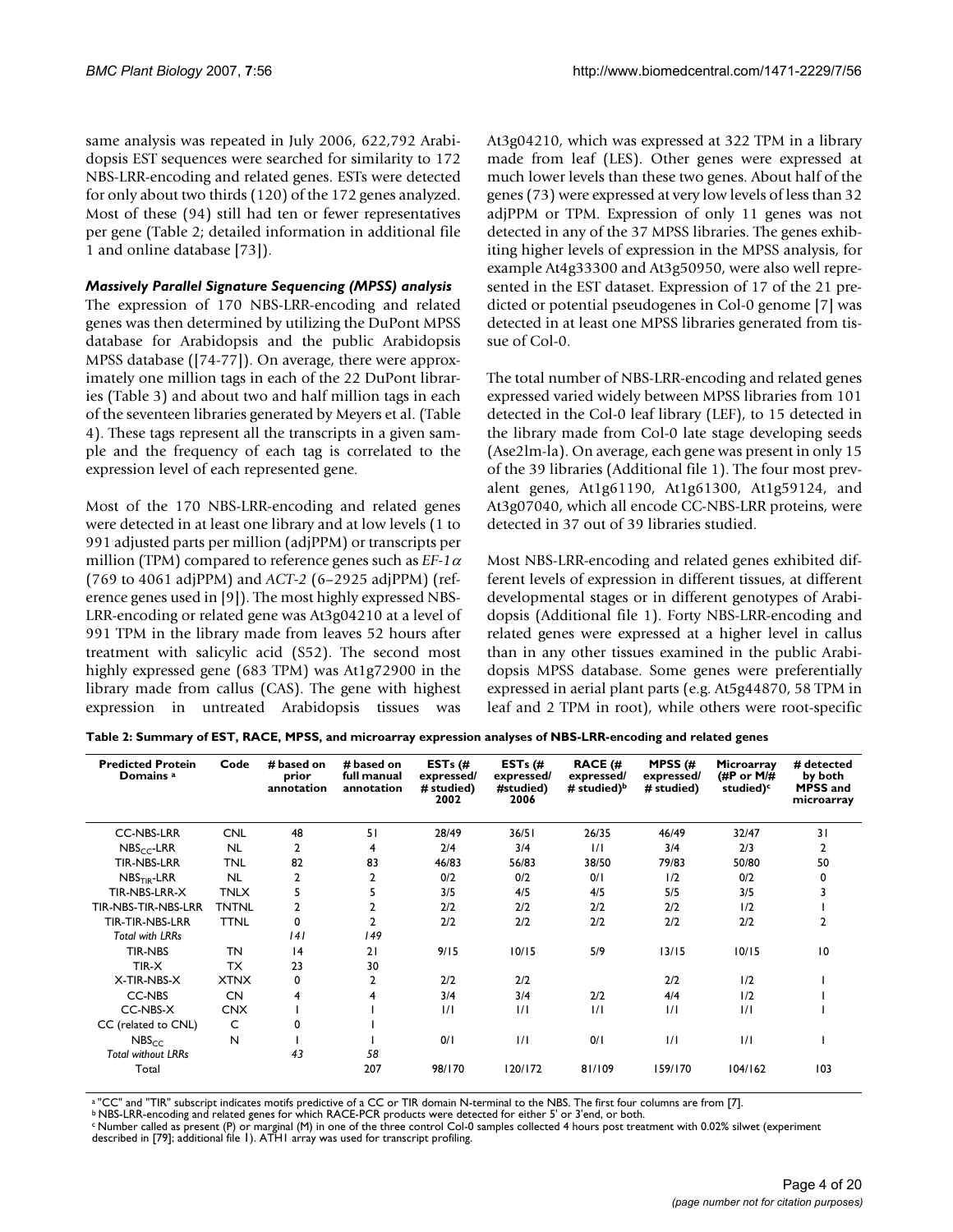| Library            | Code         | <b>Ecotype</b> | <b>Tissue</b>    | <b>Description</b>                             | # signatures |
|--------------------|--------------|----------------|------------------|------------------------------------------------|--------------|
| Alellm.            | $\mathbf{a}$ | Columbia       | Leaf             | Early and late leaves                          | 391295       |
| Afl2lm.            | b            | Columbia       | $Flower - shoot$ | <b>Elower and shoot meristems</b>              | 1997189      |
| Arollm             | c            | Columbia       | Root             | Roots                                          | 1531770      |
| Ase2lm-ea          | <sub>d</sub> | Columbia       | Seed             | Early stage developing seeds                   | 1726426      |
| Ase2lm-la          | e            | Columbia       | Seed             | Late stage developing seeds                    | 287779       |
| Asellm             | f            | Columbia       | Seed             | Germinating seeds                              | 1127420      |
| Aseglim            | g            | Columbia       | Seed             | gl2 mutant seed, 7 DAF                         | 1572064      |
| $Asd2lm-tL$        | h            | Columbia       | Seedling         | Top part of seedlings grown without sucrose    | 1863086      |
| $Asd2lm-t2.1$      |              | Columbia       | Seedling         | Top part of seedlings grown with sucrose       | 1793820      |
| Asd2lm-b1.1        |              | Columbia       | Seedling         | Bottom part of seedlings grown without sucrose | 870914       |
| $Asd2lm-b2.1$      | k            | Columbia       | Seedling         | Bottom part of seedlings grown with sucrose    | 897853       |
| AsdIIIrm.          |              | Columbia       | Seedling         | Stage I seedlings                              | 1152083      |
| Ack I Im-ctrGVG. I | m            | Landsberg      | Seedling         | IPT plants untreated                           | 1893424      |
| Ack I lm-tr6.1     | n.           | Landsberg      | Seedling         | IPT plants treated with DEX, 6hrs              | 1639214      |
| Ack I lm-tr24.1    | $\circ$      | Landsberg      | Seedling         | IPT plants treated with DEX, 24 hrs            | 1783294      |
| Abawt-ctr          | p            | Landsberg      | Seedling         | Wildtype plants, uninduced                     | 1477653      |
| Abawt-tr           | q            | Landsberg      | Seedling         | Wildtype plants, ABA induced                   | 1266435      |
| Aabil-ctr          | r            | Landsberg      | Seedling         | abil plants, uninduced, 3 and 5 hrs            | 1656984      |
| Aabil-tr           | s            | Landsberg      | Seedling         | abil plants, ABA induced, 3 and 5 hrs          | 1241725      |
| Afl2lm.test        | t            | Columbia       | $Flower - shoot$ | Flower and shoot meristem                      |              |
| Ase2lm-ea.test     | u            | Columbia       | Seed             | Developing seeds, early stage                  |              |
| Ase7lm-WT          | v            | Columbia       | Seed             | Seed wt. 7 DAF                                 |              |

| Table 3: MPSS libraries of Arabidopsis thaliana from Dupont MPSS databases |  |
|----------------------------------------------------------------------------|--|
|----------------------------------------------------------------------------|--|

(e.g. At5g45210, 28 TPM in roots, 0 PPM in leaves and other tissues). Some genes were expressed primarily in flowers (e.g. At1g63740, 52 TPM in flower, 17 TPM in silique, and less than 5 TPM in root, leaf and callus). Some were induced in response to a chemical or hormone (e.g. At1g72850, 12 adjPPM vs 3 adjPPM in the abscisic acid (ABA) induced Landsberg *erecta* (L*er*) plants vs uninduced plants, respectively). This range of expression patterns suggests that NBS-LRR-encoding and related genes may have a variety of functions.

Visual inspection revealed no obvious correlation between the encoded protein structures (CC-NBS (CN), CC-NBS-LRR (CNL), TIR-NBS (TN) or TIR-NBS-LRR (TNL)) of the genes studied and their expression patterns. Each group contained genes with different expression levels and tissue specificities. Within the four CNL subgroups

|  |  |  | Table 4: MPSS libraries of Arabidopsis thaliana from public MPSS databases |  |  |  |
|--|--|--|----------------------------------------------------------------------------|--|--|--|
|--|--|--|----------------------------------------------------------------------------|--|--|--|

| Library         | Code <sup>a</sup> | <b>Ecotype</b> | <b>Tissue</b> | <b>Description</b>                                 | # signatures |
|-----------------|-------------------|----------------|---------------|----------------------------------------------------|--------------|
| <b>CAF</b>      |                   | Columbia       | Callus        | Callus $-$ actively growing                        | 1959539      |
| <b>INF</b>      | 2                 | Columbia       | Inflorescence | Inflorescence – mixed stage, immature buds         | 1774306      |
| <b>LEF</b>      | 3                 | Columbia       | Leaf          | Leaves - 21 day, untreated                         | 2884598      |
| <b>ROF</b>      | 4                 | Columbia       | Root          | $Root - 21$ day, untreated                         | 3642632      |
| SIF             | 5                 | Columbia       | Silique       | Silique - 24 to 48 hr post-fertilization           | 2012859      |
| <b>API</b>      | 6                 | Columbia       | Inflorescence | ap1-10 inflorescence - mixed stage, immature buds  | 2964724      |
| AP3             |                   | Columbia       | Inflorescence | ap3-6 inflorescence - mixed stage, immature buds   | 2435965      |
| <b>AGM</b>      | 8                 | Columbia       | Inflorescence | agamous inflorescence - mixed stage, immature buds | 2575670      |
| <b>INS</b>      | 9                 | Columbia       | Inflorescence | Inflorescence – mixed stage, immature buds         | 2890894      |
| <b>ROS</b>      | 10                | Columbia       | Root          | $Root - 21$ day, untreated                         | 2458436      |
| <b>SAP</b>      | $\mathbf{1}$      | Columbia       | Inflorescence | sup/apl inflorescence – mixed stage, immature buds | 2310350      |
| S <sub>04</sub> | 12                | Columbia       | Leaf          | Leaves, 4 hr post SA treatment                     | 3006975      |
| S52             | 13                | Columbia       | Leaf          | Leaves, 52 hr post SA treatment                    | 2964840      |
| <b>LES</b>      | 4                 | Columbia       | Leaf          | Leaves $-21$ day, untreated                        | 3109385      |
| <b>GSE</b>      | 15                | Columbia       | Seedling      | Germinating seedlings                              | 2550655      |
| CAS             | 16                | Columbia       | Callus        | Callus $-$ actively growing                        | 1919458      |
| SIS             | 17                | Columbia       | Silique       | Silique $-24$ to 48 hr post-fertilization          | 2349283      |

aLibraries 1 to 5 were made using the classic MPSS protocol; all subsequent libraries were made using signature MPSS [75, 76].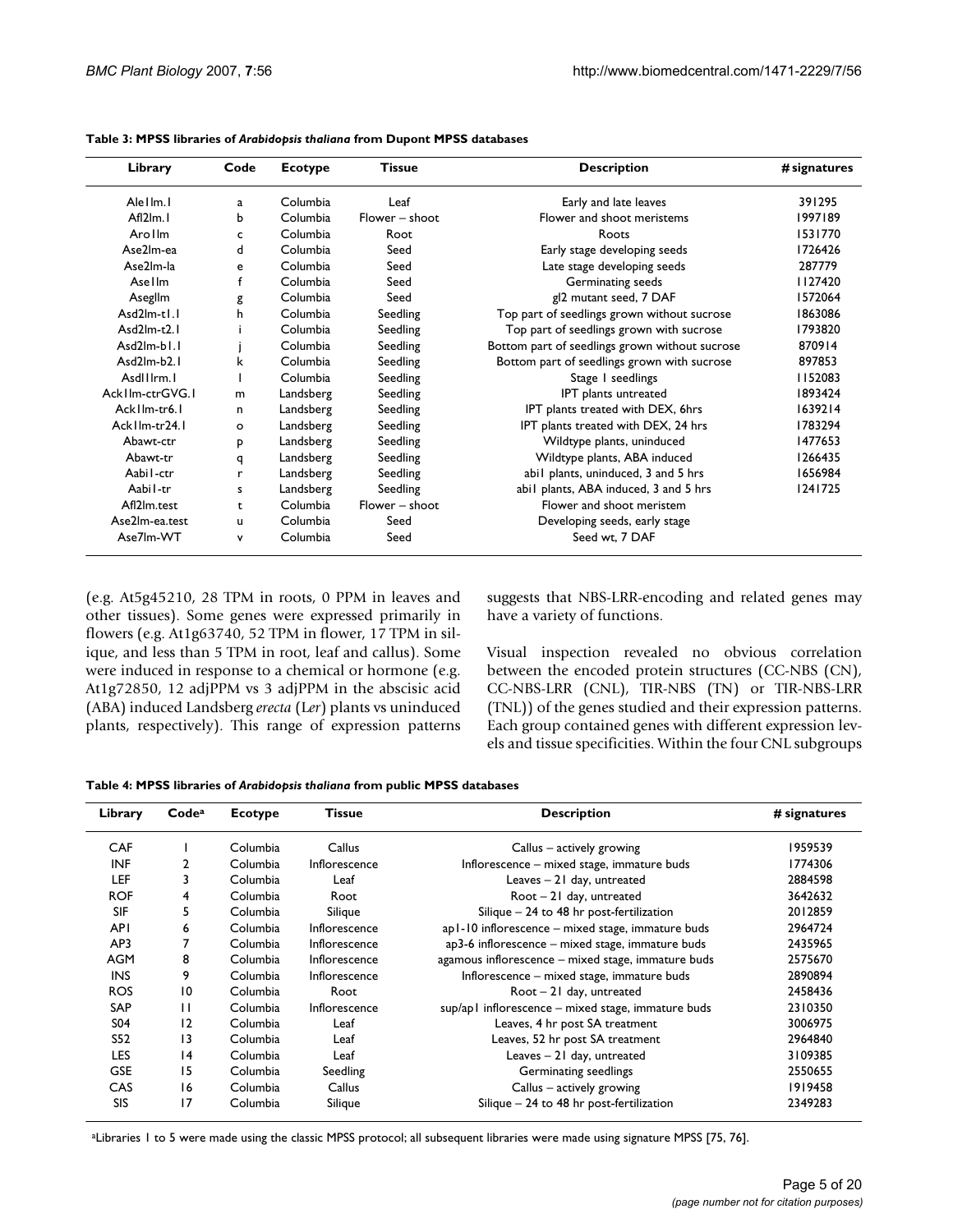and the eight TNL subgroups of NBS-LRR-encoding genes identified by Meyers et al. [7], a wide variety of gene expression patterns were observed (Additional file 1). Consequently, no correlation was detected between gene expression pattern and position on the phylogenetic tree. There was also no obvious correlation between chromosomal location and expression pattern (Additional file 1).

One hundred and twenty NBS-LRR-encoding or related genes (two divergent NLs, 32 CNLs, two CNs, one NL (CC type), one NBS (CC type), 63 TNLs, five TNLX, two TNTNL, two TTNL, one NL (TIR type), two XTNX, and seven TNs) studied were represented by more than one MPSS tag (Additional file 1). Multiple tags can be detected for one gene when alternative splicing results in different stop codons and polyadenylation sites or when the polyadenylation site varies either side of a *Sau*3A site [9]. A total of 72 genes showed possible alternative polyadenylation. Twelve of these genes showed possible alternative splicing because some of the tags detected were located at splice sites or within introns; 11 out of these 12 genes were of TNLs rather than CNLs, consistent with the multiple introns in TNL-encoding genes and a paucity of introns in CNL-encoding genes. Alternative splicing was confirmed by RACE-PCR and subsequent sequencing for four of these genes: At1g63750, At4g16860 (*RPP4* homolog in Col-0), At4g16950 (*RPP5* homolog in Col-0), and At5g46270. The failure to detect alternative transcripts for the other eight genes may have been due to tissue specificity or low abundance of the alternatively spliced transcripts. For other genes with multiple tags detected, some were due to shifts in the polyadenylation site and some were due to the tags representing several members of a gene family.

#### *Microarray analysis*

To examine expression under a different range of conditions than those from which the MPSS libraries had been made, the expression of NBS-LRR-encoding and related genes was also analyzed using data from Affymetrix microarrays that were generated as components of two larger studies [78,79]. Both of these experiments utilized the whole genome array (ATH1; Affymetrix), which contained 152 probe sets representing 162 NBS-LRR-encoding and related genes which were located on the phylogenetic tree generated by Meyers et al. [7], including 13 known resistance genes (*RPP8* is not represented on this array) or their homologs in Col-0.

In one experiment, changes of expression of NBS-LRRencoding and related genes in response to application of 0.3 mM salicylic acid (SA) were analyzed in seven Arabidopsis accessions (Col-0, Cvi-1, Est, Kin-0, Mt-0, Tsu-1, and Van-0) as part of a study to identify expression level polymorphisms as described in [79] and ELP website [80].

Re-analysis of this data revealed that approximately twothirds of the NBS-LRR-encoding and related genes were expressed above the detection threshold in the control Col-0 sample (in at least one of the three replicates collected 4 hours post treatment with 0.02% silwet). The expression of nine genes, At1g57630, At1g59124, At1g72900, At1g72910, At3g04210, At3g50950, At4g16950, At4g33300, and At5g45510 in at least one of the three control Col-0 samples was higher than the average of present signal in the corresponding control Col-0 sample. Based on their expression levels in the control samples, most of the 162 NBS-LRR-encoding and related genes (138 probe sets out of 152 probe sets) exhibit significant differences in their expression levels between at least one pair of Arabidopsis accessions, suggesting the natural variation in expression of NBS-LRR-encoding genes between different accessions.

The expression levels of the majority of NBS-LRR-encoding and related genes were not significantly altered by the SA treatment compared to control samples harvested at the same timepoints; however, the expression of 15 genes (three CNLs (At3g14470, At5g04720, and At5g66900), one CN (At5g45490), one CNX (At5g66630), seven TNLs (At1g17600, At3g44630, At4g12010, At4g16860 (*RPP4* homolog), At5g36930, At5g41740, and At5g46520), two TNs (At1g66090 and At1g72900), and one divergent NL (At5g45510)) was significantly induced in Col-0 plants 4 hours after SA treatment (Additional files 1 and 2). In addition, the expression of four NBS-LRR-encoding and related genes (two TNLs (At3g44400 and At4g36150), one TN (At3g04210), and one CNL (At3g50950)) was down-regulated in Col-0 plants 28 hours after SA treatment. These four genes also showed increases in their expression 4 hours after SA treatment though not to a statistically significant extent.

The expression of different NBS-LRR-encoding and related genes was affected at different time points after SA treatment in the various Arabidopsis accessions (Additional file 2). A total of 33 probe sets exhibited differential expression in response to SA treatment in at least one Arabidopsis accession. Some NBS-LRR-encoding genes exhibited similar responses to SA treatment across different accessions though some do not. For example, the expression of one CNL-encoding gene, At1g12280, was downregulated both in Est 4 hours after SA treatment and in Van-0 28 hours after SA treatment. One CNL gene, At4g14610, showed elevated expression 4 hours after SA treatment in Kin-0 and Tsu-1. One CNL gene, At5g66900, showed elevated expression in five Arabidopsis accessions, Col-0, Kin-0, Mt-0, Tsu-1, and Van-0, 4 hours after SA treatment but down-regulated expression 28 hours after SA treatment in Van-0 only.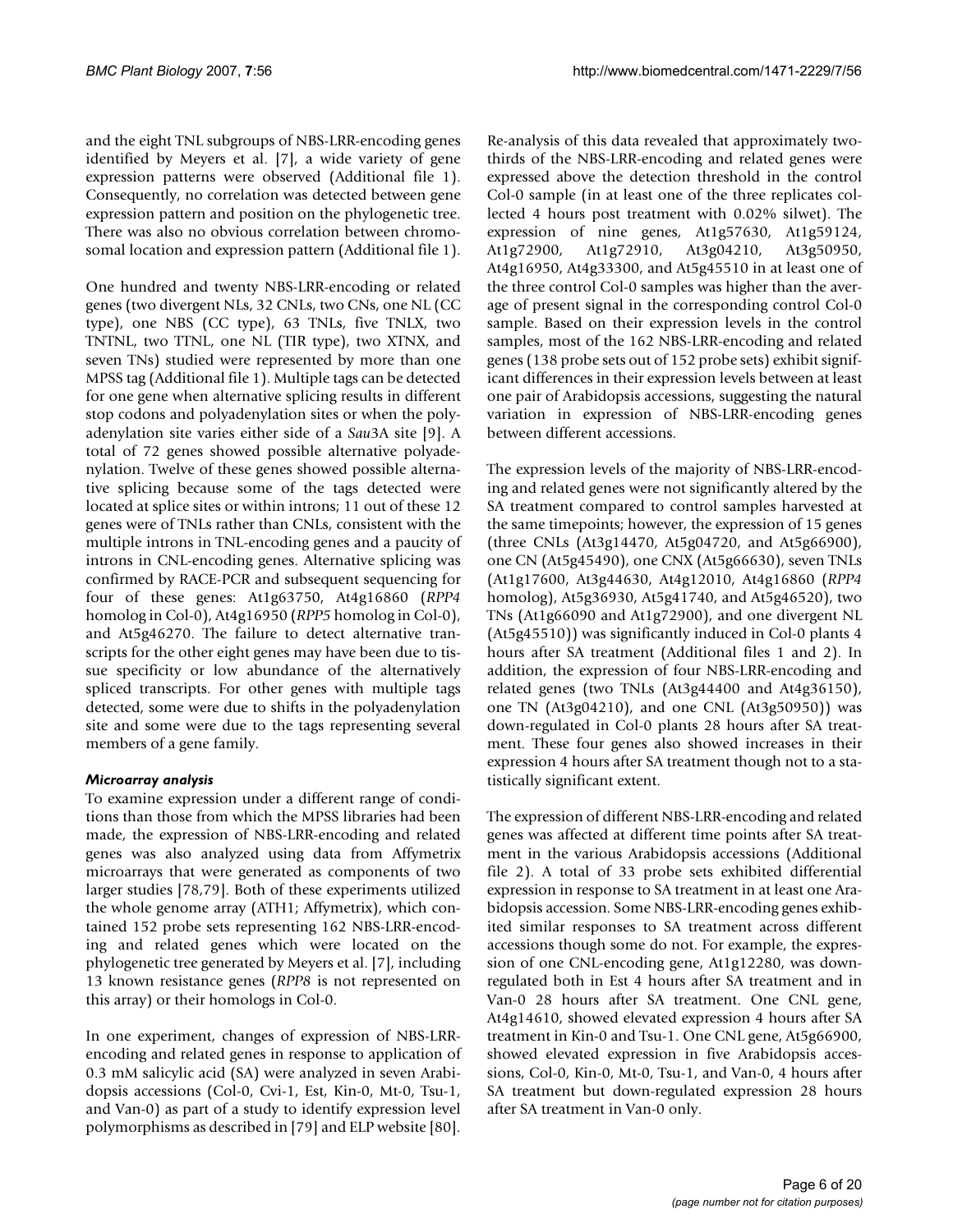In order to compare the SA responses to changes of expression during the basal defense response, we reanalyzed the data set on the response to flagellin generated by Zipfel et al. [78] using the same procedures as used above. In this analysis, less than half of the NBS-LRR-encoding and related genes (69) were expressed above the detection threshold in at least one of the two control wild-type Landsberg *erecta* (L*er*) samples. The expression of ten NBS-LRR-encoding and related genes (five CNLs (At3g07040 (*RPM1*), At3g50950, At4g26090 (*RPS2*), At4g33300, and At5g04720), three TNLs (At1g56510, At1g56540, and At5g22690), and two TNs (At1g72900 and At1g72940)) was induced by flagellin treatment in wild-type L*er*. Interestingly, out of these ten NBS-LRRencoding and related genes, one gene, At1g72900, was also induced in Col-0 and Van-0 4 hours after SA treatment; one gene, At5g04720, was also induced in Col-0 and Mt-0 4 hours after SA treatment; two genes, At4g33300 and At1g56510, were also induced in Mt-0 4 hours after SA treatment; and one gene, At3g50950, exhibited down-regulated expression in Col-0 28 hours after SA treatment, suggesting the interaction between plant basal defense response and SA pathway (Additional file 2).

Overall, the expression patterns of the NBS-LRR-encoding and related genes detected in the above microarray experiments were generally consistent among array experiments. Most genes were detected as expressed at low levels and not induced by treatment with defense signals.

Five of the mRNA samples that were used to generate the Arabidopsis MPSS libraries described above (LEF, CAF, INF, ROF, and SIF MPSS libraries; [75-77]) were also analyzed using ATH1 arrays to cross-validate the two approaches. The expression patterns of the NBS-LRRencoding and related genes detected in the microarray experiment were generally consistent with the MPSS data (Table 2; Additional file 1). These 162 genes showed different expression levels in different tissues. For example, both the MPSS data and Affymetrix array data indicated that At4g16990 has its highest expression in leaf, lower expression in flowers and siliques, and its lowest expression in callus and root. Most genes were usually the most highly expressed in callus; expression levels in flowers and siliques were similar (Figure 1). Forty-six of the 67 genes with undetectable levels of expression in the leaf sample in the microarray analysis had 0 MPSS tags in the leaf MPSS library (LEF), while 75 of the 95 genes detected by microarray analysis had more than one tag in the MPSS leaf library. For 88 NBS-LRR-encoding and related genes which are represented by unique MPSS tags and probe sets on the ATH1 array, Spearman rank correlation test showed a good correlation between MPSS data and



#### Figure I

The expression level of 162 NBS-LRR-encoding and related genes in five different tissues of Arabidopsis wild-type Col-0. All NBS-LRR-encoding and related genes are ordered according to their At numbers along the X axis. Each Arabidopsis chromosome is indicated below each graph. Y-axis indicates the relative expression level of each probe set after scaling the mean intensity of each ATH1 microarray to 500.

Affymetrix array data generated from the same leaf tissue (correlation coefficient 0.74357, *P*-value < 0.001).

#### *Reporter gene traps*

We attempted to use enhancer and gene trap lines in parallel to the above global analyses, to gain information on cell-specific expression patterns for individual NBS-LRRencoding or related genes and to investigate their inducibility in greater detail. Gene traps and enhancer traps contain insertions of the β-glucuronidase (*GUS*) reporter gene under the control of no promoter or a minimal promoter respectively [81-83]. The expression pattern of a gene with a reporter gene inserted within it or nearby can be monitored via expression of the reporter gene. Gene trap and enhancer traps also allow the analysis of the mutant phenotypes resulting from the disruption of chromosomal genes [81-84].

The Cold Spring Harbor database of flanking sequences for Arabidopsis Gene Trap lines [85] and the database of the Ds insertion lines from Singapore IMA (Institute of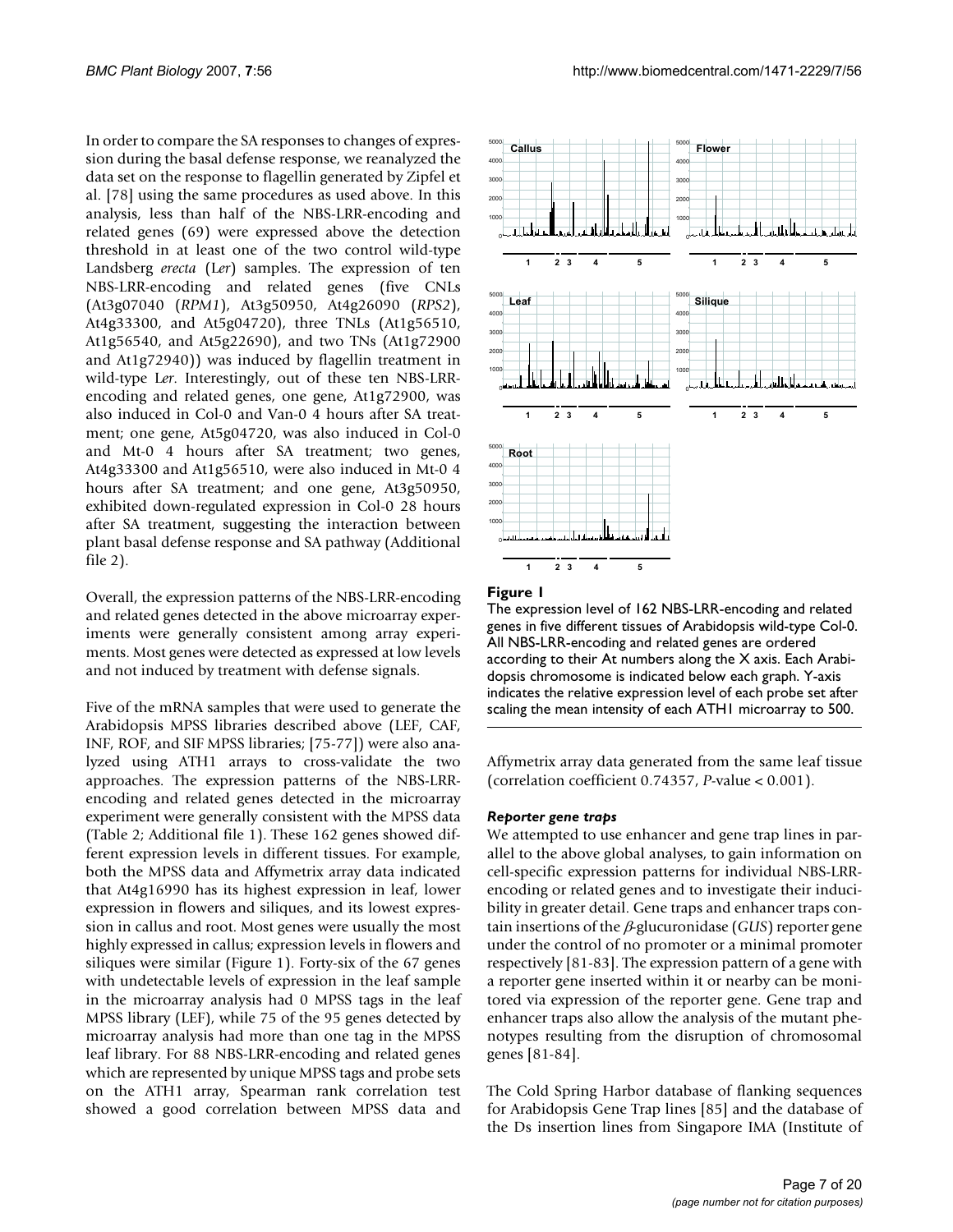Molecular Agrobiology, [86]) were searched in 2002 for insertions in NBS-LRR-encoding and related genes using BLAST. Ten enhancer trap lines and three gene trap lines were identified with insertions into NBS-LRR-encoding or related genes. The insertion sites and orientations were confirmed for seven enhancer trap lines with insertions into five NBS-LRR-encoding genes and two TIR-NBSencoding genes (Table 5, Figures 2 and 3). No gene trap lines were confirmed.

The expression pattern of the corresponding NBS-LRRencoding and related gene in each confirmed enhancer trap line was analyzed using GUS staining and quantitative GUS assays of seedlings and five-week old plants. No GUS activity was detected histochemically in whole seedling, leaves, roots, flowers and stems of any of the five NBS-LRR and one TIR-NBS enhancer trap lines. This indicated that the low levels of expression detected in the microarray and MPSS experiments for these genes were below the detection threshold of GUS assays in these enhancer trap lines. We found no evidence that any specific cell types exhibited localized, high levels of expression as has been observed for insertions into some other types of genes [81,87,88]. In the enhancer trap line with an insertion into a TIR-NBS-encoding gene, At1g72910, there was very faint blue color throughout the leaf after staining for GUS activity. This low level of GUS activity was confirmed using a GUS quantitative assay (Figure 4). At1g72910 was one of the more highly expressed genes detected in the MPSS libraries and microarray data in Col-0 leaves (Table 5). These data indicate the threshold necessary for histochemical detection of gene activity in gene trap lines.

These seven NBS-LRR-encoding and related genes were not induced by either salicylic acid (SA) or flagellin treatments in the above microarray experiments. To investigate the possibility that detectable changes in expression

occurred transiently at time points not examined in the microarray experiments, jasmonic acid (JA) or benzothiadiazole (BTH) was applied to each of the enhancer trap plants. Neither GUS staining nor quantitative GUS assays provided evidence of induced expression of any the five NBS-LRR-encoding genes and one TIR-NBS-encoding gene in response to BTH or JA (data not shown). The expression of At1g72910, on the other hand, was induced approximately two-fold five days after treatment with BTH (Figure 4), although significant induction by SA had not been detected in the microarray analysis. To examine the possibility that changes in expression occurred in a restricted number of cells at sites of pathogen penetration, each of the seven enhancer trap plant was challenged by *P. syringae* pv. *tomato* strain DC3000 carrying *avrRpt2* or *avrRpm1*. All lines showed a similar hypersensitive response (HR) as wild-type Landsberg *erecta* (L*er*) plants, which is the genetic background of the enhancer and gene trap lines. There was no observable localized induction of *GUS* gene expression in the infiltrated area that reacted to the pathogen.

#### *Rapid Amplification of cDNA Ends (RACE) analysis*

The expression of NBS-LRR-encoding and related genes was further studied using RACE-PCR as a sensitive qualitative method to detect expression as well as to define the 5' and 3' ends of the transcripts. Confirmation of transcript boundaries was a prerequisite to studies of gene function because approximately a third of the NBS-LRRencoding and related genes in the public database were previously annotated incorrectly and therefore had to be corrected by manual re-annotation [7]. The sequences of our 5' and 3' RACE products were compared with the Arabidopsis genomic sequence to determine the initiation and termination sites of each transcript (Additional file 1 and online database [73]).

|  |  | Table 5: Summary of enhancer trap lines |  |
|--|--|-----------------------------------------|--|
|  |  |                                         |  |

| <b>Enhancer</b><br>trap line | Gene<br>interrupted        | Gene<br>type | <b>RACE -PCR<sup>a</sup></b> | <b>GUS staining</b>                             | Microarray datab                                                                        | MPSS data <sup>c</sup>                                                         |
|------------------------------|----------------------------|--------------|------------------------------|-------------------------------------------------|-----------------------------------------------------------------------------------------|--------------------------------------------------------------------------------|
| <b>SET6934</b>               | Atlg72870                  | ΤN           | ND.                          | no                                              | 108.3(M)                                                                                | $I-I5(14)$                                                                     |
| <b>SET7157</b>               | At1g65850                  | TNL          | ND.                          | no                                              | 55.4(A)                                                                                 | $3 - 18(4)$                                                                    |
| <b>SET3935</b>               | At5g17680                  | TNL          | ND.                          | no                                              | 54.4(A)                                                                                 | $3-3(1)$                                                                       |
| <b>SET7450</b>               | At1g59780                  | <b>CNL</b>   | ND.                          | no                                              | 41.6(A)                                                                                 | $3 - 45(3)$                                                                    |
| <b>SET6003</b>               | At1g61300                  | NL.          | Expressed                    | no                                              | 552.5(P)(probe set cross-<br>hybridizes to Atlg61180,<br>Atlg61190, and Atlg61310)      | 4-179(37), MPSS tags also<br>represent Atlg61180,<br>Atlg61190, and Atlg61310. |
| ET1927                       | Atlg72910                  | ΤN           | Expressed                    | Weak staining in leaf;<br>weak induction by BTH | 5566.9(P) (probe set cross-<br>hybridizes to At1g72930)                                 | $2 - 127(5)$ , two MPSS tags also<br>represent other genes.                    |
| ET6374                       | RPP5 (At4g16950<br>in Col) | TNL          | Expressed                    | no                                              | 1377.5(P) (probe set may cross-<br>hybridize to At4g16860,<br>At4g16890, and At4g16920) | 3-168(31), several MPSS tags also<br>represent several other genes             |

a ND = no detectable expression.

 $\frac{b}{c}$  Called present (P), marginal (M), or absent (A) in microarray expression data in control leaf sample of SA experiment [79].<br>  $\frac{c}{c}$  Range of adjPPM or TPM (# of libraries with expression detected).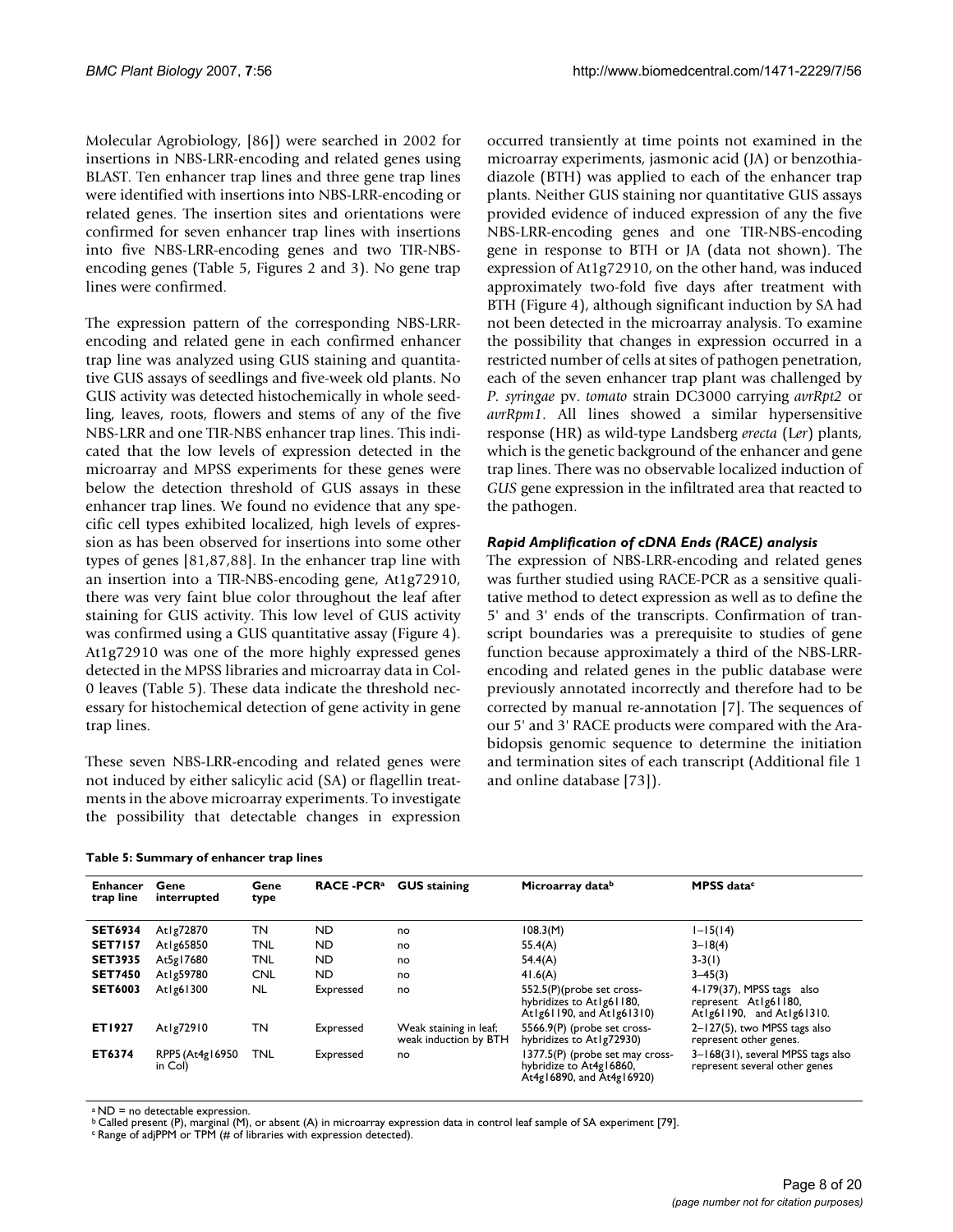

#### Figure 2

The distribution of CC-NBS-LRR-encoding and related genes analyzed on neighbor-joining tree generated by Meyers et al. [7]. The genes studied by RACE are indicated by black arrows, the genes analyzed using RT-PCR are displayed in bold italic, and NBS-LRR-encoding and related genes with enhancer trap insertions are marked in bold. Other figure denotations are as described in Meyers et al. [7].

A total of 109 NBS-LRR-encoding and related genes were analyzed using total RNA extracted from leaves of Col-0 as template. At least one RACE product was detected for 81 genes (for 26 out of 35 CNL genes and for 38 out of 50 TNL genes analyzed; Table 2). Both 5' and 3' products were detected for 68 of these 81 genes. Only 5' products were detected for another six genes and only 3' products for an additional seven genes. Neither 5' nor 3' products were detected for the other 28 genes; the lack of expression of six of these 28 genes in leaves was confirmed using RT-PCR with primers that should have amplified an internal region of the transcript (Figures 2 and 3, Table 2). RACE for six NBS-LRR-encoding genes that were not detectable in leaves from four-week old plants was also conducted using total RNA extracted from seven-day old seedlings as templates. RACE again failed to detect expression of five of these genes, At2g17050, At3g46730, At4g08450, At4g09360, and At4g27190. RACE products were only detected for At1g65850 in seedlings. For two NBS-LRR-encoding genes, At3g44400 and At4g33300, RACE was also performed using the total RNA extracted

from flowers as templates in addition to the templates generated from leaf and young seedlings. The RACE results revealed that the expression of these two NBS-LRRencoding genes showed different expression pattern in leaves, seedlings, and flowers. At4g33300 was expressed highest in seedlings, and then the flower and leaf tissues, while At3g44400 was expressed higher in leaves than in flowers.

For the above RACE-PCR products, the length of the 5' UTR ranged from zero to 241 bp (average  $=\infty$ 50 bp); most 5' transcription start sites were within 100 bp of the ATG start codon. There was some variation in the transcription initiation site and often multiple initiation sites were detected for each gene. The length of the 3' UTR ranged from 6 bp to 896 bp and most 3' UTRs were several hundred bp long (average =  $\sim$ 250 bp). The most common variation in 3'UTRs was due to alternative polyadenylation sites. Comparison of RACE and genomic sequences revealed that 15 genes contained introns in their 5' or 3' UTR regions. Seven genes had one intron and one had two introns in their 5' UTRs. Six genes had one intron and one had three introns in their 3'UTRs. The presence of introns in either 5' or 3' UTRs has also been indicated in the TAIR database [89]. Six out of eight genes which have introns in their 5' UTR according to our RACE results have also been annotated as having introns in the TAIR database, and similarly five out of seven genes which have introns in 3' UTR have also been so annotated in the TAIR database.

Sequence analysis of the RACE-PCR products revealed that the annotations of 12 NBS-LRR-encoding and related genes in the TAIR database were incorrect or at least inconsistent with our experimental data (Additional file 1). These genes had been annotated with incorrect transcript initiation or termination sites, different splicing sites, or extra exons. The RACE-PCR products validated the previous manual re-annotations for six genes [7]. The errors in the other six genes had not previously been detected. These six genes had different splicing events from those predicted. RACE-PCR data also revealed the presence of alternative splicing in the 5'UTR of At1g10920 and 3'UTR of At1g72860, in addition to the four genes which were indicated by MPSS data as exhibiting alternative splicing and had been confirmed by RACE-PCR and sequencing.

#### **Discussion**

Our comprehensive expression analysis revealed that the majority of NBS-LRR-encoding and related genes in Arabidopsis were expressed at low levels and unexpectedly that many exhibited tissue-specific expression patterns (Additional file 1). The expression of some but not the majority of NBS-LRR-encoding and related genes was affected by treatments with defense signaling chemicals. The expression pattern of most of the previously uncharacterized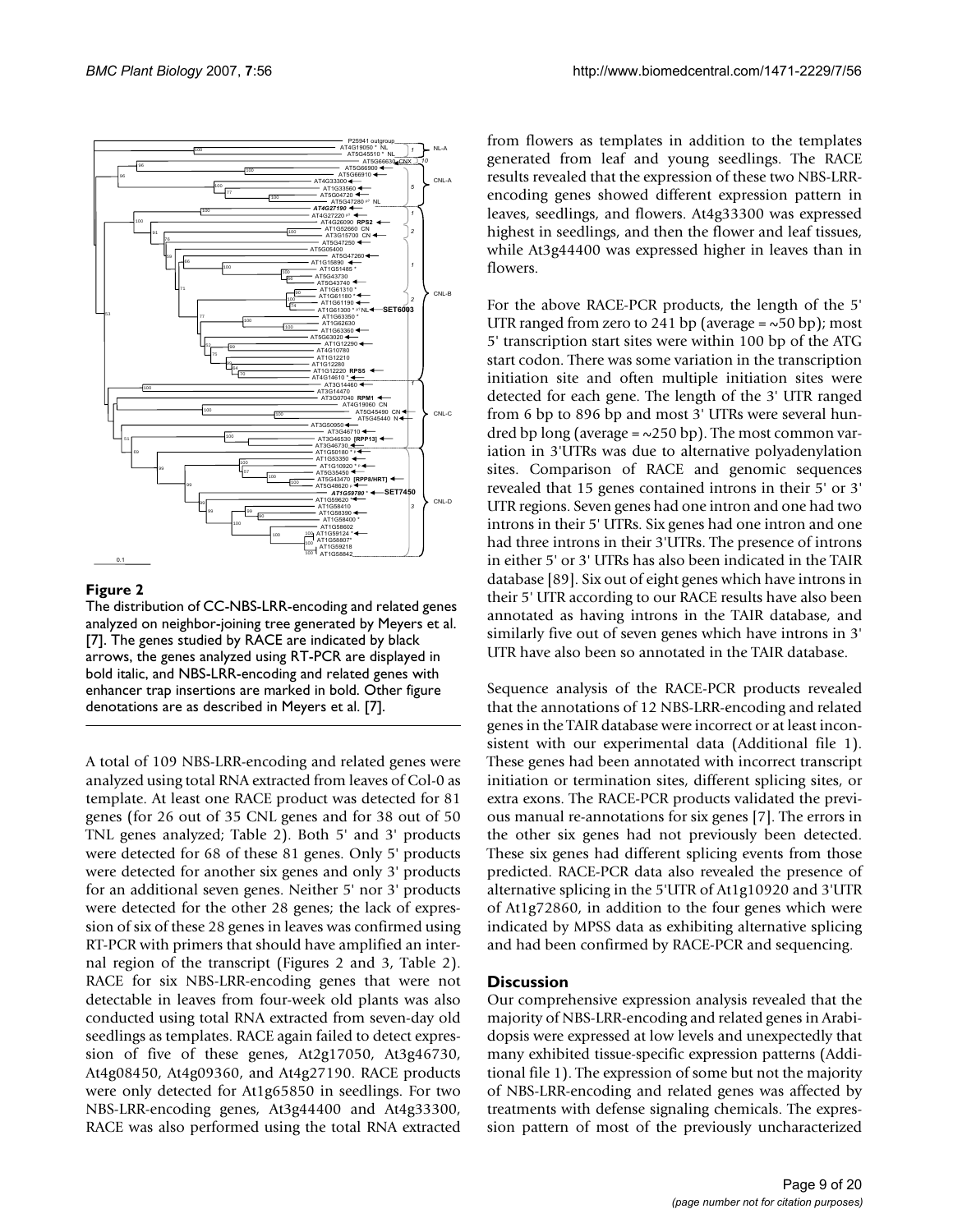

The distribution of TIR-NBS-LRR-encoding and related genes analyzed on neighbor-joining tree generated by Meyers et al. [7]. The genes studied by RACE are indicated by black arrows, the genes analyzed using RT-PCR are displayed in bold italic, and NBS-LRR-encoding and related genes with enhancer trap insertions are marked in bold. Other figure denotations are as described in Meyers et al. [7].

NBS-LRR-encoding and related genes resembles that of known *R* genes and therefore is consistent with these genes also functioning in disease resistance.

#### *Consistency between different analytical approaches*

The different analytical approaches varied in their sensitivity and accuracy, but the expression data obtained from each approach were generally consistent. Both MPSS and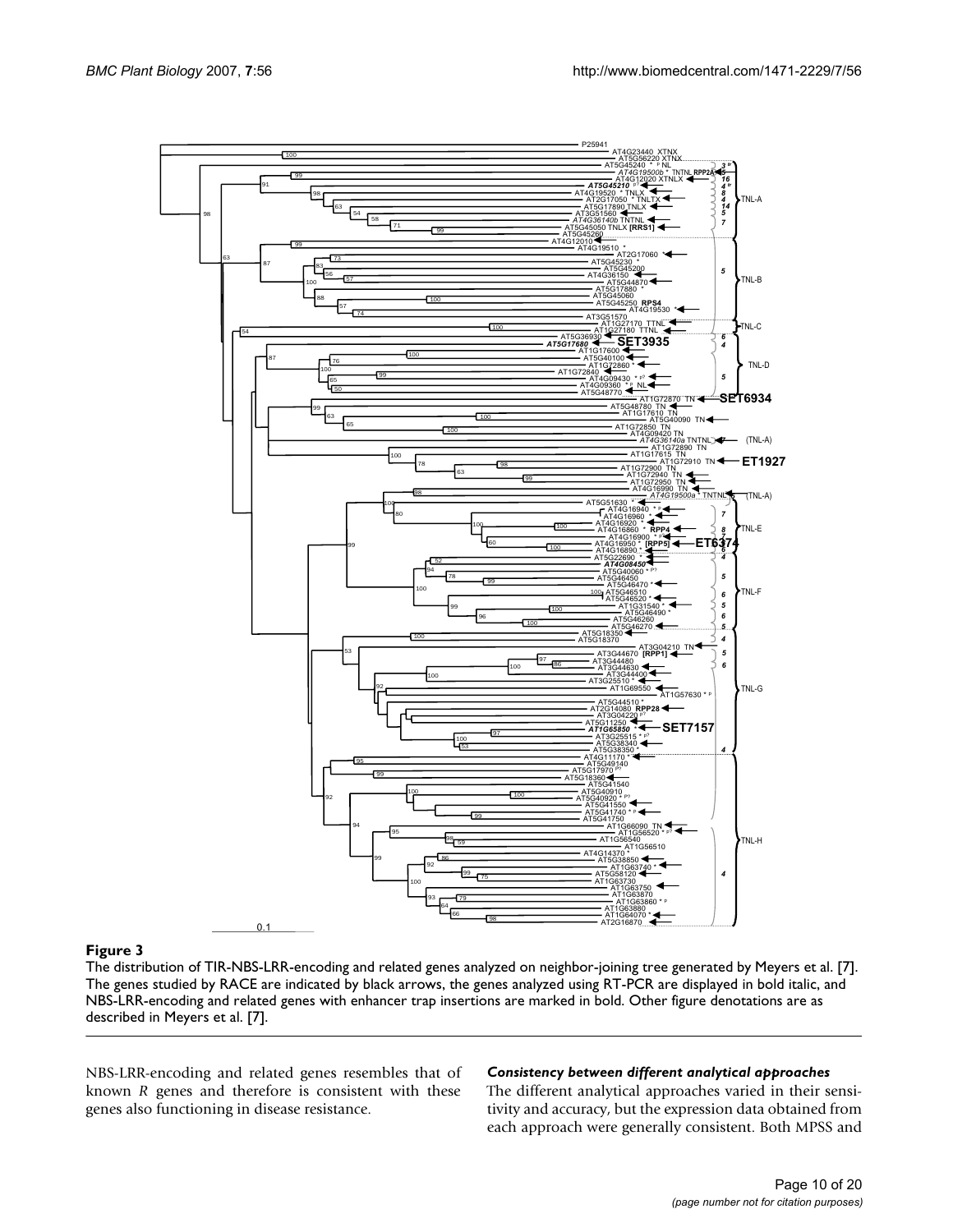

#### Figure 4

**GUS quantitative assays of enhancer trap lines with insertions into two NBS-LRR-encoding and one related gene**. GUS expression levels of each enhancer trap line untreated or five days after application of JA or BTH. Treatments with ethanol (EtOH) or BTH carrier (carrier) were used as controls. Average GUS expression levels and standard deviations were based on three biological replicates. The background levels of GUS activity in untreated Col-0 plants were below 20 pmol 4-MU/μg protein/min.

microarrays were the most efficient genome-wide transcript profiling methods and they correlated well. MPSS has several advantages over microarray analysis. MPSS is more sensitive and accurate, since MPSS provides quantitative assessment of the abundance of each transcript as opposed to the hybridization intensity generated for each probe set in the microarray analysis. MPSS is particularly advantageous for genes that are expressed at low levels and therefore tend to be more affected by background noise in microarray analysis. For example, both At5g45230 and At1g17600 were expressed at undetectable levels in microarray analysis of leaf tissue; however, based on MPSS data, At1g17600 was expressed clearly higher than At5g45230 in the leaf library (14 vs 0 TPM) (Additional file 1). MPSS can also distinguish multi-gene family members better than microarrays and therefore decrease cross-hybridization problems, which is more common in microarray analysis. Inconsistencies between MPSS and microarray data could have been due to crosshybridization problems in the microarray analysis or due to some MPSS tags representing several gene family members that had high sequence similarity. In addition, sequencing errors in the current Arabidopsis genome assembly may have caused incorrect assignment of some MPSS tags and thus inaccurate determination of expression. While MPSS has the above advantages, its technical accessibility and high cost limit its widespread use, although these issues may be ameliorated with the latest sequencing technologies. Microarrays therefore remain a useful complement to investigate situations for which MPSS data do not exist until other high throughput sequencing technologies become available that allow affordable, in depth analysis of EST representation.

#### *Expression levels of NBS-LRR-encoding genes*

The majority of NBS-LRR-encoding and related genes examined in this study were expressed at low levels in unchallenged plants similar to what has been observed for most cloned plant *R* genes. Significant changes in expression of most NBS-LRR-encoding and related genes including the known *R* genes were not detected during plant defense responses or treatments with two defense signaling molecules, SA or JA. Other recent RNA profiling experiments also failed to detect differential expression of *R* genes [90,91]. Similarly, in another microarray experiment performed to study gene expression changes during the resistance response, none of the Arabidopsis NBS-LRR-encoding genes showed significant expression changes during the plant defense response mediated by *RPS2*, *RPM1*, *RPS5*, or *RPS4* (A. Bent et al., unpublished). This lack of induction of gene expression during plant defense response resembles that of most known plant *R* genes. Although it is still not clear how plant R proteins function in the plant defense response, it is clear that they act at an early step in defense signaling pathways, either as primary recognition molecules or accessory proteins [14- 16,92-94]. Low levels of constitutive expression of R proteins are consistent with a constitutive ability to recognize the pathogen infection and induce downstream defense responses.

There are, however, several indications of transcriptional control of *R* gene expression. At least a subset of *R* genes are induced above their low levels of constitutive expression during the elicitation of basal resistance; the expression of *RPS2*, *RPM1*, and eight other NBS-LRR-encoding and related genes was induced by the bacterial flagellin peptide, flg22 [78]. This can be thought of increasing the general sensitivity of the plant to detect potential pathogens. Our analysis also revealed that fifteen NBS-LRRencoding and related genes in wild-type Col-0, including the Col-0 homolog of *RPP4*, were induced 4 hours after treatment with SA; also several other genes were induced by SA in other accessions. Interestingly, out of the fifteen NBS-LRR-encoding and related genes induced by SA in Col-0, two genes also exhibited elevated expression induced by flg22. This overlap suggests interactions between plant basal defense response and SA signaling pathways. The MPSS data indicated that expression of many NBS-LRR-encoding and related genes was also affected by plant developmental stage or treatments with sucrose or the plant hormone ABA. In addition, our gene trap studies of a limited number of *R* gene related sequences demonstrated the induction of the expression of one TIR-NBS-encoding gene, At1g72910, by the SA homolog, BTH. A previous transcript profiling experiment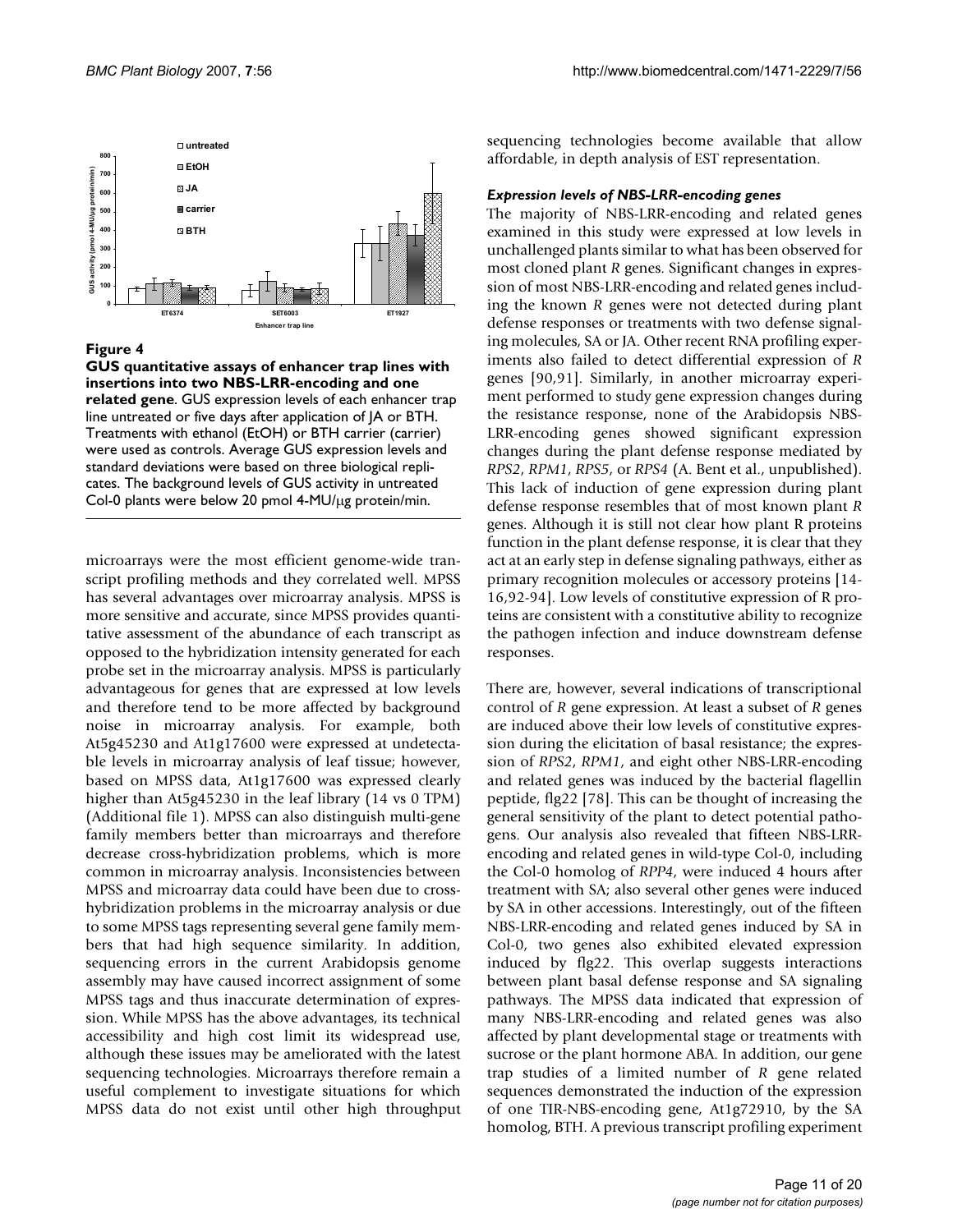in Arabidopsis also revealed the expression of several NBS-LRR-encoding and related genes was altered during defense response to cucumber mosaic virus strain Y; the expression of one TIR-NBS-LRR-encoding gene, At1g56510, and one TIR-X-encoding gene, At1g65400, was down-regulated, and that of two other TIR-X-encoding genes, At1g72940 and At1g72920, was induced [95]. These results all provide evidence for regulation of *R* gene expression during plant defense response and the induction of enhanced levels of defense-related surveillance in response to biotic challenge.

#### *Tissue specificity*

An unexpected result from the current study was the frequent tissue-specific expression patterns exhibited by NBS-LRR-encoding and related genes. Both the MPSS data and the microarray data demonstrated that many NBS-LRR-encoding and related genes showed tissue specificity. Some genes were mainly expressed in aerial parts of plants, while some genes were specifically expressed in roots. Others appeared to be developmentally regulated. These patterns of differential expression suggest either that NBS-LRR-encoding and related genes function in resistance to a variety of pathogens that attack different parts of the plant, or that some NBS-LRR-encoding and related genes function in different plant biological processes. Previous to our studies there was little data on the tissue specificity of known *R* genes. All of the 14 known NBS-LRR-encoding *R* genes or their Col-0 homologs analyzed in our study exhibited tissue specific gene expression. Interestingly, the tomato NBS-LRR-encoding *R* gene, *I-2*, is expressed at the site of lateral root formation indicating that it might have a role in lateral root initiation in addition to disease resistance [38].

#### *Alternative transcripts*

Alternative splicing was detected for several NBS-LRRencoding genes. Twelve NBS-LRR-encoding genes showed evidence of alternative splicing based on the locations of MPSS tags and four of these genes, including the Col-0 homologs of two known *R* genes, *RPP5* and *RPP4*, were confirmed by RACE-PCR and subsequent sequencing. The alternative transcripts of two genes (At1g63750 and At4g16860) encode truncated proteins containing only the majority of TIR domain and lacking both the NBS and LRR domains. The alternative transcript of At5g46270 encodes a truncated protein lacking most of the LRR domain, while alternative transcripts of At4g16950 encode TIR-NBS-LRR proteins with only the last few amino acids altered. The alternative splicing in At1g10920 and At1g72860 which was revealed by RACE-PCR occurs in the 5' or 3'UTR and therefore does not change the amino acid sequence; however, such alternative splicing could affect transcript stability and therefore the expression level. Alternative splicing has been reported for seven known TIR-NBS-LRR-encoding *R* genes and one CC-NBS-LRR-encoding *R* gene [46,49-55]. Based on alignments of genomic sequences with full-length cDNA and EST sequences, 1186 Arabidopsis genes in the TIGR database [96] have been annotated as undergoing splicing variation and have been classified into five different types of splicing variants. Although ten NBS-LRR-encoding or related genes are included in these 1186 genes, only one gene was identified as exhibiting alternative splicing by MPSS or RACE analysis in our studies. A recent extensive computational analysis [97] identified alternative splicing events in 4707 Arabidopsis genes including 16 NBS-LRR-encoding and related genes. Seven out of these 16 genes were also identified in TIGR database; however, only two out of these 16 genes were also detected as showing alternative splicing by MPSS or RACE analysis in our studies. This inconsistency may be due to RACE and MPSS tending to analyze sequences at the ends of transcript or due to the lack of sampling the appropriate tissues or conditions. Together, these data indicate that at least 22 TIR-NBS-LRRencoding, one TIR-NBS-encoding, one divergent NBS-LRR-encoding, and eight CC-NBS-LRR-encoding genes exhibit alternative splicing in Arabidopsis.

The role of alternative splicing in plant *R* genes is unclear. The splice variants might interact with the full length R protein and have a regulatory role in disease resistance as has been suggested for the tobacco *N* and Arabidopsis *RPS4* genes. This is similar to the role of alternative splicing in animal toll-like receptor (TLRs) [98]. The alternative transcript of the tobacco *N* gene is induced by challenge with tobacco mosaic virus and the ratio of the two transcripts appears to be critical for resistance [50,99]. The presence of both full-length and alternative transcripts of Arabidopsis *RPS4* is necessary for the *RPS4* mediated defense response [52,100]. However, the alternative transcripts of flax *L6* and tomato *Bs4* seem not to be important for the resistance that these genes mediate [49,54].

One of the TIR-NBS-encoding genes, At1g72910, may function in plant defense response as indicated by the induction of its expression by a SA analog, BTH. Similarly, six TIR-NBS-encoding genes, At1g17610, At1g66090, At1g72890, At1g72900, At1g72950, and At3g04210, may also function in plant defense response since their expression was affected by SA treatment in at least one of the seven Arabidopsis ecotypes studied. Two TIR-NBS-encoding genes, At1g72900 and At1g72940, may function in plant basal defense response since their expression was induced by flagellin. In the Arabidopsis Col-0 genome, there are 21 TIR-NBS-encoding genes that have similar structures as the alternative transcripts of the tobacco *N*, flax *L6* or Arabidopsis *RPS4* genes [9]. These might func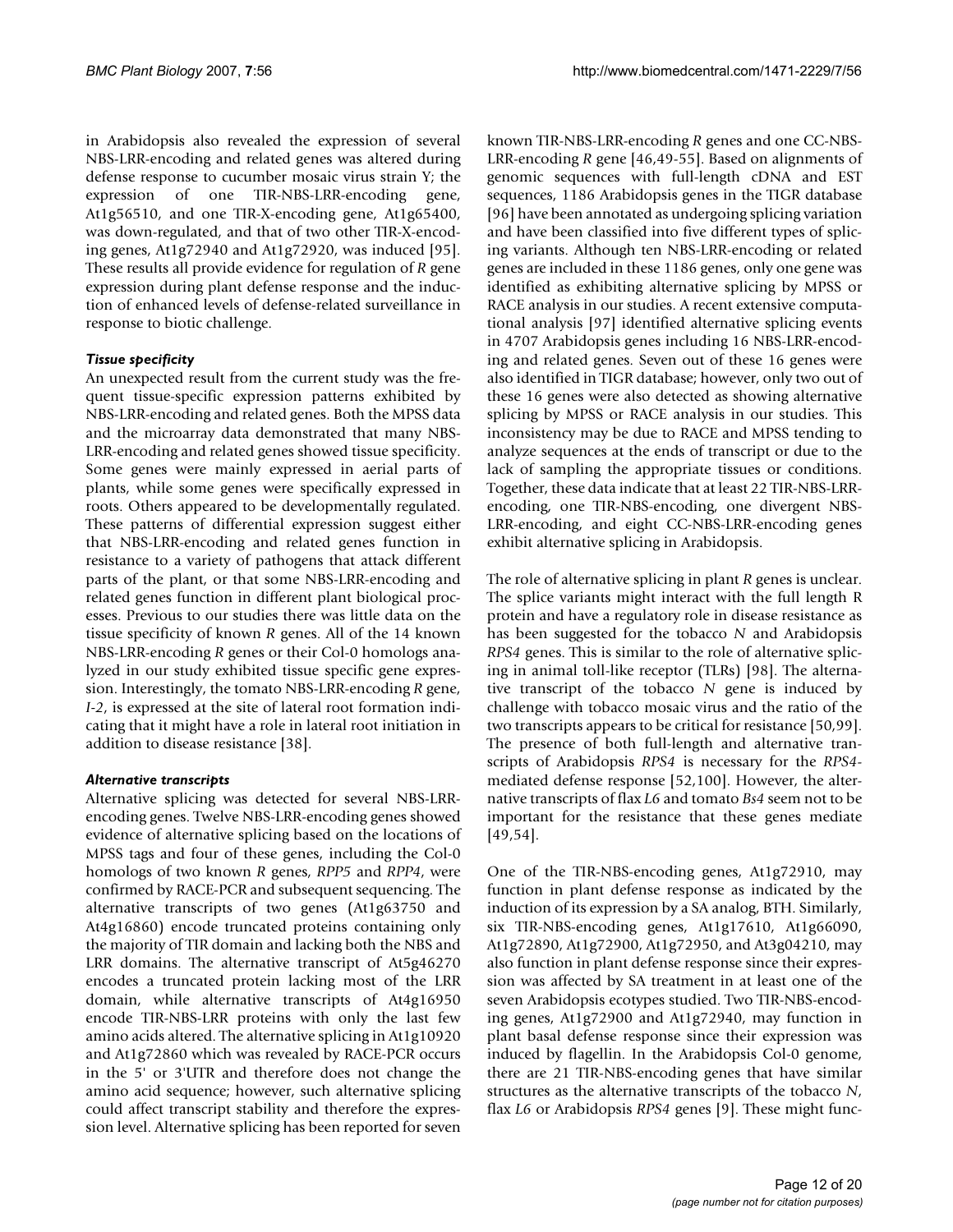tion similarly to the alternatively transcribed variants of TIR-NBS-LRR-encoding genes.

#### *Post-transcriptional regulation*

*R* genes do not need to be induced at the transcriptional level in order to alter resistance against pathogens. There are likely to be multiple levels of negative regulation to prevent the inappropriate activation of R proteins in the absence of pathogen that would be deleterious to plants due to the high cost of the defense response and pathogen-independent cell death. There may also be feedback loops controlling the *R* gene expression and the extent of HR.

Our study analyzed steady state mRNA levels, which may not reflect protein abundance. Further work is required to identify whether there are differences in the polysomal fraction and what post-translational modifications occur. The expression of several *R* genes has been reported to be regulated at the post-transcriptional level. The transcript of Arabidopsis *RPM1* remains at a low level before and after pathogen attack; however, the RPM1 protein is degraded during HR [101]. The expression of *Xa21* gene transcript is independent of plant developmental stage, though the *Xa21*-conferred resistance is developmentally regulated [102].

Data from animal systems have demonstrated the involvement of the 5'UTR in controlling translation and tissue specific expression [103,104]. Several plant *R* genes contain introns and/or upstream open reading frames (uORFs) in their 5'UTR including barley *Mla6* and Arabidopsis *RPP1-WsB* and *RPP1-WsC* [19,105]. Our RACE analysis revealed that fifteen out of the 81 NBS-LRRencoding and related genes analyzed contained introns in their 5' or 3' UTRs. These 5'UTR features may be indicative of post-transcriptional regulation of these genes.

### **Conclusion**

Transcripts of most NBS-LRR-encoding and related genes analyzed were present at low levels in unchallenged plants. Many showed tissue specific expression patterns. Transcript levels of the majority of NBS-LRR-encoding and related genes were not altered during the plant defense response or by treatments with plant defense signaling molecules; however, the expression of several genes was altered and may be indicative of altered levels of surveillance by the plant. Our data are consistent with the primary function of the majority of NBS-LRR-encoding and related genes being plant resistance; however, this does not preclude their involvement in functions other than pathogen recognition.

Future studies on the significance of tissue specificity, the roles of alternative transcripts and the relationship between transcript and protein levels will likely be informative as will the characterization of the spectrum of genes induced downstream of each major clade of NBS-LRR-encoding genes.

#### **Methods**

#### *Expressed Sequence Tag (EST) analysis*

EST representation for each Arabidopsis NBS-LRR-encoding or related gene was obtained by searching the NCBI EST database using the predicted cDNA sequence or genomic sequence (plus 500 bp upstream and downstream of the predicted start and stop codons) of each NBS-LRR-encoding or related gene [7] using BLAST [106]. As of July 14th, 2006, this database contained a total of 622,792 Arabidopsis EST sequences including: short, single read cDNA sequences, cDNA sequences from differential display experiments and RACE analyses, and cDNA sequences from full-length cDNA clones from RIKEN (The Institute of Physical and Chemical Research, Japan) [107]. All Arabidopsis ESTs with matches of greater than 80% identity to NBS-LRR-encoding and related genes were investigated. EST representation was determined based on the alignment between ESTs and the genomic or cDNA sequence of the corresponding gene and usually showed > 97% sequence similarity. Each potential representative EST was compared against the complete Arabidopsis genomic and spliced sequences using TAIR BLAST tool [108] to confirm that it was the best match to the represented gene. The ESTs showing best match to a specific NBS-LRR-encoding or related gene but with sequence identity less than 97% due to obvious sequencing difficulties were also counted. The ESTs that showed the same level of sequence similarity to several closely related family members were counted for each represented gene. A similar analysis was also performed earlier in April 2002 except that FASTA [109] was used to search for sequence similarity. The NCBI EST database contained about 181,406 Arabidopsis sequences at that time.

#### *Massively Parallel Signature Sequencing (MPSS) data*

MPSS provides a comprehensive assessment of gene expression by generating short sequence tags, each 17 to 20 bp long, produced from a defined position (usually the first *Sau*3A restriction site 5' to the polyadenylation site of a transcript) within each transcript [67,68]. The expression level of each gene in a sample is determined by counting the number of diagnostic sequence tags representing the transcript of a particular gene.

The DuPont MPSS database contained expression profiles generated from 22 Arabidopsis MPSS libraries. Half were constructed from Arabidopsis ecotype Columbia (Col-0) or Landsberg *erecta* (L*er*) tissues collected at different developmental stages and half were constructed from wild type or mutant Col-0 or L*er* ecotype plants treated with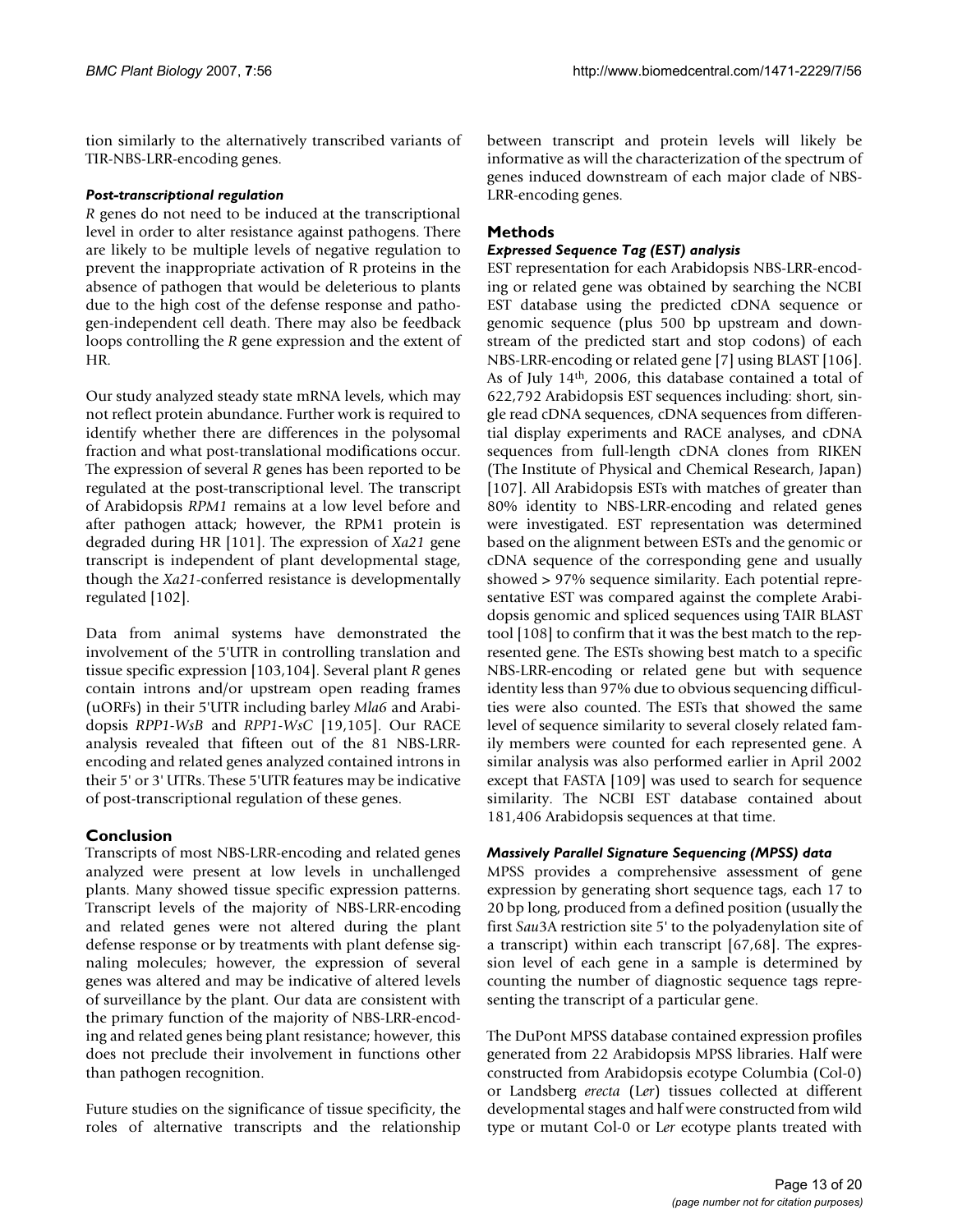various chemicals or hormones including abscisic acid (ABA), dexamethasone (DEX), or sucrose (Table 3). Each library contained approximately one million 17 bp tags. Seventeen additional MPSS libraries were made from various Arabidopsis Col-0 tissues (callus, flower, leaf, silique, and root from wild-type or flowering mutants) or salicylic acid (SA) treated leaf tissues and displayed in the public MPSS database (Table 4, [74-76]). Each of these public libraries contained about two and half million 17 bp tags.

For the analysis of the DuPont MPSS data, searches were performed using the genomic sequence for each NBS-LRRencoding or related gene plus 500 bp upstream and downstream of the predicted start and stop codons. In a few cases the additional flanking sequence overlapped adjacent genes with small intergenic regions; however, these were manually checked and did not contain expressed tags that could have biased the analysis. Each expressed tag was also compared against the complete Arabidopsis genomic and spliced sequences using TAIR BLAST tool [108] to confirm the correct match to the designated gene; only matches to the sense strand were used in the calculations of transcript abundance. The frequency of each tag was counted and then normalized in parts per million (PPM) to calculate the abundance of each transcript in the sample. The PPM values were adjusted (adjPPM) to account for potential sequencing errors (described in [9]). The possible alternative polyadenylations caused by alternative splicing and variable stop codons were predicted based on the tag location. For the Arabidopsis MPSS data generated by Meyers et al. [75,76], a basic query was performed for each gene based on gene "At" number (gene identifier) against the 17 MPSS libraries. To allow comparisons among libraries, the signature frequencies were normalized to transcripts per million (TPM). For genes associated with multiple expressed signatures, the sum of abundance for all expressed signatures, including the signatures with more than one hit to the Arabidopsis genome, was used to indicate the abundance of each transcript in the sample.

In order to investigate potential correlations between gene expression and phylogenetic position, the expression level and tissue specificity of each NBS-LRR-encoding or related gene was compared with the phylogenetic tree described previously [7]. To investigate potential correlations between gene expression pattern and chromosomal location, these NBS-LRR-encoding and related genes were sorted by their gene identifiers, which usually reflects their chromosomal locations, and then the expression pattern of NBS-LRR-encoding and related genes was visually compared to their locations on this sorted gene list.

#### *Microarray analysis*

Concurrent global expression experiments using ATH1 Affymetrix arrays provided the opportunity to assess the expression patterns of NBS-LRR-encoding and related genes.

The experiment analyzing the response to applications of salicylic acid (SA) was described in [79]. Six-week old plants from seven *Arabidopsis thaliana* accessions (Col-0, Cvi-1, Est, Kin-0, Mt-0, Tsu-1, and Van-0) were sprayed with 0.3 mM SA in 0.02% Silwet L77. Plants treated with 0.02% Silwet L77 were used as controls. The aerial parts of the plants were harvested 4, 28 or 52 hours later. Each treatment and time-point was replicated three times. Gene expression levels were assayed using the Affymetrix ATH1 GeneChips. The ATH1 array contains approximately 22,000 genes including 152 probe sets representing 162 NBS-LRR-encoding and related genes based on Affymetrix annotation [110]. Raw data (CEL files) were imported into GeneChip® Operating Software data base (GCOS). Transcript abundances for all probe sets on the Affymetrix ATH1 GeneChips array were analyzed using GCOS. GCOS was also used to assess the presence or absence of a given transcript (P, present; A, absent; M, marginal) for each probe set. To allow direct comparison between chips, raw signals were globally scaled so that the mean expression level of each array was equal to an arbitrary target intensity of 500. The scaled signals were then imported into Excel for further analysis.

Raw array data (CEL files) of another experiment [78] studying flagellin treated Arabidopsis plants were obtained from ArrayExpress [111]. In this experiment, the L*er* accession of Arabidopsis seedlings were treated with 10 μM flg22 peptide and plantlets analyzed 30 minutes after treatment. GCOS was used to extract the expression signal and assign a present or absent call for each gene represented by a probe set on the ATH1 array. The data was processed in the same manner as for the SA induction experiment: raw signals were globally scaled to a target intensity of 500 for direct comparison.

Microarray analysis was also performed on the same five total RNA samples used for generating five of the 17 public MPSS libraries. Gene expression levels were also assayed using the ATH1 arrays. Complementary RNA labeling, hybridization, and signal acquisition were performed according to the manufacturer's guidelines (Affymetrix, Santa Clara, CA). Affymetrix Microarray Suite version 5.0 (MAS 5.0) was used to control washing, scanning and data-preprocessing steps. Raw CEL files were then imported into GCOS and GCOS was used to extract the expression signals and assign a present or absent call. To allow direct comparison across chips, raw signals were globally scaled to a target intensity of 500.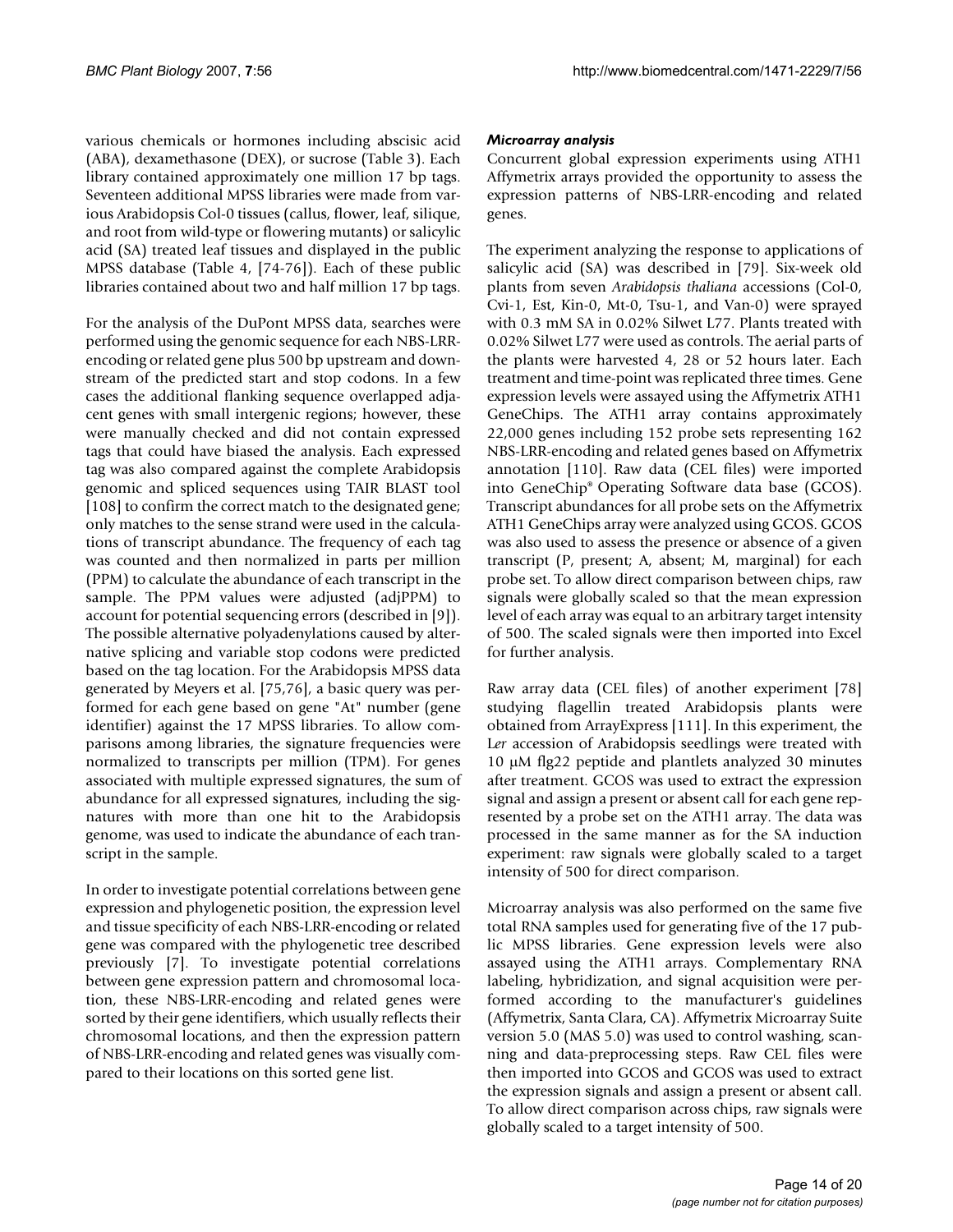All data analysis was subsequently performed using Gene-Spring GX 7.3.1 software (Agilent Technologies, Santa Clara, CA). The raw output signals from GCOS, without scaling and normalization, were used as input for analysis in GeneSpring GX. The raw signals were first normalized using the 50th percentile of all measurements on a given chip and then the median measurement of each gene was adjusted to 1. In order to identify differentially expressed genes in response to SA or flagellin, a list of probe sets showing reliable and detectable expression was first established using several criteria. Probe sets were retained if they were called as present or marginal by GCOS in both replicates (or two out of three replicates) of at least one of the two comparison conditions, their coefficient of variation (CV) were less than 0.3 in at least one of the two comparison conditions, and they exhibited at least two fold changes. Starting from this list of genes, the genes exhibiting a significant expression change in a given treatment were identified as those genes passing the parametric test (Welch t-test) in GeneSpring GX, without assuming equal variances and with multiple testing correction (Benjamini and Hochberg False Discovery Rate), and a *P*-value threshold of 0.1. The log-transformed normalized signals were used when performing these parametric tests.

The expression level polymorphism between seven Arabidopsis accessions for each NBS-LRR-encoding gene was determined using ELP Finder tool [112]. Affymetrix ATH1 GeneChip probeset IDs were entered as query and the average expression value for each gene in a given accession with the standard error was returned. The results of pairwise t-tests between the accessions selected were also returned.

The possible correlation between MPSS and microarray data was analyzed using Spearman rank correlation test conducted in SAS9.1 (SAS Institute, Cary, NC). The MPSS and microarray data analyzed using this test was generated from the same leaf sample and only the 88 NBS-LRRencoding and related genes that had unique representative Affymetrix probe sets and MPSS sequence tags were included.

#### *Plant materials and growth conditions*

Arabidopsis Col-0 plants used for Rapid Amplification of cDNA ends (RACE) analysis were grown in soil (Premier Pro-Mix B mix) in controlled-environment chambers at 21°C with 50% humidity, on a 16 hr light/8 hr dark cycle, and under 100 to 120 μEi illumination.

The gene trap and enhancer trap lines (Landsberg *erecta* (L*er*) background) were obtained from Cold Spring Harbor Laboratory (CSHL) or Singapore Institute of Molecular Agrobiology (IMA) [85,86]. The seedlings from each gene trap line were first selected on 1/2 MS medium agar

plates with 50 μg/ml kanamycin and then the surviving seedlings were transferred to soil. These plants were grown in controlled-environment chambers with the same conditions as above.

#### *Analysis of gene trap lines*

The gene traps lines carried the β-glucuronidase (*uidA*) reporter gene at sequence-characterized positions [81-84]. The genomic sequences of 207 NBS-LRR-encoding and related genes were searched against the flanking sequence databases of Gene Trap lines generated at Cold Spring Harbor Laboratory (CSHL) [85] and *Ds* insertion lines generated at Singapore Institute of Molecular Agrobiology (IMA) [86] using BLAST [106]. For each trap line, tissue PCR [113] was performed to confirm the insertion site and determine the orientation of the inserted element by using a gene-specific primer and a *uidA* specific primer.

To study the induction of NBS-LRR-encoding gene expression, jasmonic acid (JA; 500 μM) was dissolved in 10% v/ v ethanol and sprayed onto five-week old plants in sterile containers. Benzothiadiazole (BTH; 1.2 mM) was dissolved in water with a wettable powder carrier (same amount of carrier as BTH) and similarly sprayed onto the five-week old plants in sterile containers. Treatments with 10% v/v ethanol or the wettable powder carrier were used as controls for each experiment. Whole plants were collected at different time points from 0, 24, and 48 hrs, to 5 days after each treatment and then subjected to GUS histochemical staining and GUS activity assays. Each gene trap plant was also challenged with *P. syringae* pv. *tomato* strain DC3000 carrying *avrRpt2* or *avrRpm1* which caused a hypersensitive response (HR) in wild-type Col-0 and L*er* plants. The HR response was examined at 16 hours, 1 day and 2 days after pathogen infiltration and GUS staining was performed at the same time.

Histochemical staining for GUS activity was performed according to a slightly modified protocol from [114,115]. Plant tissues were immersed in the GUS staining solution (100 mM sodium phosphate (pH7.0), 2 mM  $K_3Fe(CN)_{6}$ 2 mM  $K_4Fe(CN)_{6}$ , 10 mM EDTA, 0.1% (v/v) Triton X-100, 100 μg/ml chloramphenicol, with 1 mg/ml 5-bromo-4 chloro-3-indolyl-β-D-glucuronide cyclohexylammonium salt (X-gluc, Gold Biotechnology Inc., St. Louis, MO, U.S.A.). The plant tissues were incubated with GUS staining solutions at 37°C for 24 hrs.

GUS activity was quantified fluorometrically using 4 methylumbelliferone glucuronide (MUG, Sigma) as a substrate as described by Jefferson et al[114]. Reactions were performed in 200 μl of extraction buffer (50 mM NaPO4 pH7, 10 mM EDTA, 0.1% Triton X-100, 0.1% Sodium Lauryl Sarcosine, 10 mM β-mercaptoethanol) containing 1.1 mM MUG and stopped after 1 h incuba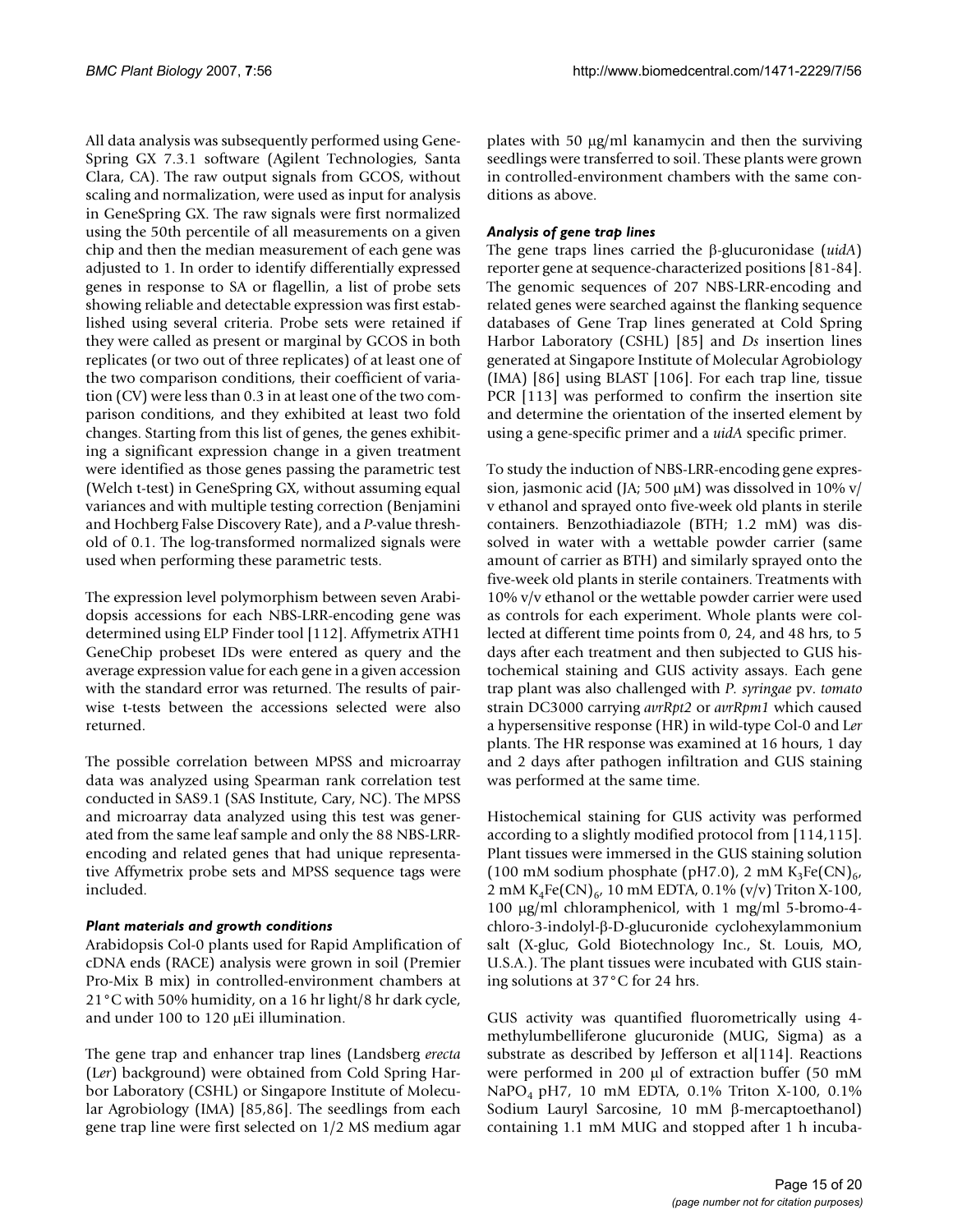tion at 37°C by addition of 800 μl 0.2 M Na<sub>2</sub>CO<sub>3</sub>. The fluorescence was calibrated using 4-methylumbelliferone (MU, Sigma, St. Louis, MO, USA). Total protein was determined using Bradford reagents and BSA as a standard [116].

#### *Rapid Amplification of cDNA Ends (RACE)-PCR*

RACE-PCR was performed with the Marathon™ cDNA Amplification Kit (Clontech, Mountain View, CA, USA) according to the manufacturer's instructions. Total RNA was extracted from the leaves of about four-week old wildtype Arabidopsis Col-0 plants, seven-day old seedlings, or flower tissues using the TRIzol procedure (Invitrogen, Carlsbad, CA). Template mRNA was then purified from total RNA using Dynabeads® Oligo  $(dT)_{25}$  (Dynal Biotech, Lake Success, NY, USA). RACE-PCR products were cloned into the pCR®2.1-TOPO® vector (Invitrogen, Carlsbad, CA) and sequenced. Sequence data were analyzed using BLAST and Sequencer 3.1 (GeneCodes, Ann Arbor, MI). All RACE sequences were deposited into NCBI GenBank under accession numbers from **[ES444179](http://www.ncbi.nih.gov/entrez/query.fcgi?db=Nucleotide&cmd=search&term=ES444179)** to **[ES444640](http://www.ncbi.nih.gov/entrez/query.fcgi?db=Nucleotide&cmd=search&term=ES444640)** and from [EX654484](http://www.ncbi.nih.gov/entrez/query.fcgi?db=Nucleotide&cmd=search&term=EX654484) to [EX654486](http://www.ncbi.nih.gov/entrez/query.fcgi?db=Nucleotide&cmd=search&term=EX654486).

#### *Reverse Transcription-PCR (RT-PCR)*

RT-PCR was carried out using Advantage™ RT-for-PCR Kit (Clontech, Mountain View, CA) according to the manufacturer's instructions. Primers were designed to amplify regions containing an intron in order to distinguish genomic DNA contamination from gene transcripts.

#### **Authors' contributions**

XT conducted the majority of the experiments, analyzed the data and drafted the paper. BCM assisted in the experimental design, data analysis and writing. AK provided bioinformatics support for analysis of EST and genomic Arabidopsis sequences and data visualization. MALW and DAStC contributed the microarray experiments on the Arabidopsis accessions and the SA treatment as well as assisted in data interpretation. MM contributed MPSS data. AFB contributed to the experimental design and writing. RWM contributed to the overall experimental design, data interpretation, and writing of the paper.

#### **Additional material**

#### **Additional file 1**

*Detailed summary of expression analyses of NBS-LRR-encoding and related genes. Worksheet 1A provides the data structure of worksheet 1B and 1C. Worksheet 1B provides full expression data of CC-NBS-LRRencoding and related genes. Worksheet 1C provides full expression data of TIR-NBS-LRR-encoding and related genes. Data is also available online [73].*

Click here for file

[\[http://www.biomedcentral.com/content/supplementary/1471-](http://www.biomedcentral.com/content/supplementary/1471-2229-7-56-S1.xls) 2229-7-56-S1.xls]

#### **Additional file 2**

*The 38 NBS-LRR-encoding and related genes showing altered expression in at least one of three time points (4, 28, or 52 hrs) post treatment with salicylic acid in multiple accessions of Arabidopsis or following treatment with flagellin in wild-type L*er *(raw data from [79] and [78], respectively). Fold change values are presented for each treatment x control comparison. Red indicates statistically significant up-regulation; blue indicates statistically significant down-regulation. Columns 5 – 13 display data from different ecotypes treated with SA. Column 14 contains data from L*er *treated with flagellin. NBS-LRR-encoding and related genes that did not show statistically significant changes are not shown.* Click here for file

[\[http://www.biomedcentral.com/content/supplementary/1471-](http://www.biomedcentral.com/content/supplementary/1471-2229-7-56-S2.xls) 2229-7-56-S2.xls]

#### **Acknowledgements**

We thank Dean Lavelle for technical assistance and Huaqin Xu for bioinformatics support as well as Belinda Martineau for editorial assistance. This work was supported by NSF Plant Genome Program award # 9975971 to R.W.M., A.F.B. *et al*. and utilized microarray data generated by NSF 2010 Program award # 0115109 to D.A.St C., R.W.M. *et al*., and MPSS data generated by NSF Plant Genome Research award #0110528 to B.C.M.

#### **References**

- 1. Hammond-Kosack KE, Jones JD: **[Plant Disease Resistance Genes.](http://www.ncbi.nlm.nih.gov/entrez/query.fcgi?cmd=Retrieve&db=PubMed&dopt=Abstract&list_uids=15012275)** *Annu Rev Plant Physiol Plant Mol Biol* 1997, **48:**575-607.
- 2. Dangl JL, Jones JD: **[Plant pathogens and integrated defence](http://www.ncbi.nlm.nih.gov/entrez/query.fcgi?cmd=Retrieve&db=PubMed&dopt=Abstract&list_uids=11459065) [responses to infection.](http://www.ncbi.nlm.nih.gov/entrez/query.fcgi?cmd=Retrieve&db=PubMed&dopt=Abstract&list_uids=11459065)** *Nature* 2001, **411(6839):**826-833.
- 3. Staskawicz BJ, Mudgett MB, Dangl JL, Galan JE: **[Common and con](http://www.ncbi.nlm.nih.gov/entrez/query.fcgi?cmd=Retrieve&db=PubMed&dopt=Abstract&list_uids=11423652)[trasting themes of plant and animal diseases.](http://www.ncbi.nlm.nih.gov/entrez/query.fcgi?cmd=Retrieve&db=PubMed&dopt=Abstract&list_uids=11423652)** *Science* 2001, **292(5525):**2285-2289.
- 4. Martin GB, Bogdanove AJ, Sessa G: **[Understanding the functions](http://www.ncbi.nlm.nih.gov/entrez/query.fcgi?cmd=Retrieve&db=PubMed&dopt=Abstract&list_uids=14502984) [of plant disease resistance proteins.](http://www.ncbi.nlm.nih.gov/entrez/query.fcgi?cmd=Retrieve&db=PubMed&dopt=Abstract&list_uids=14502984)** *Annual review of plant biology* 2003, **54:**23-61.
- 5. Meyers BC, Dickerman AW, Michelmore RW, Sivaramakrishnan S, Sobral BW, Young ND: **[Plant disease resistance genes encode](http://www.ncbi.nlm.nih.gov/entrez/query.fcgi?cmd=Retrieve&db=PubMed&dopt=Abstract&list_uids=10571892) [members of an ancient and diverse protein family within the](http://www.ncbi.nlm.nih.gov/entrez/query.fcgi?cmd=Retrieve&db=PubMed&dopt=Abstract&list_uids=10571892) [nucleotide-binding superfamily.](http://www.ncbi.nlm.nih.gov/entrez/query.fcgi?cmd=Retrieve&db=PubMed&dopt=Abstract&list_uids=10571892)** *Plant J* 1999, **20(3):**317-332.
- 6. Pan Q, Wendel J, Fluhr R: **[Divergent evolution of plant NBS-](http://www.ncbi.nlm.nih.gov/entrez/query.fcgi?cmd=Retrieve&db=PubMed&dopt=Abstract&list_uids=10754062)[LRR resistance gene homologues in dicot and cereal](http://www.ncbi.nlm.nih.gov/entrez/query.fcgi?cmd=Retrieve&db=PubMed&dopt=Abstract&list_uids=10754062) [genomes.](http://www.ncbi.nlm.nih.gov/entrez/query.fcgi?cmd=Retrieve&db=PubMed&dopt=Abstract&list_uids=10754062)** *Journal of molecular evolution* 2000, **50(3):**203-213.
- 7. Meyers BC, Kozik A, Griego A, Kuang H, Michelmore RW: **[Genome-wide analysis of NBS-LRR-encoding genes in Arabi](http://www.ncbi.nlm.nih.gov/entrez/query.fcgi?cmd=Retrieve&db=PubMed&dopt=Abstract&list_uids=12671079)[dopsis.](http://www.ncbi.nlm.nih.gov/entrez/query.fcgi?cmd=Retrieve&db=PubMed&dopt=Abstract&list_uids=12671079)** *The Plant cell* 2003, **15(4):**809-834.
- 8. McHale L, Tan X, Koehl P, Michelmore RW: **[Plant NBS-LRR pro](http://www.ncbi.nlm.nih.gov/entrez/query.fcgi?cmd=Retrieve&db=PubMed&dopt=Abstract&list_uids=16677430)[teins: adaptable guards.](http://www.ncbi.nlm.nih.gov/entrez/query.fcgi?cmd=Retrieve&db=PubMed&dopt=Abstract&list_uids=16677430)** *Genome biology* 2006, **7(4):**212.
- 9. Meyers BC, Morgante M, Michelmore RW: **[TIR-X and TIR-NBS](http://www.ncbi.nlm.nih.gov/entrez/query.fcgi?cmd=Retrieve&db=PubMed&dopt=Abstract&list_uids=12366802) [proteins: two new families related to disease resistance TIR-](http://www.ncbi.nlm.nih.gov/entrez/query.fcgi?cmd=Retrieve&db=PubMed&dopt=Abstract&list_uids=12366802)NBS-LRR proteins encoded in Arabidopsis and other plant [genomes.](http://www.ncbi.nlm.nih.gov/entrez/query.fcgi?cmd=Retrieve&db=PubMed&dopt=Abstract&list_uids=12366802)** *Plant J* 2002, **32(1):**77-92.
- 10. Richly E, Kurth J, Leister D: [Mode of amplification and reorgan](http://www.ncbi.nlm.nih.gov/entrez/query.fcgi?cmd=Retrieve&db=PubMed&dopt=Abstract&list_uids=11752192)**[ization of resistance genes during recent Arabidopsis thal](http://www.ncbi.nlm.nih.gov/entrez/query.fcgi?cmd=Retrieve&db=PubMed&dopt=Abstract&list_uids=11752192)[iana evolution.](http://www.ncbi.nlm.nih.gov/entrez/query.fcgi?cmd=Retrieve&db=PubMed&dopt=Abstract&list_uids=11752192)** *Mol Biol Evol* 2002, **19(1):**76-84.
- 11. Monosi B, Wisser RJ, Pennill L, Hulbert SH: **[Full-genome analysis](http://www.ncbi.nlm.nih.gov/entrez/query.fcgi?cmd=Retrieve&db=PubMed&dopt=Abstract&list_uids=15309302) [of resistance gene homologues in rice.](http://www.ncbi.nlm.nih.gov/entrez/query.fcgi?cmd=Retrieve&db=PubMed&dopt=Abstract&list_uids=15309302)** *Theor Appl Genet* 2004, **109(7):**1434-1447.
- 12. Van der Biezen EA, Jones JD: **[Plant disease-resistance proteins](http://www.ncbi.nlm.nih.gov/entrez/query.fcgi?cmd=Retrieve&db=PubMed&dopt=Abstract&list_uids=9868361) [and the gene-for-gene concept.](http://www.ncbi.nlm.nih.gov/entrez/query.fcgi?cmd=Retrieve&db=PubMed&dopt=Abstract&list_uids=9868361)** *Trends in biochemical sciences* 1998, **23(12):**454-456.
- 13. Innes RW: **[Guarding the goods. New insights into the central](http://www.ncbi.nlm.nih.gov/entrez/query.fcgi?cmd=Retrieve&db=PubMed&dopt=Abstract&list_uids=15208416) [alarm system of plants.](http://www.ncbi.nlm.nih.gov/entrez/query.fcgi?cmd=Retrieve&db=PubMed&dopt=Abstract&list_uids=15208416)** *Plant physiology* 2004, **135(2):**695-701.
- 14. Dodds PN, Lawrence GJ, Catanzariti AM, Teh T, Wang CI, Ayliffe MA, Kobe B, Ellis JG: **[Direct protein interaction underlies gene](http://www.ncbi.nlm.nih.gov/entrez/query.fcgi?cmd=Retrieve&db=PubMed&dopt=Abstract&list_uids=16731621)[for-gene specificity and coevolution of the flax resistance](http://www.ncbi.nlm.nih.gov/entrez/query.fcgi?cmd=Retrieve&db=PubMed&dopt=Abstract&list_uids=16731621) [genes and flax rust avirulence genes.](http://www.ncbi.nlm.nih.gov/entrez/query.fcgi?cmd=Retrieve&db=PubMed&dopt=Abstract&list_uids=16731621)** *Proceedings of the National Academy of Sciences of the United States of America* 2006, **103(23):**8888-8893.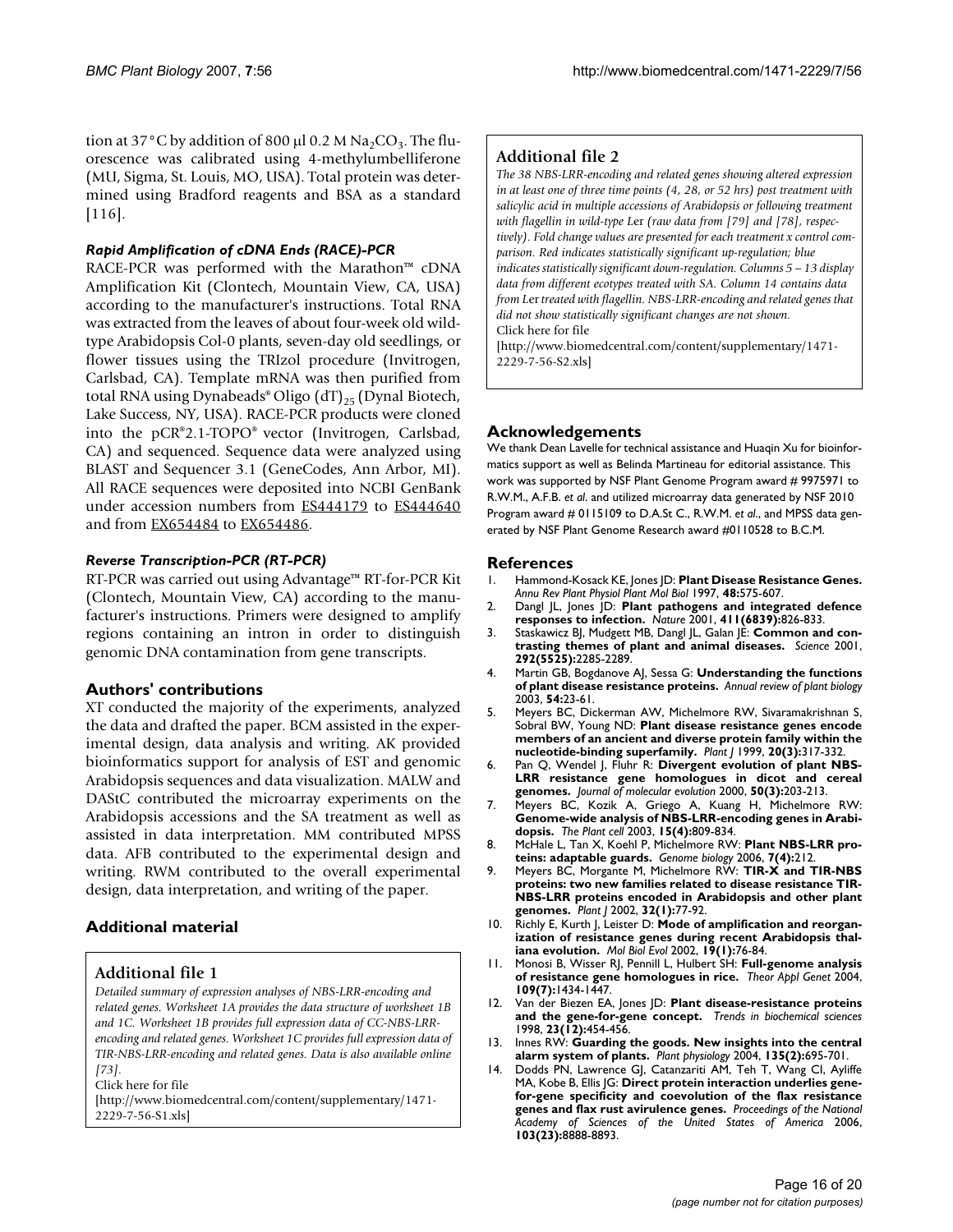- 15. Jones JD, Dangl JL: **[The plant immune system.](http://www.ncbi.nlm.nih.gov/entrez/query.fcgi?cmd=Retrieve&db=PubMed&dopt=Abstract&list_uids=17108957)** *Nature* 2006, **444(7117):**323-329.
- 16. Shen QH, Saijo Y, Mauch S, Biskup C, Bieri S, Keller B, Seki H, Ulker B, Somssich IE, Schulze-Lefert P: **[Nuclear activity of MLA](http://www.ncbi.nlm.nih.gov/entrez/query.fcgi?cmd=Retrieve&db=PubMed&dopt=Abstract&list_uids=17185563) [immune receptors links isolate-specific and basal disease](http://www.ncbi.nlm.nih.gov/entrez/query.fcgi?cmd=Retrieve&db=PubMed&dopt=Abstract&list_uids=17185563)[resistance responses.](http://www.ncbi.nlm.nih.gov/entrez/query.fcgi?cmd=Retrieve&db=PubMed&dopt=Abstract&list_uids=17185563)** *Science* 2007, **315(5815):**1098-1103.
- Parniske M, Hammond-Kosack KE, Golstein C, Thomas CM, Jones DA, Harrison K, Wulff BB, Jones JD: **[Novel disease resistance](http://www.ncbi.nlm.nih.gov/entrez/query.fcgi?cmd=Retrieve&db=PubMed&dopt=Abstract&list_uids=9413991) [specificities result from sequence exchange between tan](http://www.ncbi.nlm.nih.gov/entrez/query.fcgi?cmd=Retrieve&db=PubMed&dopt=Abstract&list_uids=9413991)[demly repeated genes at the Cf-4/9 locus of tomato.](http://www.ncbi.nlm.nih.gov/entrez/query.fcgi?cmd=Retrieve&db=PubMed&dopt=Abstract&list_uids=9413991)** *Cell* 1997, **91(6):**821-832.
- 18. Thomas CM, Jones DA, Parniske M, Harrison K, Balint-Kurti PJ, Hatzixanthis K, Jones JD: **[Characterization of the tomato Cf-4 gene](http://www.ncbi.nlm.nih.gov/entrez/query.fcgi?cmd=Retrieve&db=PubMed&dopt=Abstract&list_uids=9437864) [for resistance to Cladosporium fulvum identifies sequences](http://www.ncbi.nlm.nih.gov/entrez/query.fcgi?cmd=Retrieve&db=PubMed&dopt=Abstract&list_uids=9437864) [that determine recognitional specificity in Cf-4 and Cf-9.](http://www.ncbi.nlm.nih.gov/entrez/query.fcgi?cmd=Retrieve&db=PubMed&dopt=Abstract&list_uids=9437864)** *The Plant cell* 1997, **9(12):**2209-2224.
- Botella MA, Parker JE, Frost LN, Bittner-Eddy PD, Beynon JL, Daniels MJ, Holub EB, Jones JD: **[Three genes of the Arabidopsis RPP1](http://www.ncbi.nlm.nih.gov/entrez/query.fcgi?cmd=Retrieve&db=PubMed&dopt=Abstract&list_uids=9811793) [complex resistance locus recognize distinct Peronospora](http://www.ncbi.nlm.nih.gov/entrez/query.fcgi?cmd=Retrieve&db=PubMed&dopt=Abstract&list_uids=9811793) [parasitica avirulence determinants.](http://www.ncbi.nlm.nih.gov/entrez/query.fcgi?cmd=Retrieve&db=PubMed&dopt=Abstract&list_uids=9811793)** *The Plant cell* 1998, **10(11):**1847-1860.
- McDowell JM, Dhandaydham M, Long TA, Aarts MG, Goff S, Holub EB, Dangl JL: **[Intragenic recombination and diversifying selec](http://www.ncbi.nlm.nih.gov/entrez/query.fcgi?cmd=Retrieve&db=PubMed&dopt=Abstract&list_uids=9811794)[tion contribute to the evolution of downy mildew resistance](http://www.ncbi.nlm.nih.gov/entrez/query.fcgi?cmd=Retrieve&db=PubMed&dopt=Abstract&list_uids=9811794)** [at the RPP8 locus of Arabidopsis.](http://www.ncbi.nlm.nih.gov/entrez/query.fcgi?cmd=Retrieve&db=PubMed&dopt=Abstract&list_uids=9811794) **10(11):**1861-1874.
- 21. Meyers BC, Shen KA, Rohani P, Gaut BS, Michelmore RW: **[Recep](http://www.ncbi.nlm.nih.gov/entrez/query.fcgi?cmd=Retrieve&db=PubMed&dopt=Abstract&list_uids=9811792)[tor-like genes in the major resistance locus of lettuce are](http://www.ncbi.nlm.nih.gov/entrez/query.fcgi?cmd=Retrieve&db=PubMed&dopt=Abstract&list_uids=9811792)** [subject to divergent selection.](http://www.ncbi.nlm.nih.gov/entrez/query.fcgi?cmd=Retrieve&db=PubMed&dopt=Abstract&list_uids=9811792) **10(11):**1833-1846.
- 22. Wang GL, Ruan DL, Song WY, Sideris S, Chen L, Pi LY, Zhang S, Zhang Z, Fauquet C, Gaut BS, Whalen MC, Ronald PC: **[Xa21D](http://www.ncbi.nlm.nih.gov/entrez/query.fcgi?cmd=Retrieve&db=PubMed&dopt=Abstract&list_uids=9596635) [encodes a receptor-like molecule with a leucine-rich repeat](http://www.ncbi.nlm.nih.gov/entrez/query.fcgi?cmd=Retrieve&db=PubMed&dopt=Abstract&list_uids=9596635) domain that determines race-specific recognition and is sub[ject to adaptive evolution.](http://www.ncbi.nlm.nih.gov/entrez/query.fcgi?cmd=Retrieve&db=PubMed&dopt=Abstract&list_uids=9596635)** *The Plant cell* 1998, **10(5):**765-779.
- 23. Ellis JG, Lawrence GJ, Luck JE, Dodds PN: **[Identification of regions](http://www.ncbi.nlm.nih.gov/entrez/query.fcgi?cmd=Retrieve&db=PubMed&dopt=Abstract&list_uids=10072407) [in alleles of the flax rust resistance gene L that determine dif](http://www.ncbi.nlm.nih.gov/entrez/query.fcgi?cmd=Retrieve&db=PubMed&dopt=Abstract&list_uids=10072407)[ferences in gene-for-gene specificity.](http://www.ncbi.nlm.nih.gov/entrez/query.fcgi?cmd=Retrieve&db=PubMed&dopt=Abstract&list_uids=10072407)** *The Plant cell* 1999, **11(3):**495-506.
- 24. Noel L, Moores TL, van Der Biezen EA, Parniske M, Daniels MJ, Parker JE, Jones JD: **[Pronounced intraspecific haplotype diver](http://www.ncbi.nlm.nih.gov/entrez/query.fcgi?cmd=Retrieve&db=PubMed&dopt=Abstract&list_uids=10559437)[gence at the RPP5 complex disease resistance locus of Ara](http://www.ncbi.nlm.nih.gov/entrez/query.fcgi?cmd=Retrieve&db=PubMed&dopt=Abstract&list_uids=10559437)[bidopsis.](http://www.ncbi.nlm.nih.gov/entrez/query.fcgi?cmd=Retrieve&db=PubMed&dopt=Abstract&list_uids=10559437)** *The Plant cell* 1999, **11(11):**2099-2112.
- 25. Dodds PN, Lawrence GJ, Ellis JG: **[Six amino acid changes con](http://www.ncbi.nlm.nih.gov/entrez/query.fcgi?cmd=Retrieve&db=PubMed&dopt=Abstract&list_uids=11158537)[fined to the leucine-rich repeat beta-strand/beta-turn motif](http://www.ncbi.nlm.nih.gov/entrez/query.fcgi?cmd=Retrieve&db=PubMed&dopt=Abstract&list_uids=11158537) determine the difference between the P and P2 rust resist[ance specificities in flax.](http://www.ncbi.nlm.nih.gov/entrez/query.fcgi?cmd=Retrieve&db=PubMed&dopt=Abstract&list_uids=11158537)** *The Plant cell* 2001, **13(1):**163-178.
- 26. Wulff BB, Thomas CM, Smoker M, Grant M, Jones JD: **[Domain](http://www.ncbi.nlm.nih.gov/entrez/query.fcgi?cmd=Retrieve&db=PubMed&dopt=Abstract&list_uids=11226184) [swapping and gene shuffling identify sequences required for](http://www.ncbi.nlm.nih.gov/entrez/query.fcgi?cmd=Retrieve&db=PubMed&dopt=Abstract&list_uids=11226184) induction of an Avr-dependent hypersensitive response by [the tomato Cf-4 and Cf-9 proteins.](http://www.ncbi.nlm.nih.gov/entrez/query.fcgi?cmd=Retrieve&db=PubMed&dopt=Abstract&list_uids=11226184)** *The Plant cell* 2001, **13(2):**255-272.
- 27. Hwang CF, Williamson VM: **[Leucine-rich repeat-mediated](http://www.ncbi.nlm.nih.gov/entrez/query.fcgi?cmd=Retrieve&db=PubMed&dopt=Abstract&list_uids=12787241) intramolecular interactions in nematode recognition and [cell death signaling by the tomato resistance protein Mi.](http://www.ncbi.nlm.nih.gov/entrez/query.fcgi?cmd=Retrieve&db=PubMed&dopt=Abstract&list_uids=12787241)** *Plant J* 2003, **34(5):**585-593.
- 28. Luck JE, Lawrence GJ, Dodds PN, Shepherd KW, Ellis JG: **[Regions](http://www.ncbi.nlm.nih.gov/entrez/query.fcgi?cmd=Retrieve&db=PubMed&dopt=Abstract&list_uids=10948256) [outside of the leucine-rich repeats of flax rust resistance pro](http://www.ncbi.nlm.nih.gov/entrez/query.fcgi?cmd=Retrieve&db=PubMed&dopt=Abstract&list_uids=10948256)[teins play a role in specificity determination.](http://www.ncbi.nlm.nih.gov/entrez/query.fcgi?cmd=Retrieve&db=PubMed&dopt=Abstract&list_uids=10948256)** *The Plant cell* 2000, **12(8):**1367-1377.
- 29. Warren RF, Henk A, Mowery P, Holub E, Innes RW: **[A mutation](http://www.ncbi.nlm.nih.gov/entrez/query.fcgi?cmd=Retrieve&db=PubMed&dopt=Abstract&list_uids=9724691) [within the leucine-rich repeat domain of the Arabidopsis dis](http://www.ncbi.nlm.nih.gov/entrez/query.fcgi?cmd=Retrieve&db=PubMed&dopt=Abstract&list_uids=9724691)ease resistance gene RPS5 partially suppresses multiple bac[terial and downy mildew resistance genes.](http://www.ncbi.nlm.nih.gov/entrez/query.fcgi?cmd=Retrieve&db=PubMed&dopt=Abstract&list_uids=9724691)** *The Plant cell* 1998, **10(9):**1439-1452.
- 30. Moffett P, Farnham G, Peart J, Baulcombe DC: **[Interaction](http://www.ncbi.nlm.nih.gov/entrez/query.fcgi?cmd=Retrieve&db=PubMed&dopt=Abstract&list_uids=12198153) [between domains of a plant NBS-LRR protein in disease](http://www.ncbi.nlm.nih.gov/entrez/query.fcgi?cmd=Retrieve&db=PubMed&dopt=Abstract&list_uids=12198153)**  $resistance-related$  cell death. **21(17):**4511-4519.
- 31. Belkhadir Y, Subramaniam R, Dangl JL: **[Plant disease resistance](http://www.ncbi.nlm.nih.gov/entrez/query.fcgi?cmd=Retrieve&db=PubMed&dopt=Abstract&list_uids=15231261) [protein signaling: NBS-LRR proteins and their partners.](http://www.ncbi.nlm.nih.gov/entrez/query.fcgi?cmd=Retrieve&db=PubMed&dopt=Abstract&list_uids=15231261)** *Current opinion in plant biology* 2004, **7(4):**391-399.
- 32. Jones DA, Takemoto D: **[Plant innate immunity direct and indi](http://www.ncbi.nlm.nih.gov/entrez/query.fcgi?cmd=Retrieve&db=PubMed&dopt=Abstract&list_uids=14734110)[rect recognition of general and specific pathogen-associated](http://www.ncbi.nlm.nih.gov/entrez/query.fcgi?cmd=Retrieve&db=PubMed&dopt=Abstract&list_uids=14734110) [molecules.](http://www.ncbi.nlm.nih.gov/entrez/query.fcgi?cmd=Retrieve&db=PubMed&dopt=Abstract&list_uids=14734110)** *Current opinion in immunology* 2004, **16(1):**48-62.
- 33. van der Biezen EA, Jones JD: **[The NB-ARC domain: a novel sig](http://www.ncbi.nlm.nih.gov/entrez/query.fcgi?cmd=Retrieve&db=PubMed&dopt=Abstract&list_uids=9545207)[nalling motif shared by plant resistance gene products and](http://www.ncbi.nlm.nih.gov/entrez/query.fcgi?cmd=Retrieve&db=PubMed&dopt=Abstract&list_uids=9545207) [regulators of cell death in animals.](http://www.ncbi.nlm.nih.gov/entrez/query.fcgi?cmd=Retrieve&db=PubMed&dopt=Abstract&list_uids=9545207)** *Curr Biol* 1998, **8(7):**R226-7.
- 34. Tameling WI, Elzinga SD, Darmin PS, Vossen JH, Takken FL, Haring MA, Cornelissen BJ: **[The tomato R gene products I-2 and MI-1](http://www.ncbi.nlm.nih.gov/entrez/query.fcgi?cmd=Retrieve&db=PubMed&dopt=Abstract&list_uids=12417711) [are functional ATP binding proteins with ATPase activity.](http://www.ncbi.nlm.nih.gov/entrez/query.fcgi?cmd=Retrieve&db=PubMed&dopt=Abstract&list_uids=12417711)** *The Plant cell* 2002, **14(11):**2929-2939.
- Tameling WI, Vossen JH, Albrecht M, Lengauer T, Berden JA, Haring MA, Cornelissen BJ, Takken FL: **[Mutations in the NB-ARC](http://www.ncbi.nlm.nih.gov/entrez/query.fcgi?cmd=Retrieve&db=PubMed&dopt=Abstract&list_uids=16489136) [domain of I-2 that impair ATP hydrolysis cause autoactiva](http://www.ncbi.nlm.nih.gov/entrez/query.fcgi?cmd=Retrieve&db=PubMed&dopt=Abstract&list_uids=16489136)[tion.](http://www.ncbi.nlm.nih.gov/entrez/query.fcgi?cmd=Retrieve&db=PubMed&dopt=Abstract&list_uids=16489136)** *Plant physiology* 2006, **140(4):**1233-1245.
- 36. Faigon-Soverna A, Harmon FG, Storani L, Karayekov E, Staneloni RJ, Gassmann W, Mas P, Casal JJ, Kay SA, Yanovsky MJ: **[A constitutive](http://www.ncbi.nlm.nih.gov/entrez/query.fcgi?cmd=Retrieve&db=PubMed&dopt=Abstract&list_uids=17114357) [shade-avoidance mutant implicates TIR-NBS-LRR proteins](http://www.ncbi.nlm.nih.gov/entrez/query.fcgi?cmd=Retrieve&db=PubMed&dopt=Abstract&list_uids=17114357) [in Arabidopsis photomorphogenic development.](http://www.ncbi.nlm.nih.gov/entrez/query.fcgi?cmd=Retrieve&db=PubMed&dopt=Abstract&list_uids=17114357)** *The Plant cell* 2006, **18(11):**2919-2928.
- Moutinho A, Hussey PJ, Trewavas AJ, Malho R: **[cAMP acts as a sec](http://www.ncbi.nlm.nih.gov/entrez/query.fcgi?cmd=Retrieve&db=PubMed&dopt=Abstract&list_uids=11517303)[ond messenger in pollen tube growth and reorientation.](http://www.ncbi.nlm.nih.gov/entrez/query.fcgi?cmd=Retrieve&db=PubMed&dopt=Abstract&list_uids=11517303)** *Proceedings of the National Academy of Sciences of the United States of America* 2001, **98(18):**10481-10486.
- 38. Mes JJ, van Doorn AA, Wijbrandi J, Simons G, Cornelissen BJ, Haring MA: **[Expression of the Fusarium resistance gene I-2 colocal](http://www.ncbi.nlm.nih.gov/entrez/query.fcgi?cmd=Retrieve&db=PubMed&dopt=Abstract&list_uids=10929112)[izes with the site of fungal containment.](http://www.ncbi.nlm.nih.gov/entrez/query.fcgi?cmd=Retrieve&db=PubMed&dopt=Abstract&list_uids=10929112)** *Plant J* 2000, **23(2):**183-193.
- 39. Clark SE, Williams RW, Meyerowitz EM: **[The CLAVATA1 gene](http://www.ncbi.nlm.nih.gov/entrez/query.fcgi?cmd=Retrieve&db=PubMed&dopt=Abstract&list_uids=9160749) [encodes a putative receptor kinase that controls shoot and](http://www.ncbi.nlm.nih.gov/entrez/query.fcgi?cmd=Retrieve&db=PubMed&dopt=Abstract&list_uids=9160749) [floral meristem size in Arabidopsis.](http://www.ncbi.nlm.nih.gov/entrez/query.fcgi?cmd=Retrieve&db=PubMed&dopt=Abstract&list_uids=9160749)** *Cell* 1997, **89(4):**575-585.
- 40. Li J, Chory J: **[A putative leucine-rich repeat receptor kinase](http://www.ncbi.nlm.nih.gov/entrez/query.fcgi?cmd=Retrieve&db=PubMed&dopt=Abstract&list_uids=9298904) [involved in brassinosteroid signal transduction.](http://www.ncbi.nlm.nih.gov/entrez/query.fcgi?cmd=Retrieve&db=PubMed&dopt=Abstract&list_uids=9298904)** *Cell* 1997, **90(5):**929-938.
- 41. Jeong S, Trotochaud AE, Clark SE: **[The Arabidopsis CLAVATA2](http://www.ncbi.nlm.nih.gov/entrez/query.fcgi?cmd=Retrieve&db=PubMed&dopt=Abstract&list_uids=10521522) [gene encodes a receptor-like protein required for the stabil](http://www.ncbi.nlm.nih.gov/entrez/query.fcgi?cmd=Retrieve&db=PubMed&dopt=Abstract&list_uids=10521522)[ity of the CLAVATA1 receptor-like kinase.](http://www.ncbi.nlm.nih.gov/entrez/query.fcgi?cmd=Retrieve&db=PubMed&dopt=Abstract&list_uids=10521522)** *The Plant cell* 1999, **11(10):**1925-1934.
- 42. Wang ZY, Seto H, Fujioka S, Yoshida S, Chory J: **[BRI1 is a critical](http://www.ncbi.nlm.nih.gov/entrez/query.fcgi?cmd=Retrieve&db=PubMed&dopt=Abstract&list_uids=11268216) [component of a plasma-membrane receptor for plant ster](http://www.ncbi.nlm.nih.gov/entrez/query.fcgi?cmd=Retrieve&db=PubMed&dopt=Abstract&list_uids=11268216)[oids.](http://www.ncbi.nlm.nih.gov/entrez/query.fcgi?cmd=Retrieve&db=PubMed&dopt=Abstract&list_uids=11268216)** *Nature* 2001, **410(6826):**380-383.
- 43. Grant MR, Godiard L, Straube E, Ashfield T, Lewald J, Sattler A, Innes RW, Dangl JL: **Structure of the Arabidopsis RPM1 gene ena-**<br>**bling dual specificity disease resistance.** Science 1995. **[bling dual specificity disease resistance.](http://www.ncbi.nlm.nih.gov/entrez/query.fcgi?cmd=Retrieve&db=PubMed&dopt=Abstract&list_uids=7638602) 269(5225):**843-846.
- Dixon MS, Jones DA, Keddie JS, Thomas CM, Harrison K, Jones JD: **[The tomato Cf-2 disease resistance locus comprises two](http://www.ncbi.nlm.nih.gov/entrez/query.fcgi?cmd=Retrieve&db=PubMed&dopt=Abstract&list_uids=8608599) [functional genes encoding leucine-rich repeat proteins.](http://www.ncbi.nlm.nih.gov/entrez/query.fcgi?cmd=Retrieve&db=PubMed&dopt=Abstract&list_uids=8608599)** *Cell* 1996, **84(3):**451-459.
- 45. Salmeron JM, Oldroyd GE, Rommens CM, Scofield SR, Kim HS, Lavelle DT, Dahlbeck D, Staskawicz BJ: **[Tomato Prf is a member of](http://www.ncbi.nlm.nih.gov/entrez/query.fcgi?cmd=Retrieve&db=PubMed&dopt=Abstract&list_uids=8689679) [the leucine-rich repeat class of plant disease resistance genes](http://www.ncbi.nlm.nih.gov/entrez/query.fcgi?cmd=Retrieve&db=PubMed&dopt=Abstract&list_uids=8689679) [and lies embedded within the Pto kinase gene cluster.](http://www.ncbi.nlm.nih.gov/entrez/query.fcgi?cmd=Retrieve&db=PubMed&dopt=Abstract&list_uids=8689679)** *Cell* 1996, **86(1):**123-133.
- 46. Parker JE, Coleman MJ, Szabo V, Frost LN, Schmidt R, van der Biezen EA, Moores T, Dean C, Daniels MJ, Jones JD: **[The Arabidopsis](http://www.ncbi.nlm.nih.gov/entrez/query.fcgi?cmd=Retrieve&db=PubMed&dopt=Abstract&list_uids=9212464) [downy mildew resistance gene RPP5 shares similarity to the](http://www.ncbi.nlm.nih.gov/entrez/query.fcgi?cmd=Retrieve&db=PubMed&dopt=Abstract&list_uids=9212464) [toll and interleukin-1 receptors with N and L6.](http://www.ncbi.nlm.nih.gov/entrez/query.fcgi?cmd=Retrieve&db=PubMed&dopt=Abstract&list_uids=9212464)** *The Plant cell* 1997, **9(6):**879-894.
- 47. Milligan SB, Bodeau J, Yaghoobi J, Kaloshian I, Zabel P, Williamson VM: **[The root knot nematode resistance gene Mi from tomato is](http://www.ncbi.nlm.nih.gov/entrez/query.fcgi?cmd=Retrieve&db=PubMed&dopt=Abstract&list_uids=9707531) a member of the leucine zipper, nucleotide binding, leucine[rich repeat family of plant genes.](http://www.ncbi.nlm.nih.gov/entrez/query.fcgi?cmd=Retrieve&db=PubMed&dopt=Abstract&list_uids=9707531)** *The Plant cell* 1998, **10(8):**1307-1319.
- 48. Shen KA, Chin DB, Arroyo-Garcia R, Ochoa OE, Lavelle DO, Wroblewski T, Meyers BC, Michelmore RW: **[Dm3 is one member of a](http://www.ncbi.nlm.nih.gov/entrez/query.fcgi?cmd=Retrieve&db=PubMed&dopt=Abstract&list_uids=11952128) [large constitutively expressed family of nucleotide binding](http://www.ncbi.nlm.nih.gov/entrez/query.fcgi?cmd=Retrieve&db=PubMed&dopt=Abstract&list_uids=11952128) [site-leucine-rich repeat encoding genes.](http://www.ncbi.nlm.nih.gov/entrez/query.fcgi?cmd=Retrieve&db=PubMed&dopt=Abstract&list_uids=11952128)** *Mol Plant Microbe Interact* 2002, **15(3):**251-261.
- 49. Ayliffe MA, Frost DV, Finnegan EJ, Lawrence GJ, Anderson PA, Ellis JG: **[Analysis of alternative transcripts of the flax L6 rust](http://www.ncbi.nlm.nih.gov/entrez/query.fcgi?cmd=Retrieve&db=PubMed&dopt=Abstract&list_uids=10097386) [resistance gene.](http://www.ncbi.nlm.nih.gov/entrez/query.fcgi?cmd=Retrieve&db=PubMed&dopt=Abstract&list_uids=10097386)** *Plant J* 1999, **17(3):**287-292.
- 50. Marathe R, Anandalakshmi R, Liu Y, Dinesh-Kumar SP: **The tobacco mosaic virus resistance gene, N.** *Mol Plant Pathol* 2002, **3(3):**167-172.
- Anderson PA, Lawrence GJ, Morrish BC, Ayliffe MA, Finnegan EJ, Ellis JG: **[Inactivation of the flax rust resistance gene M associated](http://www.ncbi.nlm.nih.gov/entrez/query.fcgi?cmd=Retrieve&db=PubMed&dopt=Abstract&list_uids=9144966) [with loss of a repeated unit within the leucine-rich repeat](http://www.ncbi.nlm.nih.gov/entrez/query.fcgi?cmd=Retrieve&db=PubMed&dopt=Abstract&list_uids=9144966) [coding region.](http://www.ncbi.nlm.nih.gov/entrez/query.fcgi?cmd=Retrieve&db=PubMed&dopt=Abstract&list_uids=9144966)** *The Plant cell* 1997, **9(4):**641-651.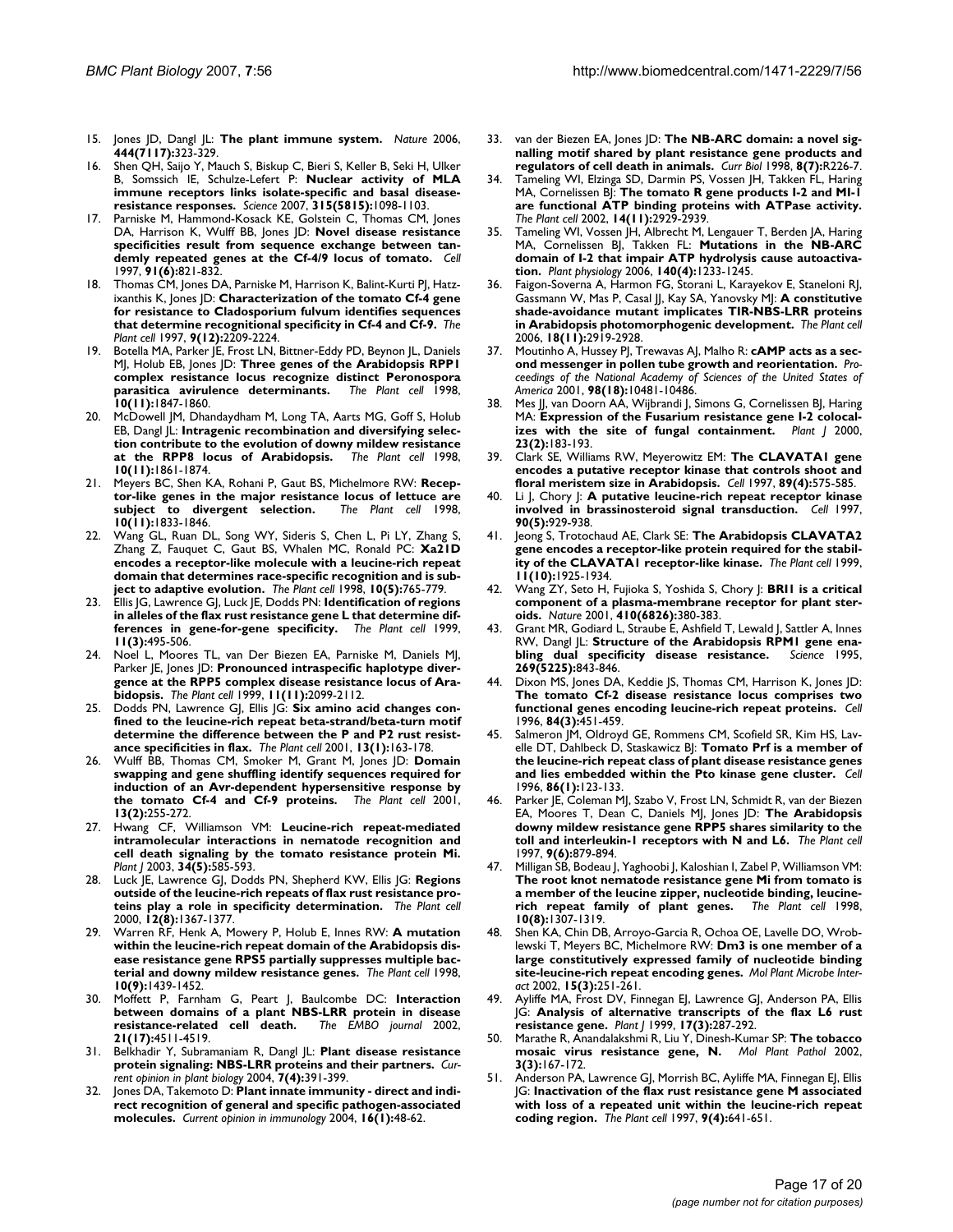- 52. Zhang XC, Gassmann W: **[RPS4-mediated disease resistance](http://www.ncbi.nlm.nih.gov/entrez/query.fcgi?cmd=Retrieve&db=PubMed&dopt=Abstract&list_uids=14523247) [requires the combined presence of RPS4 transcripts with](http://www.ncbi.nlm.nih.gov/entrez/query.fcgi?cmd=Retrieve&db=PubMed&dopt=Abstract&list_uids=14523247) [full-length and truncated open reading frames.](http://www.ncbi.nlm.nih.gov/entrez/query.fcgi?cmd=Retrieve&db=PubMed&dopt=Abstract&list_uids=14523247)** *The Plant cell* 2003, **15(10):**2333-2342.
- 53. Borhan MH, Holub EB, Beynon JL, Rozwadowski K, Rimmer SR: **[The](http://www.ncbi.nlm.nih.gov/entrez/query.fcgi?cmd=Retrieve&db=PubMed&dopt=Abstract&list_uids=15242165) [arabidopsis TIR-NB-LRR gene RAC1 confers resistance to](http://www.ncbi.nlm.nih.gov/entrez/query.fcgi?cmd=Retrieve&db=PubMed&dopt=Abstract&list_uids=15242165) Albugo candida (white rust) and is dependent on EDS1 but [not PAD4.](http://www.ncbi.nlm.nih.gov/entrez/query.fcgi?cmd=Retrieve&db=PubMed&dopt=Abstract&list_uids=15242165)** *Mol Plant Microbe Interact* 2004, **17(7):**711-719.
- Schornack S, Ballvora A, Gurlebeck D, Peart J, Baulcombe D, Ganal M, Baker B, Bonas U, Lahaye T: **[The tomato resistance protein](http://www.ncbi.nlm.nih.gov/entrez/query.fcgi?cmd=Retrieve&db=PubMed&dopt=Abstract&list_uids=14675431) [Bs4 is a predicted non-nuclear TIR-NB-LRR protein that](http://www.ncbi.nlm.nih.gov/entrez/query.fcgi?cmd=Retrieve&db=PubMed&dopt=Abstract&list_uids=14675431) mediates defense responses to severely truncated deriva[tives of AvrBs4 and overexpressed AvrBs3.](http://www.ncbi.nlm.nih.gov/entrez/query.fcgi?cmd=Retrieve&db=PubMed&dopt=Abstract&list_uids=14675431)** *Plant J* 2004, **37(1):**46-60.
- 55. Ferrier-Cana E, Macadre C, Sevignac M, David P, Langin T, Geffroy V: **[Distinct post-transcriptional modifications result into seven](http://www.ncbi.nlm.nih.gov/entrez/query.fcgi?cmd=Retrieve&db=PubMed&dopt=Abstract&list_uids=15660237) alternative transcripts of the CC-NBS-LRR gene JA1tr of [Phaseolus vulgaris.](http://www.ncbi.nlm.nih.gov/entrez/query.fcgi?cmd=Retrieve&db=PubMed&dopt=Abstract&list_uids=15660237)** *Theor Appl Genet* 2005, **110(5):**895-905.
- 56. Cai D, Kleine M, Kifle S, Harloff HJ, Sandal NN, Marcker KA, Klein-Lankhorst RM, Salentijn EM, Lange W, Stiekema WJ, Wyss U, Grundler FM, Jung C: **[Positional cloning of a gene for nematode](http://www.ncbi.nlm.nih.gov/entrez/query.fcgi?cmd=Retrieve&db=PubMed&dopt=Abstract&list_uids=9012350) [resistance in sugar beet.](http://www.ncbi.nlm.nih.gov/entrez/query.fcgi?cmd=Retrieve&db=PubMed&dopt=Abstract&list_uids=9012350)** *Science* 1997, **275(5301):**832-834.
- 57. Yoshimura S, Yamanouchi U, Katayose Y, Toki S, Wang ZX, Kono I, Kurata N, Yano M, Iwata N, Sasaki T: **[Expression of Xa1, a bacte](http://www.ncbi.nlm.nih.gov/entrez/query.fcgi?cmd=Retrieve&db=PubMed&dopt=Abstract&list_uids=9465073)[rial blight-resistance gene in rice, is induced by bacterial](http://www.ncbi.nlm.nih.gov/entrez/query.fcgi?cmd=Retrieve&db=PubMed&dopt=Abstract&list_uids=9465073) [inoculation.](http://www.ncbi.nlm.nih.gov/entrez/query.fcgi?cmd=Retrieve&db=PubMed&dopt=Abstract&list_uids=9465073)** *Proceedings of the National Academy of Sciences of the United States of America* 1998, **95(4):**1663-1668.
- 58. Halterman DA, Wei F, Wise RP: **[Powdery mildew-induced Mla](http://www.ncbi.nlm.nih.gov/entrez/query.fcgi?cmd=Retrieve&db=PubMed&dopt=Abstract&list_uids=12586880) [mRNAs are alternatively spliced and contain multiple](http://www.ncbi.nlm.nih.gov/entrez/query.fcgi?cmd=Retrieve&db=PubMed&dopt=Abstract&list_uids=12586880) [upstream open reading frames.](http://www.ncbi.nlm.nih.gov/entrez/query.fcgi?cmd=Retrieve&db=PubMed&dopt=Abstract&list_uids=12586880)** *Plant physiology* 2003, **131(2):**558-567.
- 59. Gu K, Yang B, Tian D, Wu L, Wang D, Sreekala C, Yang F, Chu Z, Wang GL, White FF, Yin Z: **[R gene expression induced by a type-](http://www.ncbi.nlm.nih.gov/entrez/query.fcgi?cmd=Retrieve&db=PubMed&dopt=Abstract&list_uids=15973413)[III effector triggers disease resistance in rice.](http://www.ncbi.nlm.nih.gov/entrez/query.fcgi?cmd=Retrieve&db=PubMed&dopt=Abstract&list_uids=15973413)** *Nature* 2005, **435(7045):**1122-1125.
- 60. Collins N, Drake J, Ayliffe M, Sun Q, Ellis J, Hulbert S, Pryor T: **[Molec](http://www.ncbi.nlm.nih.gov/entrez/query.fcgi?cmd=Retrieve&db=PubMed&dopt=Abstract&list_uids=10402435)[ular characterization of the maize Rp1-D rust resistance](http://www.ncbi.nlm.nih.gov/entrez/query.fcgi?cmd=Retrieve&db=PubMed&dopt=Abstract&list_uids=10402435) [haplotype and its mutants.](http://www.ncbi.nlm.nih.gov/entrez/query.fcgi?cmd=Retrieve&db=PubMed&dopt=Abstract&list_uids=10402435)** *The Plant cell* 1999, **11(7):**1365-1376.
- 61. Wang ZX, Yano M, Yamanouchi U, Iwamoto M, Monna L, Hayasaka H, Katayose Y, Sasaki T: **[The Pib gene for rice blast resistance](http://www.ncbi.nlm.nih.gov/entrez/query.fcgi?cmd=Retrieve&db=PubMed&dopt=Abstract&list_uids=10417726) [belongs to the nucleotide binding and leucine-rich repeat](http://www.ncbi.nlm.nih.gov/entrez/query.fcgi?cmd=Retrieve&db=PubMed&dopt=Abstract&list_uids=10417726) [class of plant disease resistance genes.](http://www.ncbi.nlm.nih.gov/entrez/query.fcgi?cmd=Retrieve&db=PubMed&dopt=Abstract&list_uids=10417726)** *Plant J* 1999, **19(1):**55-64.
- 62. Wang ZX, Yamanouchi U, Katayose Y, Sasaki T, Yano M: **[Expression](http://www.ncbi.nlm.nih.gov/entrez/query.fcgi?cmd=Retrieve&db=PubMed&dopt=Abstract&list_uids=11725950) [of the Pib rice-blast-resistance gene family is up-regulated by](http://www.ncbi.nlm.nih.gov/entrez/query.fcgi?cmd=Retrieve&db=PubMed&dopt=Abstract&list_uids=11725950) environmental conditions favouring infection and by chemi[cal signals that trigger secondary plant defences.](http://www.ncbi.nlm.nih.gov/entrez/query.fcgi?cmd=Retrieve&db=PubMed&dopt=Abstract&list_uids=11725950)** *Plant molecular biology* 2001, **47(5):**653-661.
- 63. Donson J, Fang Y, Espiritu-Santo G, Xing W, Salazar A, Miyamoto S, Armendarez V, Volkmuth W: **[Comprehensive gene expression](http://www.ncbi.nlm.nih.gov/entrez/query.fcgi?cmd=Retrieve&db=PubMed&dopt=Abstract&list_uids=11860215) [analysis by transcript profiling.](http://www.ncbi.nlm.nih.gov/entrez/query.fcgi?cmd=Retrieve&db=PubMed&dopt=Abstract&list_uids=11860215)** *Plant molecular biology* 2002, **48(1-2):**75-97.
- 64. Pollock JD: **[Gene expression profiling: methodological chal](http://www.ncbi.nlm.nih.gov/entrez/query.fcgi?cmd=Retrieve&db=PubMed&dopt=Abstract&list_uids=12505704)[lenges, results, and prospects for addiction research.](http://www.ncbi.nlm.nih.gov/entrez/query.fcgi?cmd=Retrieve&db=PubMed&dopt=Abstract&list_uids=12505704)** *Chem Phys Lipids* 2002, **121(1-2):**241-256.
- 65. Adams MD, Kerlavage AR, Fleischmann RD, Fuldner RA, Bult CJ, Lee NH, Kirkness EF, Weinstock KG, Gocayne JD, White O, Sutton G, Blake JA, Brandon RC, Chiu MW, Clayton RA, Cline RT, Cotton MD, Earle-Hughes J, Fine LD, FitzGerald LM, FitzHugh WM, Fritchman JL, Geoghagen NSM, Glodek A, Gnehm CL, Hanna MC, Hedblom E, Hinkle Jr. PS, Kelley JM, Klimek KM, *et al.*: **[Initial assessment of human](http://www.ncbi.nlm.nih.gov/entrez/query.fcgi?cmd=Retrieve&db=PubMed&dopt=Abstract&list_uids=7566098) [gene diversity and expression patterns based upon 83 million](http://www.ncbi.nlm.nih.gov/entrez/query.fcgi?cmd=Retrieve&db=PubMed&dopt=Abstract&list_uids=7566098) [nucleotides of cDNA sequence.](http://www.ncbi.nlm.nih.gov/entrez/query.fcgi?cmd=Retrieve&db=PubMed&dopt=Abstract&list_uids=7566098)** *Nature* 1995, **377(6547 Suppl):**3-174.
- 66. Velculescu VE, Zhang L, Vogelstein B, Kinzler KW: **[Serial analysis](http://www.ncbi.nlm.nih.gov/entrez/query.fcgi?cmd=Retrieve&db=PubMed&dopt=Abstract&list_uids=7570003) [of gene expression.](http://www.ncbi.nlm.nih.gov/entrez/query.fcgi?cmd=Retrieve&db=PubMed&dopt=Abstract&list_uids=7570003)** *Science* 1995, **270(5235):**484-487.
- 67. Brenner S, Johnson M, Bridgham J, Golda G, Lloyd DH, Johnson D, Luo S, McCurdy S, Foy M, Ewan M, Roth R, George D, Eletr S, Albrecht G, Vermaas E, Williams SR, Moon K, Burcham T, Pallas M, DuBridge RB, Kirchner J, Fearon K, Mao J, Corcoran K: **[Gene](http://www.ncbi.nlm.nih.gov/entrez/query.fcgi?cmd=Retrieve&db=PubMed&dopt=Abstract&list_uids=10835600) [expression analysis by massively parallel signature sequenc](http://www.ncbi.nlm.nih.gov/entrez/query.fcgi?cmd=Retrieve&db=PubMed&dopt=Abstract&list_uids=10835600)[ing \(MPSS\) on microbead arrays.](http://www.ncbi.nlm.nih.gov/entrez/query.fcgi?cmd=Retrieve&db=PubMed&dopt=Abstract&list_uids=10835600)** *Nature biotechnology* 2000, **18(6):**630-634.
- Brenner S, Williams SR, Vermaas EH, Storck T, Moon K, McCollum C, Mao JI, Luo S, Kirchner JJ, Eletr S, DuBridge RB, Burcham T, Albrecht G: **[In vitro cloning of complex mixtures of DNA on](http://www.ncbi.nlm.nih.gov/entrez/query.fcgi?cmd=Retrieve&db=PubMed&dopt=Abstract&list_uids=10677516)**

**[microbeads: physical separation of differentially expressed](http://www.ncbi.nlm.nih.gov/entrez/query.fcgi?cmd=Retrieve&db=PubMed&dopt=Abstract&list_uids=10677516) [cDNAs.](http://www.ncbi.nlm.nih.gov/entrez/query.fcgi?cmd=Retrieve&db=PubMed&dopt=Abstract&list_uids=10677516)** *Proceedings of the National Academy of Sciences of the United States of America* 2000, **97(4):**1665-1670.

- 69. Rensink WA, Buell CR: **[Microarray expression profiling](http://www.ncbi.nlm.nih.gov/entrez/query.fcgi?cmd=Retrieve&db=PubMed&dopt=Abstract&list_uids=16275051) [resources for plant genomics.](http://www.ncbi.nlm.nih.gov/entrez/query.fcgi?cmd=Retrieve&db=PubMed&dopt=Abstract&list_uids=16275051)** *Trends in plant science* 2005, **10(12):**603-609.
- Galbraith DW: [DNA microarray analyses in higher plants.](http://www.ncbi.nlm.nih.gov/entrez/query.fcgi?cmd=Retrieve&db=PubMed&dopt=Abstract&list_uids=17233557) *Omics* 2006, **10(4):**455-473.
- 71. Armstrong NJ, van de Wiel MA: **[Microarray data analysis: from](http://www.ncbi.nlm.nih.gov/entrez/query.fcgi?cmd=Retrieve&db=PubMed&dopt=Abstract&list_uids=15623938) [hypotheses to conclusions using gene expression data.](http://www.ncbi.nlm.nih.gov/entrez/query.fcgi?cmd=Retrieve&db=PubMed&dopt=Abstract&list_uids=15623938)** *Cell Oncol* 2004, **26(5-6):**279-290.
- 72. Clarke JD, Zhu T: **[Microarray analysis of the transcriptome as](http://www.ncbi.nlm.nih.gov/entrez/query.fcgi?cmd=Retrieve&db=PubMed&dopt=Abstract&list_uids=16441353) [a stepping stone towards understanding biological systems:](http://www.ncbi.nlm.nih.gov/entrez/query.fcgi?cmd=Retrieve&db=PubMed&dopt=Abstract&list_uids=16441353) [practical considerations and perspectives.](http://www.ncbi.nlm.nih.gov/entrez/query.fcgi?cmd=Retrieve&db=PubMed&dopt=Abstract&list_uids=16441353)** *Plant J* 2006, **45(4):**630-650.
- 73. **NibLrrs** [\[http://niblrrs.ucdavis.edu\]](http://niblrrs.ucdavis.edu)
- 74. **Arabidopsis MPSS database** [<http://mpss.udel.edu/at/>]
- 75. Meyers BC, Lee DK, Vu TH, Tej SS, Edberg SB, Matvienko M, Tindell LD: **[Arabidopsis MPSS. An online resource for quantitative](http://www.ncbi.nlm.nih.gov/entrez/query.fcgi?cmd=Retrieve&db=PubMed&dopt=Abstract&list_uids=15173564) [expression analysis.](http://www.ncbi.nlm.nih.gov/entrez/query.fcgi?cmd=Retrieve&db=PubMed&dopt=Abstract&list_uids=15173564)** *Plant physiology* 2004, **135(2):**801-813.
- 76. Meyers BC, Tej SS, Vu TH, Haudenschild CD, Agrawal V, Edberg SB, Ghazal H, Decola S: **[The use of MPSS for whole-genome tran](http://www.ncbi.nlm.nih.gov/entrez/query.fcgi?cmd=Retrieve&db=PubMed&dopt=Abstract&list_uids=15289482)[scriptional analysis in Arabidopsis.](http://www.ncbi.nlm.nih.gov/entrez/query.fcgi?cmd=Retrieve&db=PubMed&dopt=Abstract&list_uids=15289482)** *Genome research* 2004, **14(8):**1641-1653.
- 77. Meyers BC, Vu TH, Tej SS, Ghazal H, Matvienko M, Agrawal V, Ning J, Haudenschild CD: **[Analysis of the transcriptional complexity](http://www.ncbi.nlm.nih.gov/entrez/query.fcgi?cmd=Retrieve&db=PubMed&dopt=Abstract&list_uids=15247925) [of Arabidopsis thaliana by massively parallel signature](http://www.ncbi.nlm.nih.gov/entrez/query.fcgi?cmd=Retrieve&db=PubMed&dopt=Abstract&list_uids=15247925) [sequencing.](http://www.ncbi.nlm.nih.gov/entrez/query.fcgi?cmd=Retrieve&db=PubMed&dopt=Abstract&list_uids=15247925)** *Nature biotechnology* 2004, **22(8):**1006-1011.
- 78. Zipfel C, Robatzek S, Navarro L, Oakeley EJ, Jones JD, Felix G, Boller T: **[Bacterial disease resistance in Arabidopsis through flagel](http://www.ncbi.nlm.nih.gov/entrez/query.fcgi?cmd=Retrieve&db=PubMed&dopt=Abstract&list_uids=15085136)[lin perception.](http://www.ncbi.nlm.nih.gov/entrez/query.fcgi?cmd=Retrieve&db=PubMed&dopt=Abstract&list_uids=15085136)** *Nature* 2004, **428(6984):**764-767.
- 79. Kliebenstein DJ, West MA, van Leeuwen H, Kim K, Doerge RW, Michelmore RW, St Clair DA: **Genomic survey of gene expres-**<br> **Sion diversity in Arabidopsis thaliana.** Genetics 2006. [sion diversity in Arabidopsis thaliana.](http://www.ncbi.nlm.nih.gov/entrez/query.fcgi?cmd=Retrieve&db=PubMed&dopt=Abstract&list_uids=16204207) **172(2):**1179-1189.
- 80. **ELP** [[http://elp.ucdavis.edu/\]](http://elp.ucdavis.edu/)
- 81. Springer PS, McCombie WR, Sundaresan V, Martienssen RA: **[Gene](http://www.ncbi.nlm.nih.gov/entrez/query.fcgi?cmd=Retrieve&db=PubMed&dopt=Abstract&list_uids=7754372) [trap tagging of PROLIFERA, an essential MCM2-3-5-like](http://www.ncbi.nlm.nih.gov/entrez/query.fcgi?cmd=Retrieve&db=PubMed&dopt=Abstract&list_uids=7754372) [gene in Arabidopsis.](http://www.ncbi.nlm.nih.gov/entrez/query.fcgi?cmd=Retrieve&db=PubMed&dopt=Abstract&list_uids=7754372)** *Science* 1995, **268(5212):**877-880.
- 82. Sundaresan V, Springer P, Volpe T, Haward S, Jones JD, Dean C, Ma H, Martienssen R: **[Patterns of gene action in plant develop](http://www.ncbi.nlm.nih.gov/entrez/query.fcgi?cmd=Retrieve&db=PubMed&dopt=Abstract&list_uids=7622040)[ment revealed by enhancer trap and gene trap transposable](http://www.ncbi.nlm.nih.gov/entrez/query.fcgi?cmd=Retrieve&db=PubMed&dopt=Abstract&list_uids=7622040) [elements.](http://www.ncbi.nlm.nih.gov/entrez/query.fcgi?cmd=Retrieve&db=PubMed&dopt=Abstract&list_uids=7622040)** *Genes & development* 1995, **9(14):**1797-1810.
- 83. Martienssen RA: **[Functional genomics: probing plant gene](http://www.ncbi.nlm.nih.gov/entrez/query.fcgi?cmd=Retrieve&db=PubMed&dopt=Abstract&list_uids=9482828) [function and expression with transposons.](http://www.ncbi.nlm.nih.gov/entrez/query.fcgi?cmd=Retrieve&db=PubMed&dopt=Abstract&list_uids=9482828)** *Proceedings of the National Academy of Sciences of the United States of America* 1998, **95(5):**2021-2026.
- 84. Parinov S, Sevugan M, Ye D, Yang WC, Kumaran M, Sundaresan V: **[Analysis of flanking sequences from dissociation insertion](http://www.ncbi.nlm.nih.gov/entrez/query.fcgi?cmd=Retrieve&db=PubMed&dopt=Abstract&list_uids=10590156) [lines: a database for reverse genetics in Arabidopsis.](http://www.ncbi.nlm.nih.gov/entrez/query.fcgi?cmd=Retrieve&db=PubMed&dopt=Abstract&list_uids=10590156)** *The Plant cell* 1999, **11(12):**2263-2270.
- 85. **Arabidopsis Gene Trap Website at Cold Spring Harbor Lab** [[http://genetrap.cshl.org/\]](http://genetrap.cshl.org/)
- 86. **Institute of Molecular Agrobiology lines** [\[http://www.arabidop](http://www.arabidopsis.org/abrc/ima.jsp) [sis.org/abrc/ima.jsp](http://www.arabidopsis.org/abrc/ima.jsp)]
- 87. Gu Q, Ferrandiz C, Yanofsky MF, Martienssen R: **[The FRUITFULL](http://www.ncbi.nlm.nih.gov/entrez/query.fcgi?cmd=Retrieve&db=PubMed&dopt=Abstract&list_uids=9502732) [MADS-box gene mediates cell differentiation during Arabi](http://www.ncbi.nlm.nih.gov/entrez/query.fcgi?cmd=Retrieve&db=PubMed&dopt=Abstract&list_uids=9502732)[dopsis fruit development.](http://www.ncbi.nlm.nih.gov/entrez/query.fcgi?cmd=Retrieve&db=PubMed&dopt=Abstract&list_uids=9502732)** *Development (Cambridge, England)* 1998, **125(8):**1509-1517.
- 88. Tsugeki R, Olson ML, Fedoroff NV: **[Transposon tagging and the](http://www.ncbi.nlm.nih.gov/entrez/query.fcgi?cmd=Retrieve&db=PubMed&dopt=Abstract&list_uids=11540642) [study of root development in Arabidopsis.](http://www.ncbi.nlm.nih.gov/entrez/query.fcgi?cmd=Retrieve&db=PubMed&dopt=Abstract&list_uids=11540642)** *Gravit Space Biol Bull* 1998, **11(2):**79-87.
- 89. **TAIR** [\[http://www.arabidopsis.org/](http://www.arabidopsis.org/)]
- Maleck K, Levine A, Eulgem T, Morgan A, Schmid J, Lawton KA, Dangl JL, Dietrich RA: **[The transcriptome of Arabidopsis thaliana](http://www.ncbi.nlm.nih.gov/entrez/query.fcgi?cmd=Retrieve&db=PubMed&dopt=Abstract&list_uids=11101835) [during systemic acquired resistance.](http://www.ncbi.nlm.nih.gov/entrez/query.fcgi?cmd=Retrieve&db=PubMed&dopt=Abstract&list_uids=11101835)** *Nature genetics* 2000, **26(4):**403-410.
- Tao Y, Xie Z, Chen W, Glazebrook J, Chang HS, Han B, Zhu T, Zou G, Katagiri F: **[Quantitative nature of Arabidopsis responses](http://www.ncbi.nlm.nih.gov/entrez/query.fcgi?cmd=Retrieve&db=PubMed&dopt=Abstract&list_uids=12566575) [during compatible and incompatible interactions with the](http://www.ncbi.nlm.nih.gov/entrez/query.fcgi?cmd=Retrieve&db=PubMed&dopt=Abstract&list_uids=12566575) [bacterial pathogen Pseudomonas syringae.](http://www.ncbi.nlm.nih.gov/entrez/query.fcgi?cmd=Retrieve&db=PubMed&dopt=Abstract&list_uids=12566575)** *The Plant cell* 2003, **15(2):**317-330.
- 92. Burch-Smith TM, Schiff M, Caplan JL, Tsao J, Czymmek K, Dinesh-Kumar SP: **[A Novel Role for the TIR Domain in Association](http://www.ncbi.nlm.nih.gov/entrez/query.fcgi?cmd=Retrieve&db=PubMed&dopt=Abstract&list_uids=17298188) [with Pathogen-Derived Elicitors.](http://www.ncbi.nlm.nih.gov/entrez/query.fcgi?cmd=Retrieve&db=PubMed&dopt=Abstract&list_uids=17298188)** *PLoS Biol* 2007, **5(3):**e68.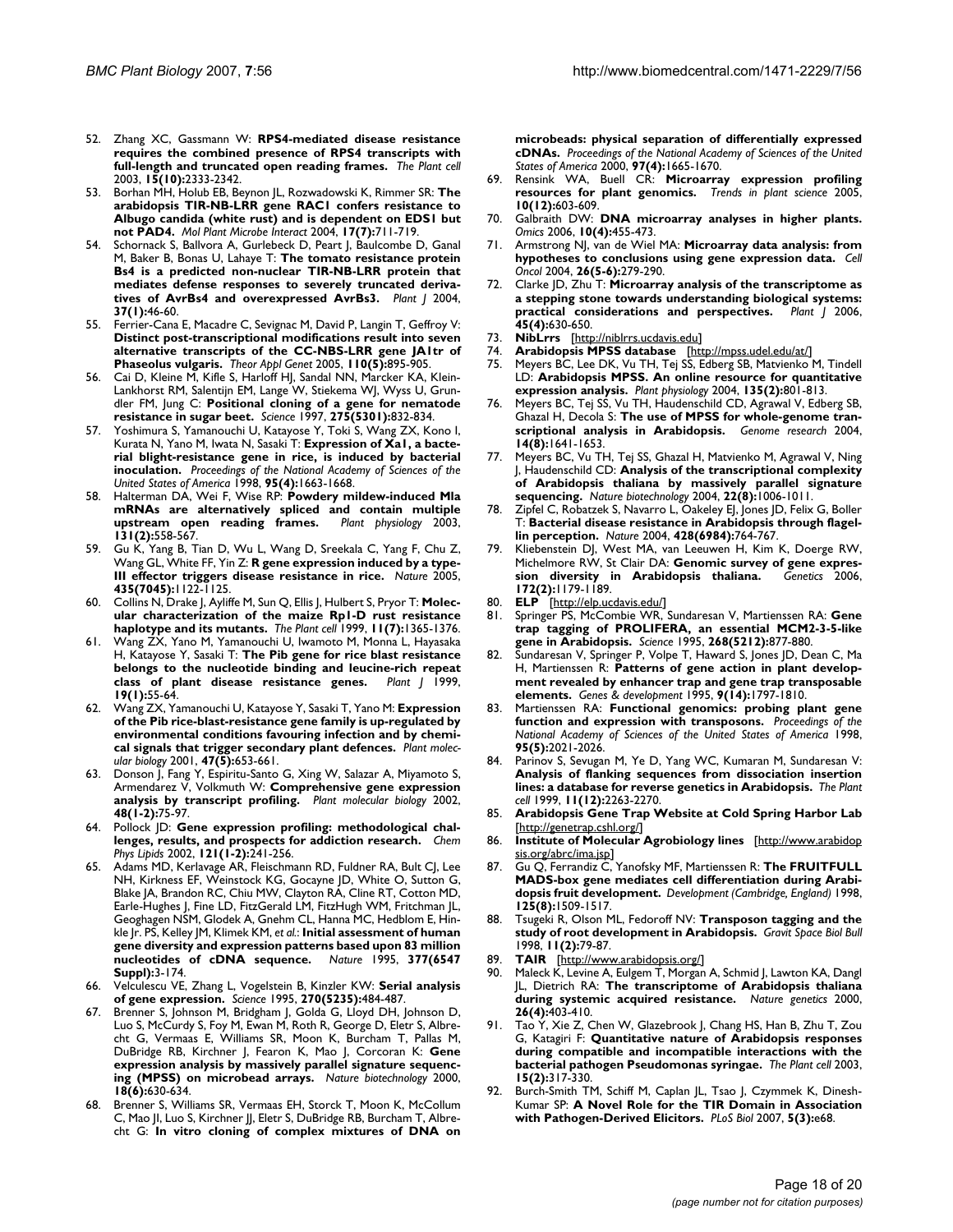- 93. Peart JR, Mestre P, Lu R, Malcuit I, Baulcombe DC: **[NRG1, a CC-](http://www.ncbi.nlm.nih.gov/entrez/query.fcgi?cmd=Retrieve&db=PubMed&dopt=Abstract&list_uids=15916955)[NB-LRR protein, together with N, a TIR-NB-LRR protein,](http://www.ncbi.nlm.nih.gov/entrez/query.fcgi?cmd=Retrieve&db=PubMed&dopt=Abstract&list_uids=15916955) [mediates resistance against tobacco mosaic virus.](http://www.ncbi.nlm.nih.gov/entrez/query.fcgi?cmd=Retrieve&db=PubMed&dopt=Abstract&list_uids=15916955)** *Curr Biol* 2005, **15(10):**968-973.
- 94. Gabriels SH, Vossen JH, Ekengren SK, van Ooijen G, Abd-El-Haliem AM, van den Berg GC, Rainey DY, Martin GB, Takken FL, de Wit PJ, Joosten MH: **[An NB-LRR protein required for HR signalling](http://www.ncbi.nlm.nih.gov/entrez/query.fcgi?cmd=Retrieve&db=PubMed&dopt=Abstract&list_uids=17346268) [mediated by both extra- and intracellular resistance pro](http://www.ncbi.nlm.nih.gov/entrez/query.fcgi?cmd=Retrieve&db=PubMed&dopt=Abstract&list_uids=17346268)[teins.](http://www.ncbi.nlm.nih.gov/entrez/query.fcgi?cmd=Retrieve&db=PubMed&dopt=Abstract&list_uids=17346268)** *Plant J* 2007, **50(1):**14-28.
- 95. Marathe R, Guan Z, Anandalakshmi R, Zhao H, Dinesh-Kumar SP: **[Study of Arabidopsis thaliana resistome in response to](http://www.ncbi.nlm.nih.gov/entrez/query.fcgi?cmd=Retrieve&db=PubMed&dopt=Abstract&list_uids=15604696) cucumber mosaic virus infection using whole genome micro[array.](http://www.ncbi.nlm.nih.gov/entrez/query.fcgi?cmd=Retrieve&db=PubMed&dopt=Abstract&list_uids=15604696)** *Plant molecular biology* 2004, **55(4):**501-520.
- 96. **Arabidopsis splicing variations at TIGR** [[http://www.tigr.org/](http://www.tigr.org/tdb/e2k1/ath1/altsplicing/splicing_variations.shtml) [tdb/e2k1/ath1/altsplicing/splicing\\_variations.shtml](http://www.tigr.org/tdb/e2k1/ath1/altsplicing/splicing_variations.shtml)]
- 97. Wang BB, Brendel V: **[Genomewide comparative analysis of](http://www.ncbi.nlm.nih.gov/entrez/query.fcgi?cmd=Retrieve&db=PubMed&dopt=Abstract&list_uids=16632598) [alternative splicing in plants.](http://www.ncbi.nlm.nih.gov/entrez/query.fcgi?cmd=Retrieve&db=PubMed&dopt=Abstract&list_uids=16632598)** *Proceedings of the National Academy of Sciences of the United States of America* 2006, **103(18):**7175-7180.
- 98. Jordan T, Schornack S, Lahaye T: **[Alternative splicing of tran](http://www.ncbi.nlm.nih.gov/entrez/query.fcgi?cmd=Retrieve&db=PubMed&dopt=Abstract&list_uids=12234730)[scripts encoding Toll-like plant resistance proteins - what's](http://www.ncbi.nlm.nih.gov/entrez/query.fcgi?cmd=Retrieve&db=PubMed&dopt=Abstract&list_uids=12234730) [the functional relevance to innate immunity?](http://www.ncbi.nlm.nih.gov/entrez/query.fcgi?cmd=Retrieve&db=PubMed&dopt=Abstract&list_uids=12234730)** *Trends in plant science* 2002, **7(9):**392-398.
- 99. Dinesh-Kumar SP, Baker BJ: **[Alternatively spliced N resistance](http://www.ncbi.nlm.nih.gov/entrez/query.fcgi?cmd=Retrieve&db=PubMed&dopt=Abstract&list_uids=10660679) [gene transcripts: their possible role in tobacco mosaic virus](http://www.ncbi.nlm.nih.gov/entrez/query.fcgi?cmd=Retrieve&db=PubMed&dopt=Abstract&list_uids=10660679) [resistance.](http://www.ncbi.nlm.nih.gov/entrez/query.fcgi?cmd=Retrieve&db=PubMed&dopt=Abstract&list_uids=10660679)** *Proceedings of the National Academy of Sciences of the United States of America* 2000, **97(4):**1908-1913.
- 100. Gassmann W, Hinsch ME, Staskawicz BJ: [The Arabidopsis RPS4](http://www.ncbi.nlm.nih.gov/entrez/query.fcgi?cmd=Retrieve&db=PubMed&dopt=Abstract&list_uids=10571887) **[bacterial-resistance gene is a member of the TIR-NBS-LRR](http://www.ncbi.nlm.nih.gov/entrez/query.fcgi?cmd=Retrieve&db=PubMed&dopt=Abstract&list_uids=10571887) [family of disease-resistance genes.](http://www.ncbi.nlm.nih.gov/entrez/query.fcgi?cmd=Retrieve&db=PubMed&dopt=Abstract&list_uids=10571887)** *Plant J* 1999, **20(3):**265-277.
- 101. Boyes DC, Nam J, Dangl JL: **[The Arabidopsis thaliana RPM1 dis](http://www.ncbi.nlm.nih.gov/entrez/query.fcgi?cmd=Retrieve&db=PubMed&dopt=Abstract&list_uids=9861059)[ease resistance gene product is a peripheral plasma mem](http://www.ncbi.nlm.nih.gov/entrez/query.fcgi?cmd=Retrieve&db=PubMed&dopt=Abstract&list_uids=9861059)brane protein that is degraded coincident with the [hypersensitive response.](http://www.ncbi.nlm.nih.gov/entrez/query.fcgi?cmd=Retrieve&db=PubMed&dopt=Abstract&list_uids=9861059)** *Proceedings of the National Academy of Sciences of the United States of America* 1998, **95(26):**15849-15854.
- 102. Century KS, Lagman RA, Adkisson M, Morlan J, Tobias R, Schwartz K, Smith A, Love J, Ronald PC, Whalen MC: **[Short communication:](http://www.ncbi.nlm.nih.gov/entrez/query.fcgi?cmd=Retrieve&db=PubMed&dopt=Abstract&list_uids=10571882) [developmental control of Xa21-mediated disease resistance](http://www.ncbi.nlm.nih.gov/entrez/query.fcgi?cmd=Retrieve&db=PubMed&dopt=Abstract&list_uids=10571882) [in rice.](http://www.ncbi.nlm.nih.gov/entrez/query.fcgi?cmd=Retrieve&db=PubMed&dopt=Abstract&list_uids=10571882)** *Plant J* 1999, **20(2):**231-236.
- 103. van der Velden AW, Thomas AA: **[The role of the 5' untranslated](http://www.ncbi.nlm.nih.gov/entrez/query.fcgi?cmd=Retrieve&db=PubMed&dopt=Abstract&list_uids=10216946) [region of an mRNA in translation regulation during develop](http://www.ncbi.nlm.nih.gov/entrez/query.fcgi?cmd=Retrieve&db=PubMed&dopt=Abstract&list_uids=10216946)[ment.](http://www.ncbi.nlm.nih.gov/entrez/query.fcgi?cmd=Retrieve&db=PubMed&dopt=Abstract&list_uids=10216946)** *The international journal of biochemistry & cell biology* 1999, **31(1):**87-106.
- 104. Willis AE: **[Translational control of growth factor and proto](http://www.ncbi.nlm.nih.gov/entrez/query.fcgi?cmd=Retrieve&db=PubMed&dopt=Abstract&list_uids=10216945)[oncogene expression.](http://www.ncbi.nlm.nih.gov/entrez/query.fcgi?cmd=Retrieve&db=PubMed&dopt=Abstract&list_uids=10216945)** *The international journal of biochemistry & cell biology* 1999, **31(1):**73-86.
- 105. Halterman D, Zhou F, Wei F, Wise RP, Schulze-Lefert P: **[The MLA6](http://www.ncbi.nlm.nih.gov/entrez/query.fcgi?cmd=Retrieve&db=PubMed&dopt=Abstract&list_uids=11208025) [coiled-coil, NBS-LRR protein confers AvrMla6-dependent](http://www.ncbi.nlm.nih.gov/entrez/query.fcgi?cmd=Retrieve&db=PubMed&dopt=Abstract&list_uids=11208025) resistance specificity to Blumeria graminis f. sp. hordei in [barley and wheat.](http://www.ncbi.nlm.nih.gov/entrez/query.fcgi?cmd=Retrieve&db=PubMed&dopt=Abstract&list_uids=11208025)** *Plant J* 2001, **25(3):**335-348.
- 106. Altschul SF, Gish W, Miller W, Myers EW, Lipman DJ: **[Basic local](http://www.ncbi.nlm.nih.gov/entrez/query.fcgi?cmd=Retrieve&db=PubMed&dopt=Abstract&list_uids=2231712) [alignment search tool.](http://www.ncbi.nlm.nih.gov/entrez/query.fcgi?cmd=Retrieve&db=PubMed&dopt=Abstract&list_uids=2231712)** *Journal of molecular biology* 1990, **215(3):**403-410.
- 107. Seki M, Narusaka M, Kamiya A, Ishida J, Satou M, Sakurai T, Nakajima M, Enju A, Akiyama K, Oono Y, Muramatsu M, Hayashizaki Y, Kawai J, Carninci P, Itoh M, Ishii Y, Arakawa T, Shibata K, Shinagawa A, Shinozaki K: **[Functional annotation of a full-length Arabidopsis](http://www.ncbi.nlm.nih.gov/entrez/query.fcgi?cmd=Retrieve&db=PubMed&dopt=Abstract&list_uids=11910074) [cDNA collection.](http://www.ncbi.nlm.nih.gov/entrez/query.fcgi?cmd=Retrieve&db=PubMed&dopt=Abstract&list_uids=11910074)** *Science* 2002, **296(5565):**141-145.
- 108. **TAIR BLAST** [\[http://www.arabidopsis.org/Blast/](http://www.arabidopsis.org/Blast/)]
- 109. Pearson WR, Lipman DJ: **[Improved tools for biological sequence](http://www.ncbi.nlm.nih.gov/entrez/query.fcgi?cmd=Retrieve&db=PubMed&dopt=Abstract&list_uids=3162770) [comparison.](http://www.ncbi.nlm.nih.gov/entrez/query.fcgi?cmd=Retrieve&db=PubMed&dopt=Abstract&list_uids=3162770)** *Proceedings of the National Academy of Sciences of the United States of America* 1988, **85(8):**2444-2448.
- 110. **Affymetrix** [\[http://www.affymetrix.com](http://www.affymetrix.com)]
- 111. **Raw array data for flagellin experiment** [\[http://www.ebi.ac.uk/](http://www.ebi.ac.uk/microarray-as/aer/dataselection?expid=295433876) [microarray-as/aer/dataselection?expid=295433876](http://www.ebi.ac.uk/microarray-as/aer/dataselection?expid=295433876)]<br>II2. ELP finder
- 112. **ELP finder** [[http://elp.ucdavis.edu/](http://elp.ucdavis.edu/parental_survey_ELP_finder.htm) arental\_survey\_ELP\_finder.htm]
- 113. Klimyuk VI, Carroll BJ, Thomas CM, Jones JD: **[Alkali treatment for](http://www.ncbi.nlm.nih.gov/entrez/query.fcgi?cmd=Retrieve&db=PubMed&dopt=Abstract&list_uids=8220456) [rapid preparation of plant material for reliable PCR analysis.](http://www.ncbi.nlm.nih.gov/entrez/query.fcgi?cmd=Retrieve&db=PubMed&dopt=Abstract&list_uids=8220456)** *Plant J* 1993, **3(3):**493-494.
- 114. Jefferson RA, Kavanagh TA, Bevan MW: **[GUS fusions: beta-glu](http://www.ncbi.nlm.nih.gov/entrez/query.fcgi?cmd=Retrieve&db=PubMed&dopt=Abstract&list_uids=3327686)[curonidase as a sensitive and versatile gene fusion marker in](http://www.ncbi.nlm.nih.gov/entrez/query.fcgi?cmd=Retrieve&db=PubMed&dopt=Abstract&list_uids=3327686) [higher plants.](http://www.ncbi.nlm.nih.gov/entrez/query.fcgi?cmd=Retrieve&db=PubMed&dopt=Abstract&list_uids=3327686)** *The EMBO journal* 1987, **6(13):**3901-3907.
- 115. Toriyama K, Thorsness MK, Nasrallah JB, Nasrallah ME: **[A Brassica](http://www.ncbi.nlm.nih.gov/entrez/query.fcgi?cmd=Retrieve&db=PubMed&dopt=Abstract&list_uids=1991565) [S locus gene promoter directs sporophytic expression in the](http://www.ncbi.nlm.nih.gov/entrez/query.fcgi?cmd=Retrieve&db=PubMed&dopt=Abstract&list_uids=1991565) [anther tapetum of transgenic Arabidopsis.](http://www.ncbi.nlm.nih.gov/entrez/query.fcgi?cmd=Retrieve&db=PubMed&dopt=Abstract&list_uids=1991565)** *Developmental biology* 1991, **143(2):**427-431.
- 116. Bradford MM: **[A rapid and sensitive method for the quantita](http://www.ncbi.nlm.nih.gov/entrez/query.fcgi?cmd=Retrieve&db=PubMed&dopt=Abstract&list_uids=942051)**tion of microgram quantities of protein utilizing the princi-<br>ple of protein-dye binding. Analytical biochemistry 1976, [ple of protein-dye binding.](http://www.ncbi.nlm.nih.gov/entrez/query.fcgi?cmd=Retrieve&db=PubMed&dopt=Abstract&list_uids=942051) **72:**248-254.
- 117. Tamaki S, Dahlbeck D, Staskawicz B, Keen NT: **[Characterization](http://www.ncbi.nlm.nih.gov/entrez/query.fcgi?cmd=Retrieve&db=PubMed&dopt=Abstract&list_uids=3049552) [and expression of two avirulence genes cloned from Pseu](http://www.ncbi.nlm.nih.gov/entrez/query.fcgi?cmd=Retrieve&db=PubMed&dopt=Abstract&list_uids=3049552)[domonas syringae pv. glycinea.](http://www.ncbi.nlm.nih.gov/entrez/query.fcgi?cmd=Retrieve&db=PubMed&dopt=Abstract&list_uids=3049552)** *Journal of bacteriology* 1988, **170(10):**4846-4854.
- 118. Debener T, Lehnackers H, Arnold M, Dangl JL: **Identification and Molecular Mapping of a Single Arabidopsis-Thaliana Locus Determining Resistance to a Phytopathogenic Pseudomonas-Syringae Isolate.** *Plant J* 1991, **1(3):**289-302.
- 119. Century KS, Holub EB, Staskawicz BJ: **[NDR1, a locus of Arabidop](http://www.ncbi.nlm.nih.gov/entrez/query.fcgi?cmd=Retrieve&db=PubMed&dopt=Abstract&list_uids=11607554)[sis thaliana that is required for disease resistance to both a](http://www.ncbi.nlm.nih.gov/entrez/query.fcgi?cmd=Retrieve&db=PubMed&dopt=Abstract&list_uids=11607554) [bacterial and a fungal pathogen.](http://www.ncbi.nlm.nih.gov/entrez/query.fcgi?cmd=Retrieve&db=PubMed&dopt=Abstract&list_uids=11607554)** *Proceedings of the National Academy of Sciences of the United States of America* 1995, **92(14):**6597-6601.
- 120. Parker JE, Holub EB, Frost LN, Falk A, Gunn ND, Daniels MJ: **[Char](http://www.ncbi.nlm.nih.gov/entrez/query.fcgi?cmd=Retrieve&db=PubMed&dopt=Abstract&list_uids=8953768)[acterization of eds1, a mutation in Arabidopsis suppressing](http://www.ncbi.nlm.nih.gov/entrez/query.fcgi?cmd=Retrieve&db=PubMed&dopt=Abstract&list_uids=8953768) resistance to Peronospora parasitica specified by several dif[ferent RPP genes.](http://www.ncbi.nlm.nih.gov/entrez/query.fcgi?cmd=Retrieve&db=PubMed&dopt=Abstract&list_uids=8953768)** *The Plant cell* 1996, **8(11):**2033-2046.
- 121. Bent AF, Kunkel BN, Dahlbeck D, Brown KL, Schmidt R, Giraudat J, Leung J, Staskawicz BJ: **[RPS2 of Arabidopsis thaliana: a leucine](http://www.ncbi.nlm.nih.gov/entrez/query.fcgi?cmd=Retrieve&db=PubMed&dopt=Abstract&list_uids=8091210)[rich repeat class of plant disease resistance genes.](http://www.ncbi.nlm.nih.gov/entrez/query.fcgi?cmd=Retrieve&db=PubMed&dopt=Abstract&list_uids=8091210)** *Science* 1994, **265(5180):**1856-1860.
- 122. Mindrinos M, Katagiri F, Yu GL, Ausubel FM: **[The A. thaliana dis](http://www.ncbi.nlm.nih.gov/entrez/query.fcgi?cmd=Retrieve&db=PubMed&dopt=Abstract&list_uids=7923358)[ease resistance gene RPS2 encodes a protein containing a](http://www.ncbi.nlm.nih.gov/entrez/query.fcgi?cmd=Retrieve&db=PubMed&dopt=Abstract&list_uids=7923358) [nucleotide-binding site and leucine-rich repeats.](http://www.ncbi.nlm.nih.gov/entrez/query.fcgi?cmd=Retrieve&db=PubMed&dopt=Abstract&list_uids=7923358)** *Cell* 1994, **78(6):**1089-1099.
- 123. Innes RW, Bent AF, Kunkel BN, Bisgrove SR, Staskawicz BJ: **[Molec](http://www.ncbi.nlm.nih.gov/entrez/query.fcgi?cmd=Retrieve&db=PubMed&dopt=Abstract&list_uids=8335641)[ular analysis of avirulence gene avrRpt2 and identification of](http://www.ncbi.nlm.nih.gov/entrez/query.fcgi?cmd=Retrieve&db=PubMed&dopt=Abstract&list_uids=8335641) a putative regulatory sequence common to all known Pseu[domonas syringae avirulence genes.](http://www.ncbi.nlm.nih.gov/entrez/query.fcgi?cmd=Retrieve&db=PubMed&dopt=Abstract&list_uids=8335641)** *Journal of bacteriology* 1993, **175(15):**4859-4869.
- 124. Whalen MC, Innes RW, Bent AF, Staskawicz BJ: **[Identification of](http://www.ncbi.nlm.nih.gov/entrez/query.fcgi?cmd=Retrieve&db=PubMed&dopt=Abstract&list_uids=1824334) [Pseudomonas syringae pathogens of Arabidopsis and a bac](http://www.ncbi.nlm.nih.gov/entrez/query.fcgi?cmd=Retrieve&db=PubMed&dopt=Abstract&list_uids=1824334)terial locus determining avirulence on both Arabidopsis and [soybean.](http://www.ncbi.nlm.nih.gov/entrez/query.fcgi?cmd=Retrieve&db=PubMed&dopt=Abstract&list_uids=1824334)** *The Plant cell* 1991, **3(1):**49-59.
- 125. Hinsch M, Staskawicz B: **[Identification of a new Arabidopsis dis](http://www.ncbi.nlm.nih.gov/entrez/query.fcgi?cmd=Retrieve&db=PubMed&dopt=Abstract&list_uids=8589423)[ease resistance locus, RPs4, and cloning of the corresponding](http://www.ncbi.nlm.nih.gov/entrez/query.fcgi?cmd=Retrieve&db=PubMed&dopt=Abstract&list_uids=8589423) avirulence gene, avrRps4, from Pseudomonas syringae pv. [pisi.](http://www.ncbi.nlm.nih.gov/entrez/query.fcgi?cmd=Retrieve&db=PubMed&dopt=Abstract&list_uids=8589423)** *Mol Plant Microbe Interact* 1996, **9(1):**55-61.
- 126. Aarts N, Metz M, Holub E, Staskawicz BJ, Daniels MJ, Parker JE: **[Dif](http://www.ncbi.nlm.nih.gov/entrez/query.fcgi?cmd=Retrieve&db=PubMed&dopt=Abstract&list_uids=9707643)[ferent requirements for EDS1 and NDR1 by disease resist](http://www.ncbi.nlm.nih.gov/entrez/query.fcgi?cmd=Retrieve&db=PubMed&dopt=Abstract&list_uids=9707643)ance genes define at least two R gene-mediated signaling [pathways in Arabidopsis.](http://www.ncbi.nlm.nih.gov/entrez/query.fcgi?cmd=Retrieve&db=PubMed&dopt=Abstract&list_uids=9707643)** *Proceedings of the National Academy of Sciences of the United States of America* 1998, **95(17):**10306-10311.
- 127. Jenner C, Hitchin E, Mansfield J, Walters K, Betteridge P, Teverson D, Taylor J: **[Gene-for-gene interactions between Pseudomonas](http://www.ncbi.nlm.nih.gov/entrez/query.fcgi?cmd=Retrieve&db=PubMed&dopt=Abstract&list_uids=1666524) [syringae pv. phaseolicola and Phaseolus.](http://www.ncbi.nlm.nih.gov/entrez/query.fcgi?cmd=Retrieve&db=PubMed&dopt=Abstract&list_uids=1666524)** *Mol Plant Microbe Interact* 1991, **4(6):**553-562.
- 128. Simonich MT, Innes RW: **[A disease resistance gene in Arabidop](http://www.ncbi.nlm.nih.gov/entrez/query.fcgi?cmd=Retrieve&db=PubMed&dopt=Abstract&list_uids=8589418)[sis with specificity for the avrPph3 gene of Pseudomonas](http://www.ncbi.nlm.nih.gov/entrez/query.fcgi?cmd=Retrieve&db=PubMed&dopt=Abstract&list_uids=8589418) [syringae pv. phaseolicola.](http://www.ncbi.nlm.nih.gov/entrez/query.fcgi?cmd=Retrieve&db=PubMed&dopt=Abstract&list_uids=8589418)** *Mol Plant Microbe Interact* 1995, **8(4):**637-640.
- 129. Rehmany AP, Gordon A, Rose LE, Allen RL, Armstrong MR, Whisson SC, Kamoun S, Tyler BM, Birch PR, Beynon JL: **[Differential recog](http://www.ncbi.nlm.nih.gov/entrez/query.fcgi?cmd=Retrieve&db=PubMed&dopt=Abstract&list_uids=15894715)nition of highly divergent downy mildew avirulence gene [alleles by RPP1 resistance genes from two Arabidopsis lines.](http://www.ncbi.nlm.nih.gov/entrez/query.fcgi?cmd=Retrieve&db=PubMed&dopt=Abstract&list_uids=15894715)** *The Plant cell* 2005, **17(6):**1839-1850.
- 130. van der Biezen EA, Freddie CT, Kahn K, Parker JE, Jones JD: **[Arabi](http://www.ncbi.nlm.nih.gov/entrez/query.fcgi?cmd=Retrieve&db=PubMed&dopt=Abstract&list_uids=11846877)[dopsis RPP4 is a member of the RPP5 multigene family of](http://www.ncbi.nlm.nih.gov/entrez/query.fcgi?cmd=Retrieve&db=PubMed&dopt=Abstract&list_uids=11846877) TIR-NB-LRR genes and confers downy mildew resistance [through multiple signalling components.](http://www.ncbi.nlm.nih.gov/entrez/query.fcgi?cmd=Retrieve&db=PubMed&dopt=Abstract&list_uids=11846877)** *Plant J* 2002, **29(4):**439-451.
- 131. McDowell JM, Cuzick A, Can C, Beynon J, Dangl JL, Holub EB: **[Downy mildew \(Peronospora parasitica\) resistance genes in](http://www.ncbi.nlm.nih.gov/entrez/query.fcgi?cmd=Retrieve&db=PubMed&dopt=Abstract&list_uids=10886772) Arabidopsis vary in functional requirements for NDR1, [EDS1, NPR1 and salicylic acid accumulation.](http://www.ncbi.nlm.nih.gov/entrez/query.fcgi?cmd=Retrieve&db=PubMed&dopt=Abstract&list_uids=10886772)** *Plant J* 2000, **22(6):**523-529.
- 132. Cooley MB, Pathirana S, Wu HJ, Kachroo P, Klessig DF: **[Members](http://www.ncbi.nlm.nih.gov/entrez/query.fcgi?cmd=Retrieve&db=PubMed&dopt=Abstract&list_uids=10810142) [of the Arabidopsis HRT/RPP8 family of resistance genes con](http://www.ncbi.nlm.nih.gov/entrez/query.fcgi?cmd=Retrieve&db=PubMed&dopt=Abstract&list_uids=10810142)[fer resistance to both viral and oomycete pathogens.](http://www.ncbi.nlm.nih.gov/entrez/query.fcgi?cmd=Retrieve&db=PubMed&dopt=Abstract&list_uids=10810142)** *The Plant cell* 2000, **12(5):**663-676.
- 133. Takahashi H, Miller J, Nozaki Y, Takeda M, Shah J, Hase S, Ikegami M, Ehara Y, Dinesh-Kumar SP: **[RCY1, an Arabidopsis thaliana](http://www.ncbi.nlm.nih.gov/entrez/query.fcgi?cmd=Retrieve&db=PubMed&dopt=Abstract&list_uids=12472683)**